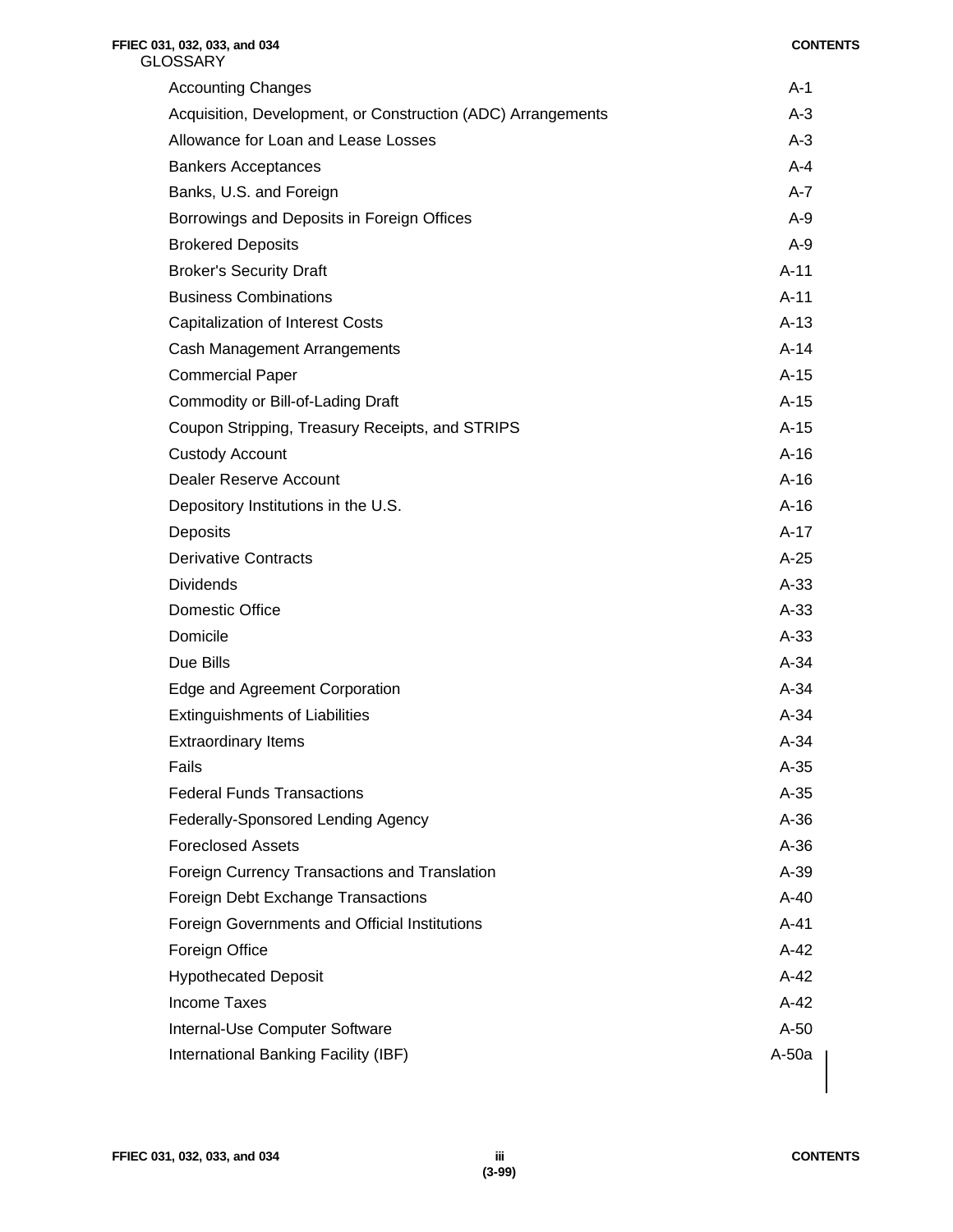| FFIEC 031, 032, 033, and 034<br>GLOSSARY (cont.) | <b>CONTENTS</b> |
|--------------------------------------------------|-----------------|
| Lease Accounting                                 | $A-52$          |
| Letter of Credit                                 | A-54            |
| Loan                                             | $A-55$          |
| Loan Fees                                        | $A-56$          |
| Loan Impairment                                  | $A-58$          |
| Loan Secured by Real Estate                      | A-59            |
| <b>Loss Contingencies</b>                        | A-59            |
| <b>Mandatory Convertible Debt</b>                | $A-60$          |
| <b>Market Value of Securities</b>                | $A-60$          |
| Nonaccrual of Interest                           | $A-60$          |
| Offsetting                                       | $A-63$          |
| Overdraft                                        | $A-65$          |
| Pass-through Reserve Balances                    | $A-66$          |
| <b>Placements and Takings</b>                    | $A-66$          |
| <b>Preferred Stock</b>                           | $A-67$          |
| <b>Premiums and Discounts</b>                    | $A-67$          |
| <b>Reciprocal Balances</b>                       | $A-68$          |
| Repurchase/Resale Agreements                     | $A-68$          |
| Sales of Assets for Risk-Based Capital Purposes  | $A-70$          |
| <b>Securities Activities</b>                     | $A-74$          |
| Securities Borrowing/Lending Transactions        | A-74a           |
| Servicing Assets and Liabilities                 | A-74b           |
| <b>Shell Branches</b>                            | $A-75$          |
| <b>Short Position</b>                            | $A-75$          |
| Start-Up Activities                              | A-76            |
| Subordinated Notes and Debentures                | $A-76$          |
| <b>Subsidiaries</b>                              | A-76a           |
| <b>Suspense Accounts</b>                         | $A-76b$         |
| Syndications                                     | A-76b           |
| Trade Date and Settlement Date Accounting        | $A-77$          |
| <b>Trading Account</b>                           | $A-77$          |
| <b>Transfers of Financial Assets</b>             | A-78            |
| <b>Treasury Stock</b>                            | $A-81$          |
| <b>Troubled Debt Restructurings</b>              | $A-81$          |
| U.S. Territories and Possessions                 | $A-83$          |
| <b>Valuation Allowance</b>                       | $A-83$          |
| <b>When-Issued Securities Transactions</b>       | $A-83$          |
|                                                  |                 |

# INDEX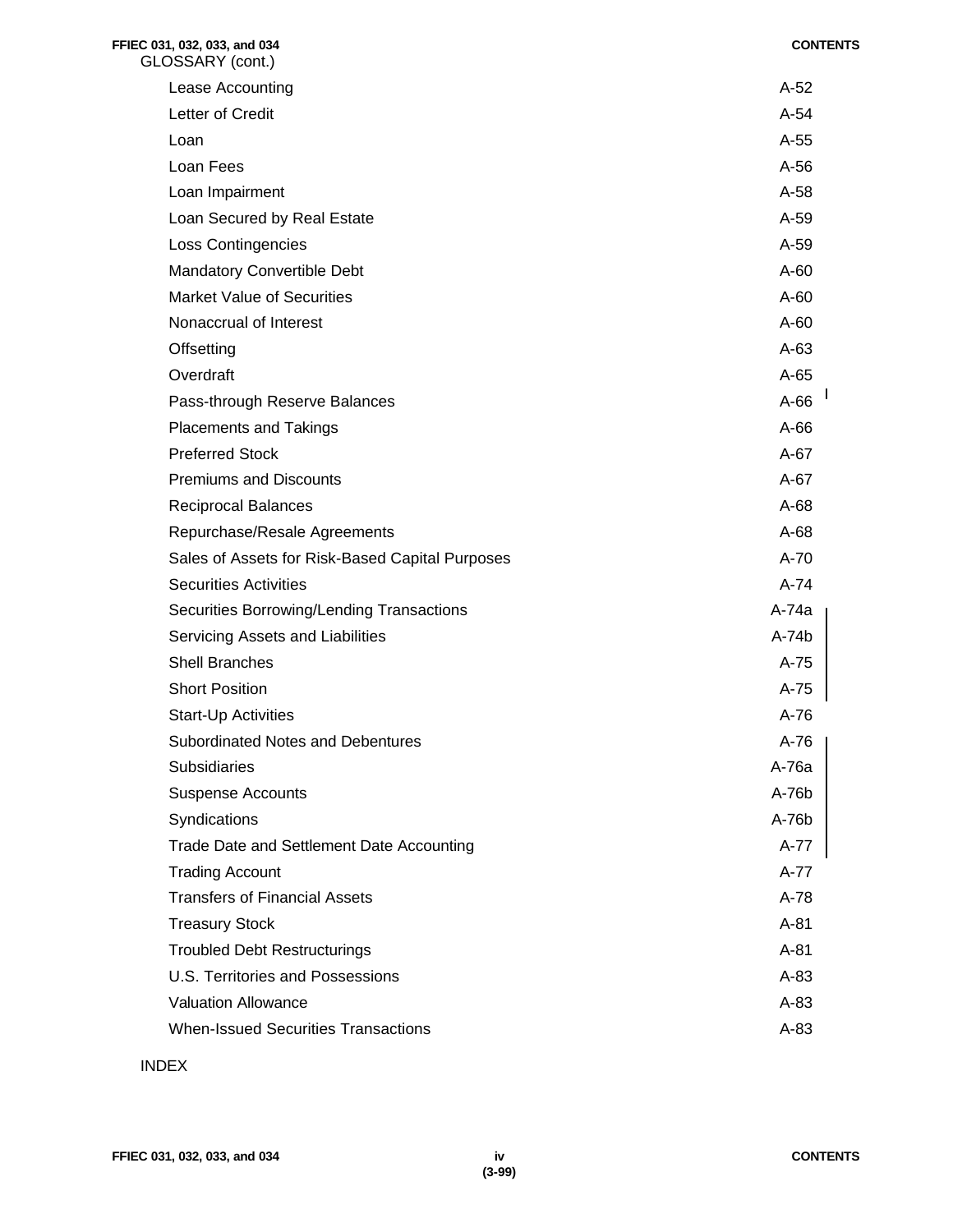# **PREPARATION OF THE REPORTS**

Banks are required to prepare and file the Reports of Condition and Income in accordance with these instructions. All reports shall be prepared in a consistent manner.

The bank's financial records shall be maintained in such a manner and scope so as to ensure that the Reports of Condition and Income can be prepared and filed in accordance with these instructions and reflect a fair presentation of the bank's financial condition and results of operations.

Questions and requests for interpretations of matters appearing in any part of these instructions should be addressed to the bank's primary federal bank supervisory agency (i.e., the Federal Reserve Banks, the Comptroller of the Currency, or the Federal Deposit Insurance Corporation). Such inquiries will be referred for resolution to the Reports Task Force of the Federal Financial Institutions Examination Council. Regardless of whether a bank requests an interpretation of a matter appearing in these instructions, when a bank's primary federal bank supervisory agency's interpretation of the instructions differs from the bank's interpretation, the supervisory agency may require the bank to prepare its Reports of Condition and Income in accordance with the agency's interpretation and to amend previously submitted reports.

# **SIGNATURES**

# **Officer Declaration**

A duly authorized officer of the bank shall sign a declaration on the agency-supplied signature page concerning the preparation of the Reports of Condition and Income that the bank has filed with the appropriate supervisory agency.

#### **Director Attestation**

National and state member banks -- The correctness of the Report of Condition shall be attested to by at least three directors of the reporting bank, other than the officer signing the officer declaration, as indicated on the agency-supplied signature page.

State nonmember banks -- The correctness of the Report of Condition shall be attested to by at least two directors of the reporting bank, other than the officer signing the officer declaration, as indicated on the agency-supplied signature page.

# **SUBMISSION OF THE REPORTS**

Each bank must file its Reports of Condition and Income in one of the following two ways:

- o A bank may use computer software to prepare its reports and then file the reports directly with the banking agencies' electronic collection agent, Electronic Data Systems Corporation (EDS). The bank can send the data file containing its Reports of Condition and Income to EDS electronically by modem or on a computer diskette.
- o The institution may complete its reports in paper form and arrange with EDS, a Call Report software vendor, or another party to convert its paper reports to electronic form. If a party other than EDS performs this service, that party must electronically transmit the data file containing the bank's Reports of Condition and Income to EDS.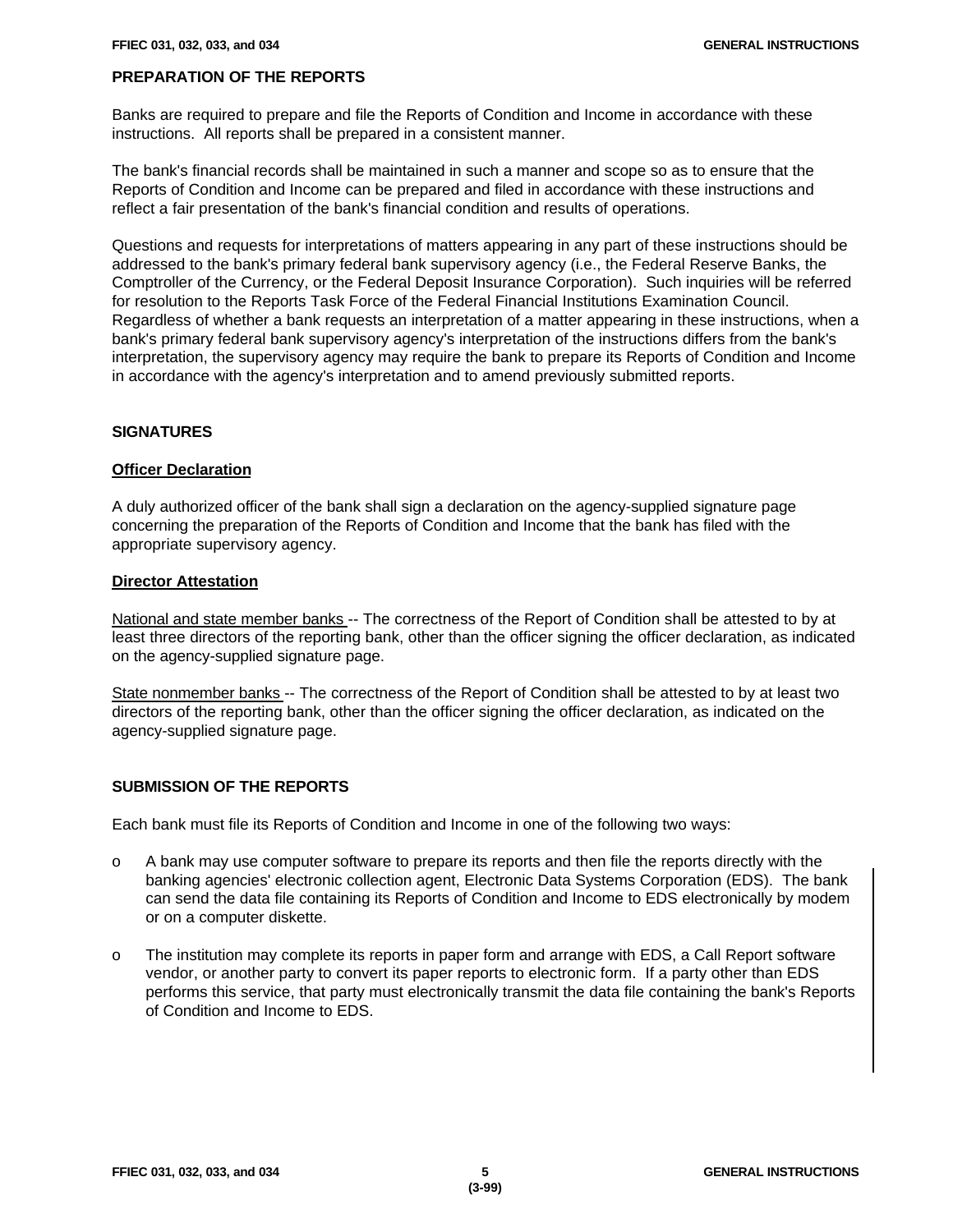$\mathbf l$ 

The filing of Reports of Condition and Income in paper form directly with the FDIC (for national and FDICsupervised banks) or with the appropriate Federal Reserve District Bank (for state member banks) is no longer an acceptable method of submission.

Regardless of the method a bank uses to file its Reports of Condition and Income, the bank remains responsible for the accuracy of the data in its Reports of Condition and Income.

In order to file its completed reports with EDS using a computer and modem or to send EDS a computer diskette, banks must use computer software that has been certified for this purpose by EDS. Certified software is available through certain vendors that have completed a certification process. Alternatively, banks may develop their own reporting software and go through the certification process.

Reports submitted in automated form using software that has not been certified will not be accepted by EDS, the banking agencies' collection agent, and resubmission using certified software will be necessary. In addition, reports sent to EDS on computer diskettes that EDS cannot read will not be accepted and resubmission will be necessary. In either case, if such resubmission is received by EDS after the submission date for the report (as defined below), the submitting bank may be subject to the penalties prescribed for late submission.

Each bank is responsible for ensuring that the report format used each quarter is the appropriate format for the bank to use (i.e., FFIEC 031, 032, 033, or 034) for that report date and reflects fully and accurately the item reporting requirements for that report date, including any changes that may be made from time to time. This responsibility cannot be transferred or delegated to servicers or others outside the reporting bank.

A bank filing its Reports of Condition and Income with EDS electronically or under the paper-based alternative must maintain in its files a signed and attested record of its completed report each quarter. This record should be either a computer printout showing at least the caption of each item in the Reports of Condition and Income and the reported amount, a computer-generated facsimile of the report form, or a copy of the printed report form. Either the cover page of the agency-supplied sample set of report forms for the quarter, a photocopy of this cover page, or a copy of the cover page printed from the bank's report preparation software should be used to fulfill the signature and attestation requirement for that report date. This signed cover page should be attached to the printout, computer-generated facsimile, or copy of the form that the bank places in its files.

No item on the Reports of Condition and Income is to be left blank unless otherwise indicated in the instructions. Except in those instances, an entry must be made for each item, i.e., an amount, a zero, the word "none," an "X," or an "N/A."

State banks should refer to their appropriate state bank supervisory authority for information concerning state requirements for submitting copies of the Reports of Condition and Income filed with federal bank supervisory authorities.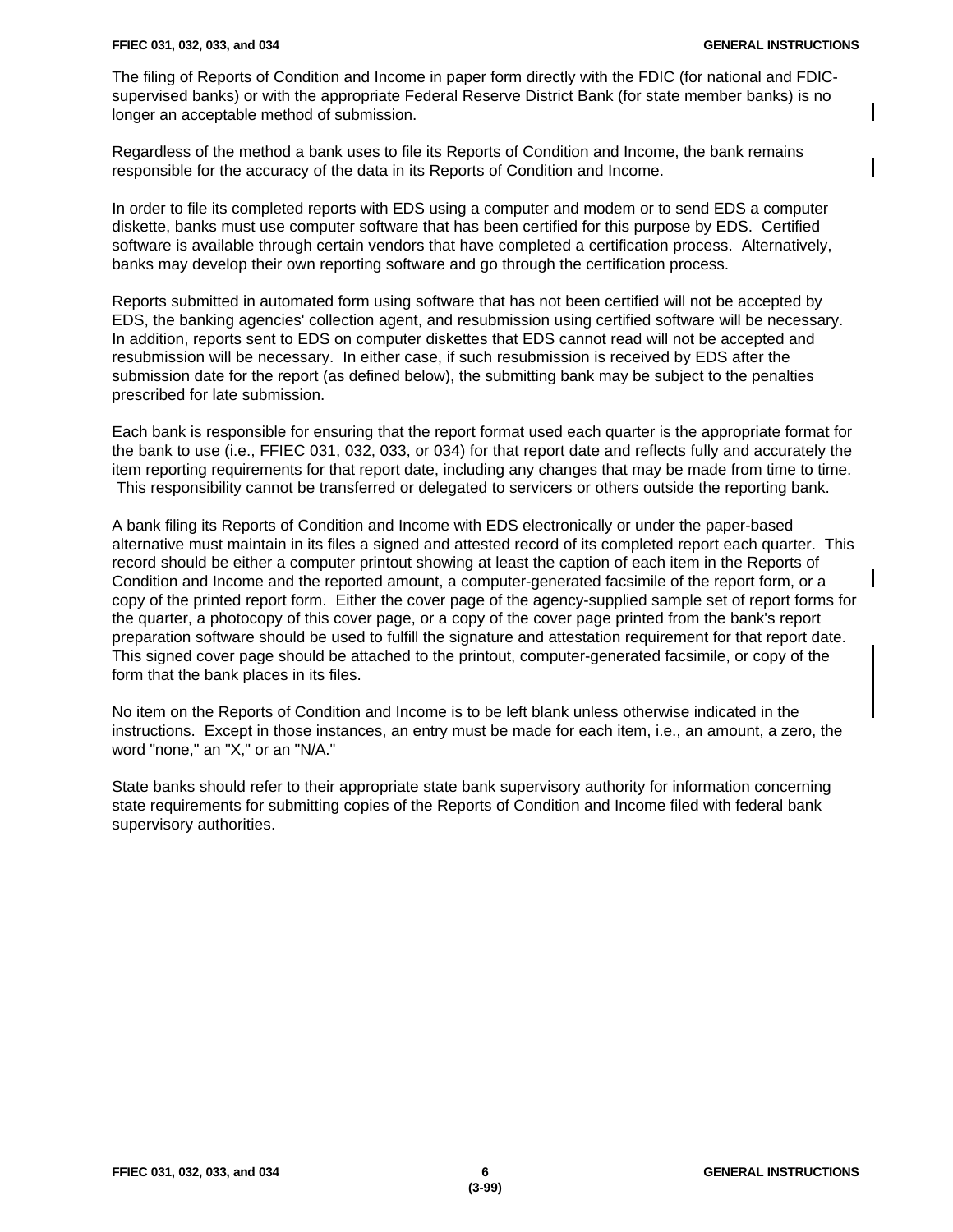# **MISCELLANEOUS GENERAL INSTRUCTIONS**

## **Rounding**

For banks with total assets of less than \$10 billion, all dollar amounts must be reported in thousands, with the figures rounded to the nearest thousand. Items less than \$500 will be reported as zero.

For banks with total assets of \$10 billion or more, all dollar amounts may be reported in thousands, but each bank, at its option, may round the figures reported to the nearest million, with zeros reported in the thousands column. For banks exercising this option, amounts less than \$500,000 will be reported as zero.

Rounding may result in details not adding to their stated totals. The only permissible differences between totals and the sums of their components are those attributable to the mechanics of rounding.

On the Report of Condition, Schedule RC, item 12, "Total assets," and Schedule RC, item 29, "Total liabilities and equity capital," which must be equal, must be derived from unrounded numbers and then rounded in order to ensure that these two items are equal as reported.

# **Negative Entries**

Except for the items listed below, negative entries are not appropriate on the Report of Condition and shall not be reported. Hence, assets with credit balances must be reported in liability items and liabilities with debit balances must be reported in asset items, as appropriate, and in accordance with these instructions. The Report of Condition items for which negative entries may be made, if appropriate, are:

- (1) Schedule RC, item 8, "Investments in unconsolidated subsidiaries and associated companies."
- (2) Schedule RC, item 26.a, "Undivided profits and capital reserves."
- (3) Schedule RC, item 26.b, "Net unrealized holding gains (losses) on available-for-sale securities."
- (4) Schedule RC, item 26.c, "Accumulated net gains (losses) on cash flow hedges."
- (5) Schedule RC, item 27, "Cumulative foreign currency translation adjustments" (for banks with foreign offices).
- (6) Schedule RC-C, item 10, "Lease financing receivables (net of unearned income)" (item 9 in the FFIEC 034).
- (7) Schedule RC-M, items 8.b.(1), 8.b.(2), and 8.b.(3), on "Investments in unconsolidated subsidiaries and associated companies."
- (8) Schedule RC-M, item 11, "Net unamortized realized deferred gains (losses) on off-balance sheet derivative contracts included in assets and liabilities reported in Schedule RC."
- (9) Schedule RC-R, items 3.a.(1) and 3.b, "Tier 1 capital," and "Total risk-based capital," respectively.
- (10) Schedule RC-R, item 8, "On-balance sheet asset values excluded from and deducted in the calculation of the risk-based capital ratio."

 $\mathbf l$ 

 $\mathbf l$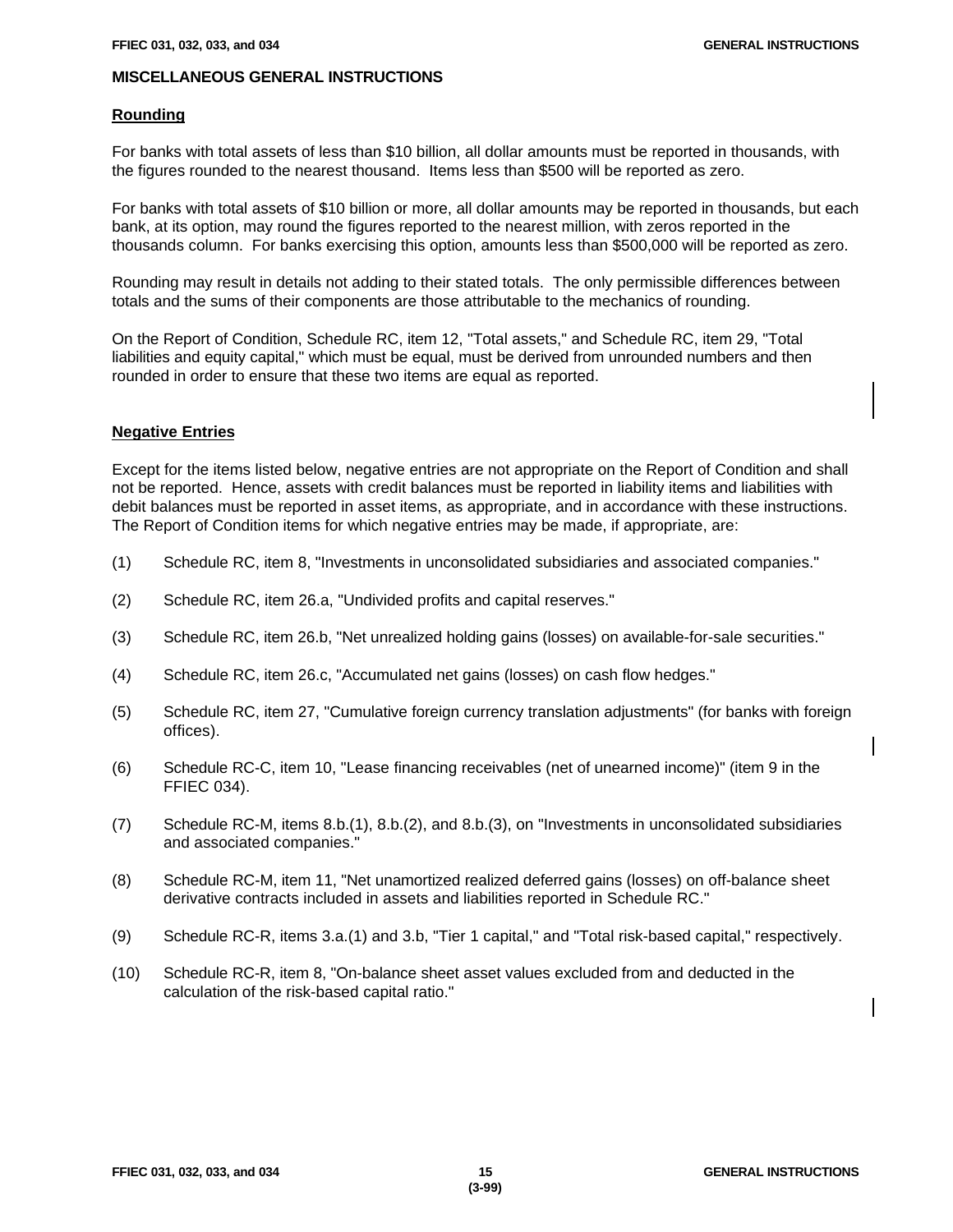When negative entries do occur in one or more of these items, they shall be recorded in parentheses rather than with a minus (-) sign.

On the Report of Income, negative entries may appear as appropriate. Income items with a debit balance and expense items with a credit balance must be reported in parentheses.

# **Verification**

All addition and subtraction should be double-checked before reports are submitted. Totals and subtotals in supporting materials should be cross-checked to corresponding items elsewhere in the reports.

Before a report is submitted, all amounts should be compared with the corresponding amounts in the previous report. If there are any unusual changes from the previous report, a brief explanation of the changes should be attached to the submitted reports.

Banks should retain workpapers and other records used in the preparation of these reports.

# **Transactions Occurring Near the End of a Reporting Period**

Transactions between banks occurring near the end of a reporting period may not be reported by the parties to the transaction in such a manner as to cause the asset (or liability) either to disappear entirely from the Reports of Condition submitted for that report date or to appear on both of the submitted reports, regardless of the time zones in which the banks are located, the time zone in which the transaction took place, or the actual zone clock times at the effective moment of the transaction.

In the case of a transaction occurring in different reporting periods for the parties because of time zone differences, the parties may decide between themselves on the reporting period in which they will all, consistently, report the transaction as having occurred, so that in any given reporting period, the asset (or liability) transferred will appear somewhere and without duplication in the reports submitted by the parties to the transaction.

If, in such cases, the parties do not agree on the reporting period in which the transaction is to be treated as having occurred on the reports of all parties, i.e., if they do not agree on which party will reflect the asset (or liability) on its reports for these purposes, the transaction will be deemed to have occurred prior to midnight in the time zone of the buyer (or transferee) and must be reported accordingly by all parties to the transaction.

If, in fact, the parties, in their submitted reports, treat the transaction as having occurred in different reporting periods, the parties will be required to amend their submitted reports on the basis of the standard set forth in the preceding paragraph.

# **SEPARATE BRANCH REPORTS**

Each U.S. bank shall submit for each of its branches located in a foreign country, Puerto Rico, or a U.S. territory or possession (including trust territories) a "Foreign Branch Report of Condition" (FFIEC 030) once a year as of the end of December. However, a branch must report quarterly if it has either \$2 billion in total assets or \$5 billion in commitments to purchase foreign currencies and U.S. dollar exchange.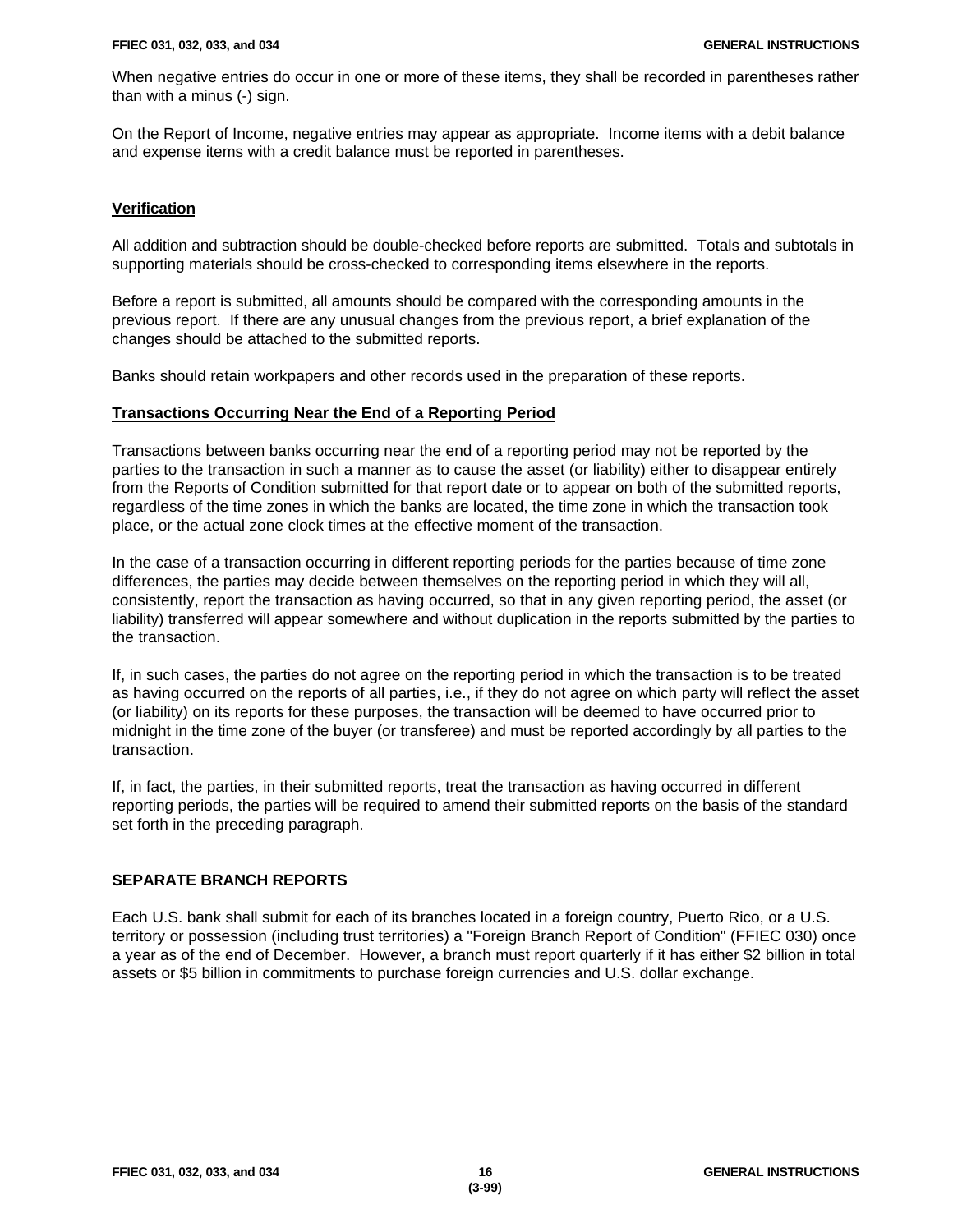- **5** losses (i.e., assets and liabilities) from the "marking to market" of the reporting bank's
- (cont.) interest rate, foreign exchange rate, and other off-balance sheet commodity and equity contracts with the same counterparty that meet the criteria for a valid right of setoff contained in FASB Interpretation No. 39 (e.g., those contracts subject to a qualifying master netting agreement) may be reported on a net basis using this item and Schedule RC, item 15.b, "Trading liabilities," as appropriate. (See the Glossary entry for "offsetting.")

For those banks filing the FFIEC 031 or 032 that must complete Schedule RC-D, this item must equal Schedule RC-D, item 12, "Total trading assets."

 **6 Premises and fixed assets.** Report the book value, less accumulated depreciation or amortization, of all premises, equipment, furniture and fixtures purchased directly or acquired by means of a capital lease. Any method of depreciation or amortization conforming to accounting principles that are generally acceptable for financial reporting purposes may be used. However, depreciation for premises and fixed assets may be based on a method used for federal income tax purposes if the results would not be materially different from depreciation based on the asset's estimated useful life.

Do not deduct mortgages or other liens on such property (report in Schedule RC, item 16, "Other borrowed money").

Include as premises and fixed assets:

- (1) Premises that are actually owned and occupied (or to be occupied, if under construction) by the bank, its branches, or its consolidated subsidiaries.
- (2) Leasehold improvements, vaults, and fixed machinery and equipment.
- (3) Remodeling costs to existing premises.
- (4) Real estate acquired and intended to be used for future expansion.
- (5) Parking lots that are used by customers or employees of the bank, its branches, and its consolidated subsidiaries.
- (6) Furniture, fixtures, and movable equipment of the bank, its branches, and its consolidated subsidiaries.
- (7) Automobiles, airplanes, and other vehicles owned by the bank and used in the conduct of its business.
- (8) The amount of capital lease property (with the bank as lessee): premises, furniture, fixtures, and equipment. See the discussion of accounting with bank as lessee in the Glossary entry for "lease accounting."
- (9) Stocks and bonds issued by nonmajority-owned corporations whose principal activity is the ownership of land, buildings, equipment, furniture, or fixtures occupied or used (or to be occupied or used) by the bank, its branches, or its consolidated subsidiaries.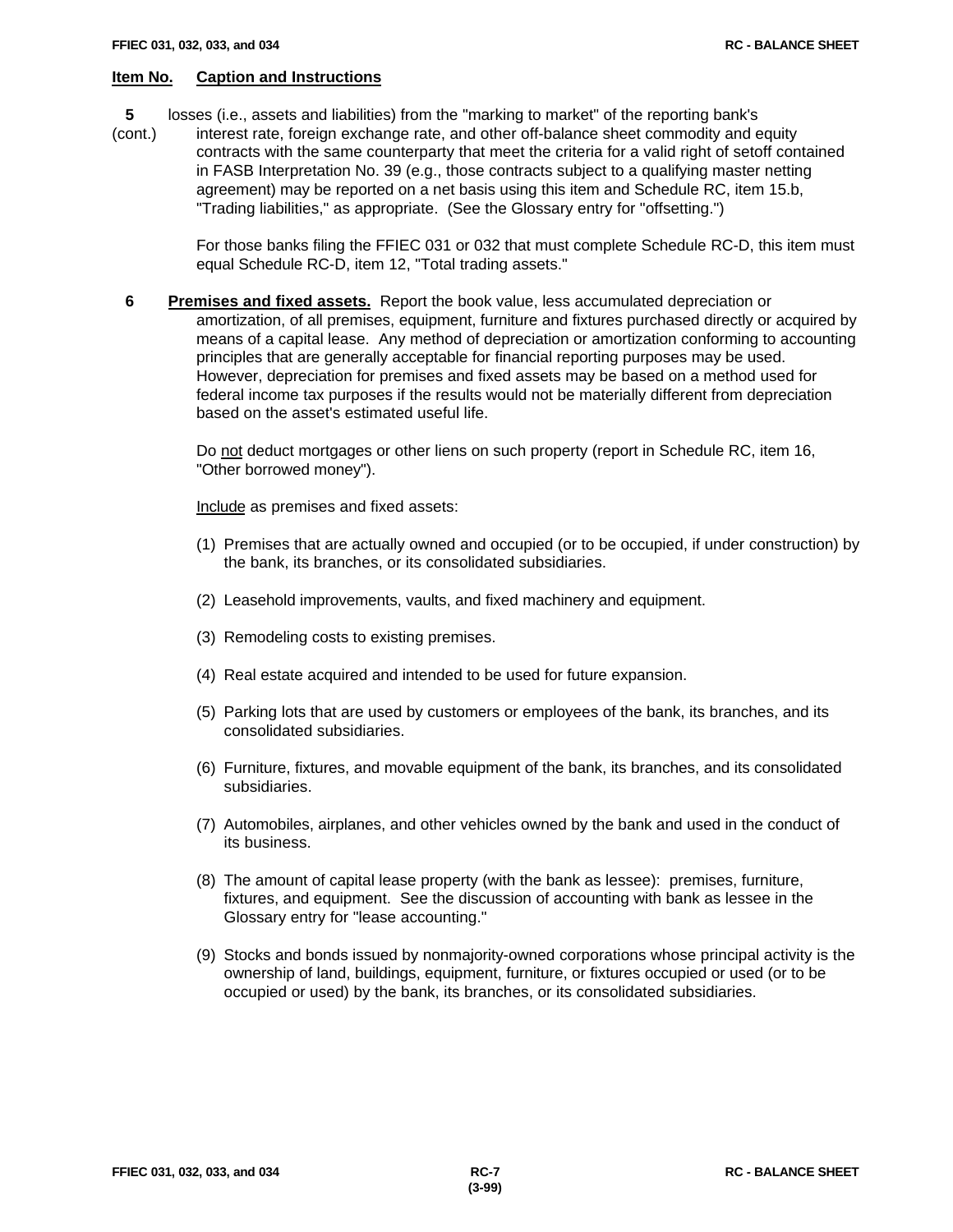**6** Exclude from premises and fixed assets:

(cont.)

- (1) Original paintings, antiques, and similar valuable objects (report in Schedule RC-F, item 4, "Other" assets).
- (2) Favorable leasehold rights (report in Schedule RC, item 10, "Intangible assets").
- **7 Other real estate owned.** Report the total amount of other real estate owned from Schedule RC-M, item 8.a.(3). For further information on other real estate owned, see the instruction to Schedule RC-M, item 8.a, and the Glossary entry for "foreclosed assets."
- **8 Investments in unconsolidated subsidiaries and associated companies.** Report the total amount of the bank's investments in unconsolidated subsidiaries and associated companies from Schedule RC-M, item 8.b.(3). For further information on unconsolidated subsidiaries and associated companies, see the instruction to Schedule RC-M, item 8.b.
- **9 Customers' liability to this bank on acceptances outstanding.** Report the *full* amount (with the exceptions noted below) of customers' liability to the reporting bank on drafts and bills of exchange that have been accepted by the reporting bank, or by others for its account, and are outstanding.

The amount of customers' liability to the reporting bank on its acceptances that have not yet matured should be reduced *only* when: (1) the customer anticipates its liability to the reporting bank on an outstanding acceptance by making a payment to the bank in advance of the acceptance's maturity that immediately reduces the customer's indebtedness to the bank on such an acceptance; or (2) the reporting bank acquires and holds its own acceptance. See the Glossary entry for "bankers acceptances" for further information.

- **10 Intangible assets.** Report the total amount of intangible assets from Schedule RC-M, item 6.d. For further information on intangible assets, see the instruction to Schedule RC-M, item 6.
- **11 Other assets.** Report the amount from Schedule RC-F, item 5, "Total."
- **12 Total assets.** Report the sum of items 1 through 11. This item must equal Schedule RC, item 29, "Total liabilities and equity capital."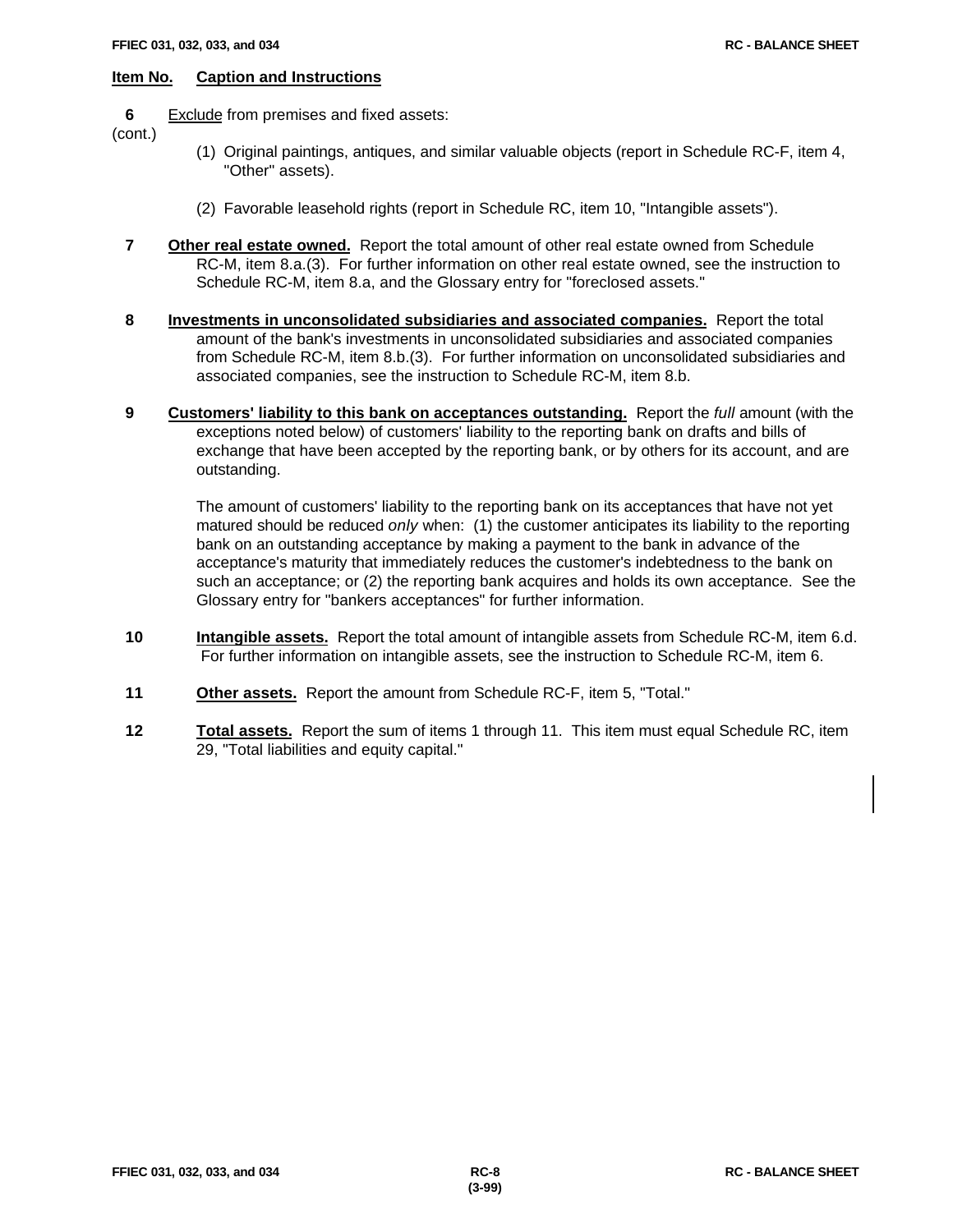**26.a** possible losses which the bank may sustain because of lawsuits, the deductible (cont.) amount under the bank's blanket bond, defaults on obligations for which the bank is contingently liable, or other claims against the bank. A reserve for contingencies represents a segregation of undivided profits. It should not include any element of known losses or of any probable losses the amount of which can be estimated with reasonable accuracy (see the Glossary entry for "loss contingencies" for additional information).

Exclude from undivided profits and capital reserves:

- (1) Any portion of the proceeds received from the sale of common stock in excess of its par or stated value (report in Schedule RC, item 25) except where required by state law or regulation.
- (2) Any portion of the proceeds received from the sale of preferred stock in excess of its par or stated value (report in Schedule RC, item 22 or 23, as appropriate).
- (3) "Reserves" that reduce the related asset balances such as valuation allowances (e.g., allowance for loan and lease losses), reserves for depreciation, and reserves for bond premiums.
- **26.b Net unrealized holding gains (losses) on available-for-sale securities.** Report the difference between the amortized cost and the fair value of the reporting bank's available-for-sale securities, net of tax effects, as of the report date.  $1$  For most banks, all "securities," as that term is defined in FASB Statement No. 115, that are designated as "available-for-sale" will be reported as "Available-for-sale securities" in Schedule RC, item 2.b, and in Schedule RC-B, columns C and D. However, a bank may have certain assets that fall within the definition of "securities" in FASB Statement No. 115 (e.g., nonrated industrial development obligations) that the bank has designated as "available-for-sale" which are reported for purposes of the Report of Condition in a balance sheet category other than "Securities" (e.g., "Loans and lease financing receivables"). These "available-for-sale" assets must be carried on the Report of Condition balance sheet at fair value rather than amortized cost and the difference between these two amounts, net of tax effects, must be included in this item.

Also include in this item the unamortized amount of the unrealized holding gain or loss at the date of transfer of any debt security transferred into the held-to-maturity category from the available-for-sale category. When a debt security is transferred from available-for-sale

1

 $1$  For example, if the fair value of the reporting bank's available-for-sale securities exceeds the amortized cost of its available-for-sale securities by \$100,000 (and the bank has had no other transactions affecting the "net unrealized holding gains (losses)" account), the amount to be reported in Schedule RC, item 26.b, must be reduced by the estimated amount of taxes using the bank's applicable tax rate (federal, state and local). (See the Glossary entry for "income taxes" for a discussion of "applicable tax rate.") If the bank's applicable tax rate (federal, state and local) is 40% and the tax basis of its available-for-sale securities approximates their amortized cost, the bank would report "net unrealized holding gains" of \$60,000 [\$100,000 - (40% x \$100,000)] in Schedule RC, item 26.b. The bank would also have a deferred tax liability of \$40,000 which would enter into the determination of the amount of net deferred tax assets or liabilities to report in Schedule RC-F, item 2, or Schedule RC-G, item 2.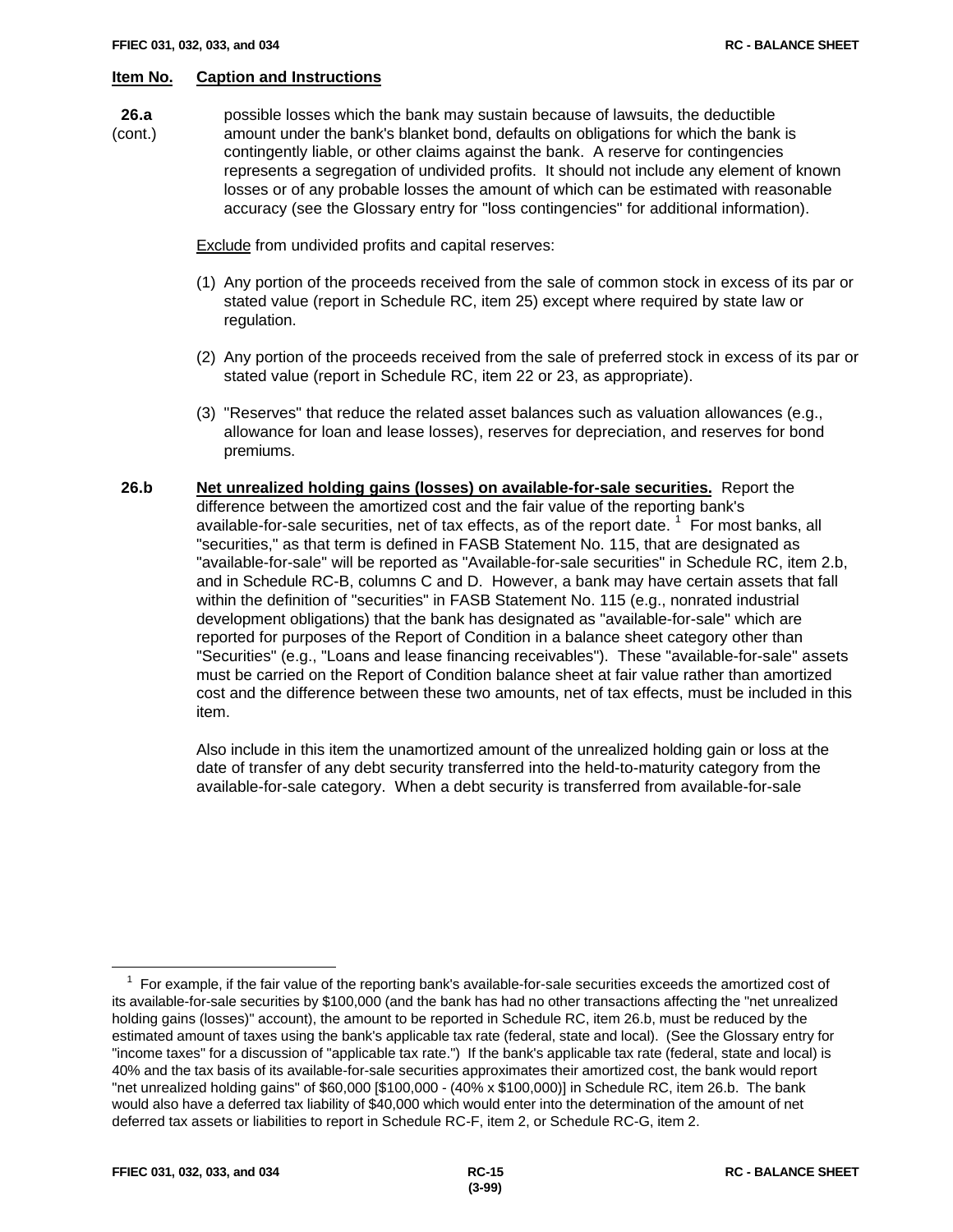- **26.b** to held-to-maturity, the unrealized holding gain or loss at the date of transfer continues to (cont.) be reported in this equity capital account, but must be amortized over the remaining life of the
	- security as an adjustment of yield in a manner consistent with the amortization of any premium or discount.
- **26.c Accumulated net gains (losses) on cash flow hedges.** <sup>2</sup> Report the effective portion <sup>3</sup> of the accumulated change in fair value (gain or loss) on derivatives designated and qualifying as cash flow hedges in accordance with FASB Statement No. 133, "Accounting for Derivative Instruments and Hedging Activities."

Under Statement No. 133, a bank that elects to apply hedge accounting must exclude from net income the effective portion of the change in fair value of a derivative designated as a cash flow hedge and record it on the balance sheet in a separate component of equity capital (referred to as "accumulated other comprehensive income" in the accounting standard). The ineffective portion of the cash flow hedge must be reported in earnings. The equity capital component (i.e., the accumulated other comprehensive income) associated with a hedged transaction should be adjusted each reporting period to a balance that reflects the lesser (in absolute amounts) of:

- (1) The cumulative gain or loss on the derivative from inception of the hedge, less (a) amounts excluded consistent with the bank's defined risk management strategy and (b) the derivative's gains or losses previously reclassified from accumulated other comprehensive income into earnings to offset the hedged transaction, or
- (2) The portion of the cumulative gain or loss on the derivative necessary to offset the cumulative change in expected future cash flows on the hedged transaction from inception of the hedge less the derivative's gains or losses previously reclassified from accumulated other comprehensive income into earnings.

Accordingly, the amount reported in this item should reflect the sum of the adjusted balance (as described above) of the cumulative gain or loss for each derivative designated and qualifying as a cash flow hedge. These amounts will be reclassified into earnings in the same period or periods during which the hedged transaction affects earnings (for example, when a hedged

 $\overline{a}$ 

 $2$  Generally, the objective of a cash flow hedge is to link a derivative to an existing recognized asset or liability or a forecasted transaction with exposure to variability in expected future cash flows, e.g., the future interest payments (receipts) on a variable-rate liability (asset) or a forecasted purchase (sale). The changes in cash flows of the derivative are expected to offset changes in cash flows of the hedged item or transaction. To achieve the matching of cash flows, FASB Statement No. 133 requires that changes in the fair value of properly designated and qualifying derivatives initially be reported in a separate component of equity (accumulated other comprehensive income) and reclassified into earnings in the same future period that the hedged transaction affects earnings.

 $3$  The effective portion of a cash flow hedge can be described as the change in fair value of the derivative that offsets the change in expected future cash flows being hedged. Refer to FASB Statement No. 133, Appendix A, Section 2, for further information.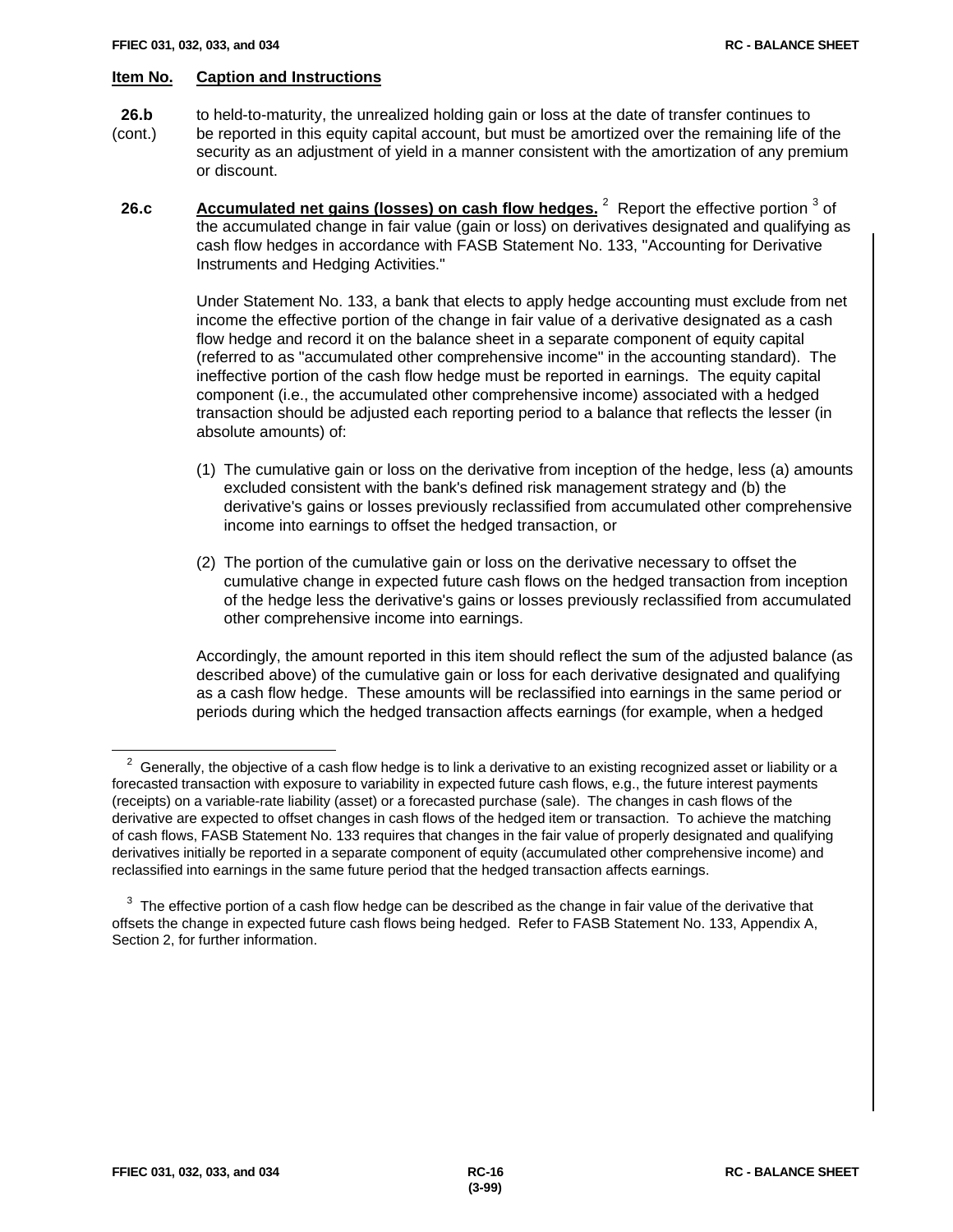variable-rate interest receipt on a loan is accrued or when a forecasted sale occurs).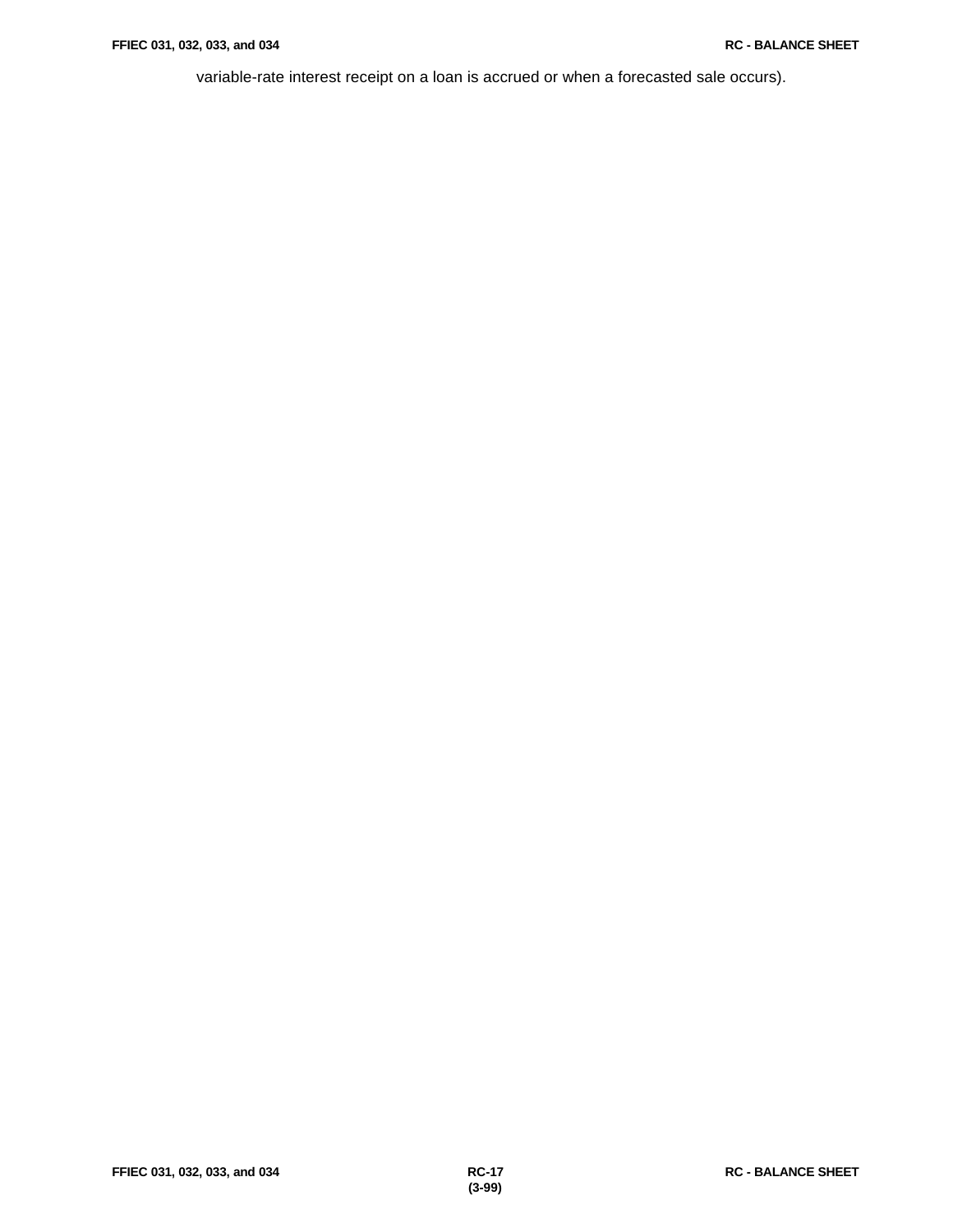- **27 Cumulative foreign currency translation adjustments.** Item 27 does not apply to banks with domestic offices only. On the FFIEC 031, report in this item the sum of the bank's foreign currency translation adjustments accumulated in accordance with FASB Statement No. 52. A net debit balance should be reported in parentheses. See the Glossary entry for "foreign currency transactions and translation" for further information.
- **28 Total equity capital.** Report the sum of items 23 through 27. On the FFIEC 034, for the report period ending December 31, this item must equal Report of Income Schedule RI-A, item 13, "Equity capital end of current period." On the FFIEC 032 and 033, this item must equal Report of Income Schedule RI-A, item 13, "Equity capital end of current period." On the FFIEC 031, this item must equal Report of Income Schedule RI-A, item 14, "Equity capital end of current period."
- **29 Total liabilities and equity capital.** Report the sum of items 21 and 28. This item must equal Schedule RC, item 12, "Total assets."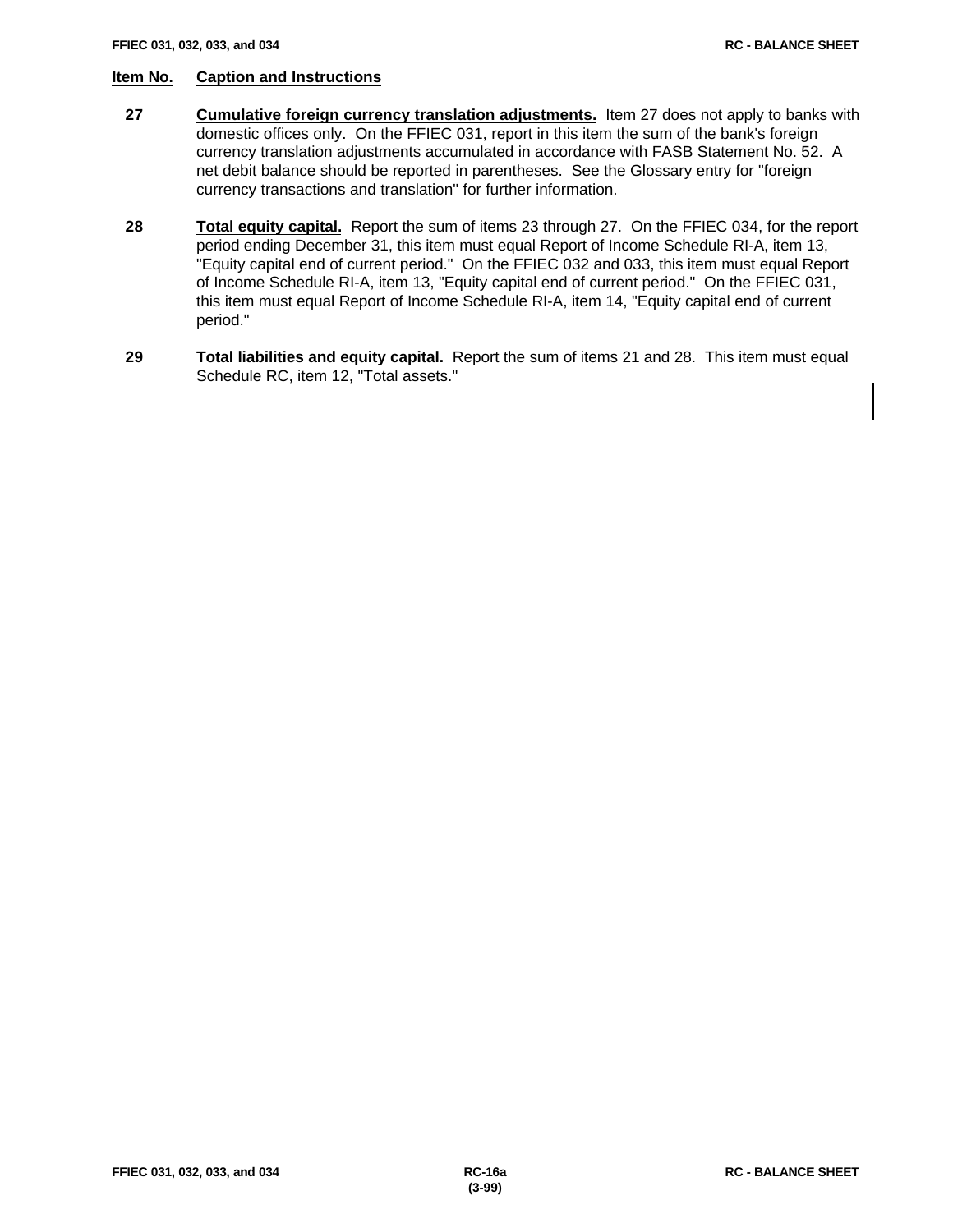$\mathsf{l}$ 

### **Memoranda**

# **Item No. Caption and Instructions**

- **8** Not applicable.
- **9 Structured notes.** Report in this item all structured notes included in the held-to-maturity and available-for-sale accounts and reported in Schedule RC-B, items 2, 3, and 5. In general, structured notes are debt securities whose cash flow characteristics (coupon rate, redemption amount, or stated maturity) depend upon one or more indices and/or that have embedded forwards or options or are otherwise commonly known as "structured notes." Include as structured notes any asset-backed securities (other than mortgage-backed securities) which possess the aforementioned characteristics. *Exclude* from structured notes all "inflationindexed" securities issued by the U.S. Treasury.

Structured notes include, but are not limited to, the following common structures:

- (1) Floating rate debt securities whose payment of interest is based upon a single index of a Constant Maturity Treasury (CMT) rate or a Cost of Funds Index (COFI).
- (2) **Step-up Bonds.** Step-up securities initially pay the investor an above-market yield for a short noncall period and then, if not called, "step up" to a higher coupon rate (which will be below current market rates). The investor initially receives a higher yield because of having implicitly sold one or more call options. A step-up bond may continue to contain call options even after the bond has stepped up to the higher coupon rate. A **multistep** bond has a series of fixed and successively higher coupons over its life. At each call date, if the bond is not called, the coupon rate increases.
- (3) **Index Amortizing Notes (IANs).** IANs repay principal according to a predetermined amortization schedule that is linked to the level of a specific index (usually the London Interbank Offered Rate - LIBOR - or a specified prepayment rate). As market interest rates increase (or prepayment rates decrease), the maturity of an IAN extends, similar to that of a collateralized mortgage obligation.
- (4) **Dual Index Notes.** These bonds have coupon rates that are determined by the difference between two market indices, typically the CMT rate and LIBOR. These bonds often have a fixed coupon rate for a brief period, followed by a longer period of variable rates, e.g., 8 percent fixed for two years, then the 10-year CMT rate plus 300 basis points minus three-month LIBOR.
- (5) **De-leveraged Bonds.** These bonds pay investors according to a formula that is based upon a fraction of the increase or decrease in a specified index, such as the CMT rate or the prime rate. For example, the coupon might be the 10-year CMT rate multiplied by 0.5, plus 150 basis points. The de-leveraging multiplier (0.5) causes the coupon to lag overall movements in market yields. A **leveraged** bond would involve a multiplier greater than 1.
- (6) **Range Bonds.** Range bonds (or accrual bonds) pay the investor an above-market coupon rate as long as the reference rate is between levels established at issue. For each day that the reference rate is outside this range, the bonds earn no interest. For example, if LIBOR is the reference rate, a bond might pay LIBOR plus 75 basis points for each day that LIBOR is between 3.5 and 5.0 percent. When LIBOR is less than 3.5 percent or more than 5 percent, the bond would accrue no interest.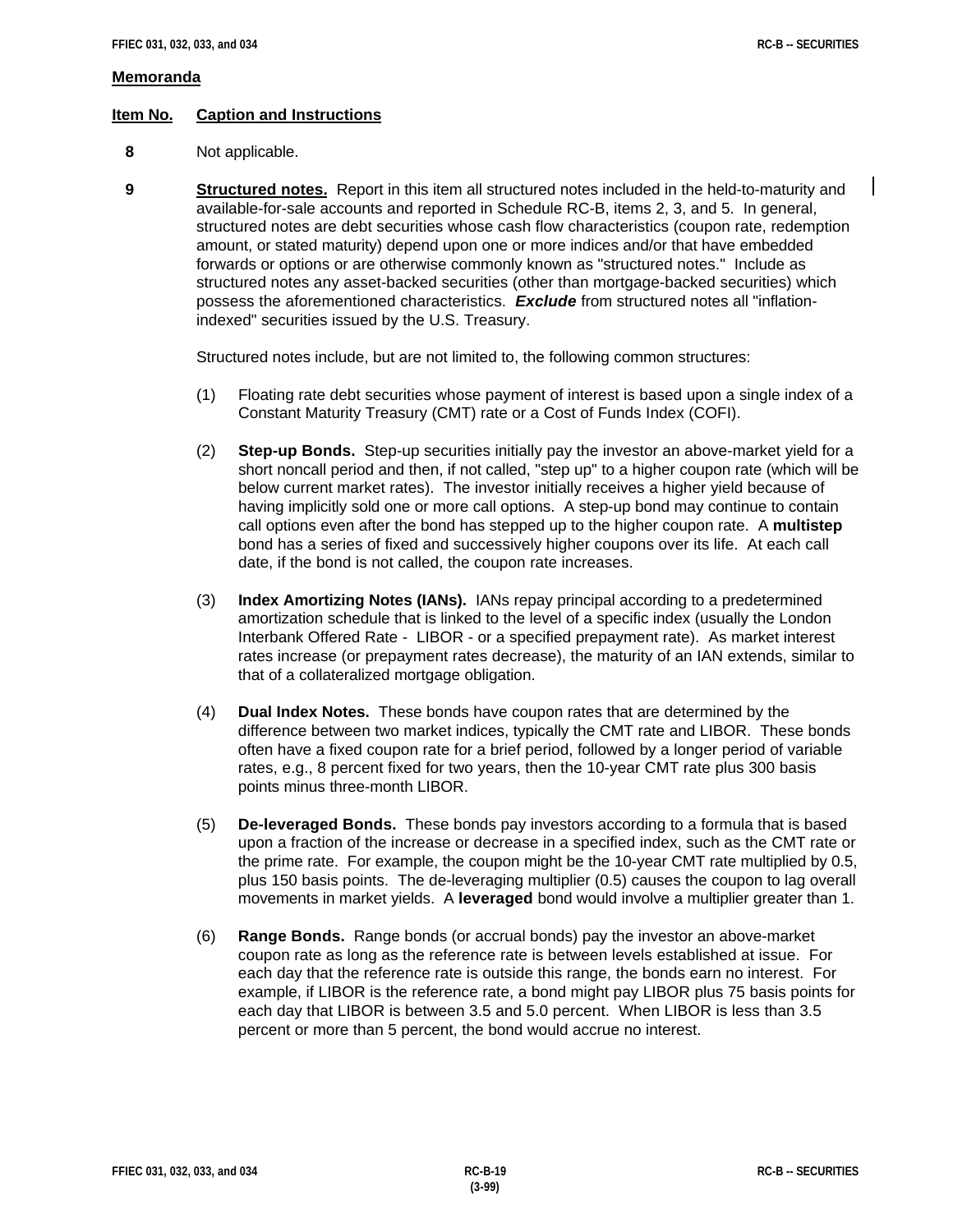#### **Memoranda**

## **Item No. Caption and Instructions**

 **9** (7) **Inverse Floaters.** These bonds have coupons that increase as rates decline and (cont.) decrease as rates rise. The coupon is based upon a formula, such as 12 percent minus three-month LIBOR.

> **Exclude** from structured notes floating rate debt securities denominated in U.S. dollars whose payment of interest is based upon a single index of a Treasury bill rate, the prime rate, or LIBOR and which do not contain adjusting caps, adjusting floors, leverage, or variable principal redemption. Furthermore, debt securities that do not possess the aforementioned characteristics of a structured note need not be reported as structured notes solely because they are callable as of a specified date at a specified price. In addition, debt securities that in the past possessed the characteristics of a structured note, but which have "fallen through" their structures (e.g., all of the issuer's call options have expired and there are no more adjustments to the interest rate on the security), need not be reported as structured notes.

> Generally, municipal and corporate securities that have periodic call options should **not** be reported as structured notes. Although many of these securities have features similar to those found in some structured notes (e.g., step-ups, which generally remain callable after a step-up date), they are **not commonly known** as structured notes. Examples of such callable securities that should *not* be reported as structured notes include:

- (1) Callable municipal and corporate bonds which have single (or multiple) explicit call dates and then can be called on any interest payment date after the last explicit call date (i.e., they are continuously callable).
- (2) Callable federal agency securities that have continuous call features after an explicit call date, except step-up bonds (which are structured notes).

The mere existence of simple caps and floors does not necessarily make a security a structured note. Securities with **adjusting** caps or floors (i.e., caps or floors that change over time), however, are structured notes. Therefore, the following types of securities should *not* be reported as structured notes:

- (1) Variable rate securities, including Small Business Administration "Guaranteed Loan Pool Certificates," **unless** they have features of securities which are commonly known as structured notes (i.e., they are inverse, range, or de-leveraged floaters, index amortizing notes, dual index or variable principal redemption or step-up bonds), or have adjusting caps or floors.
- (2) Mortgage-backed securities.
- **9.a Amortized cost (of structured notes).** Report the amortized cost of all structured notes included in the held-to-maturity and available-for-sale accounts. The amortized cost of these securities will have been reported in columns A and C of the body of Schedule RC-B.
- **9.bFair value (of structured notes).** Report the fair (market) value of structured notes reported in Memorandum item 9.a above. The fair value of these securities will have been reported in columns B and D of the body of Schedule RC-B. Do not combine or otherwise net the fair value of any structured note with the fair or book value of any related asset, liability, or off-balance sheet derivative instrument.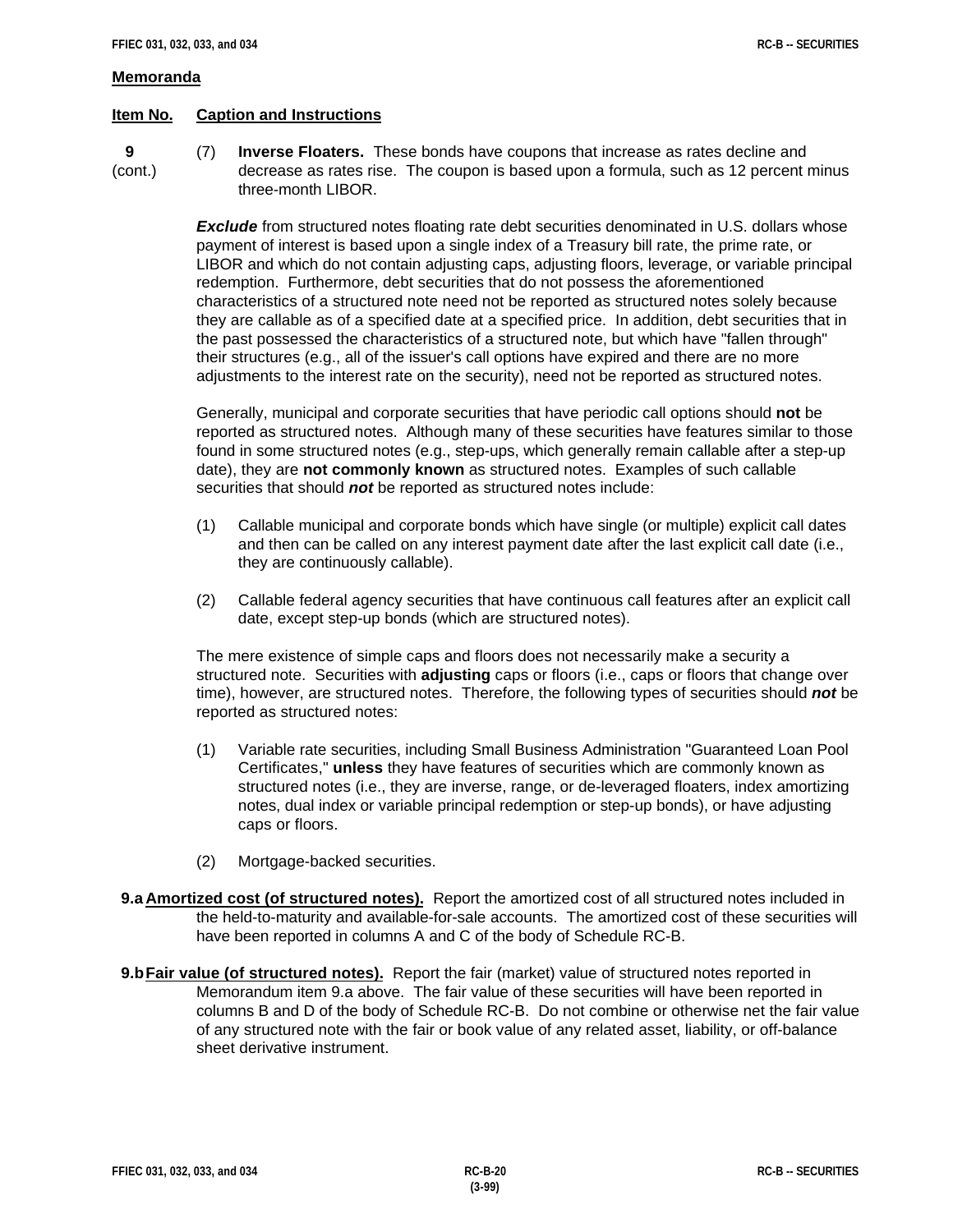- **3.a** (3) All noninterest-bearing balances that the reporting bank's trust department maintains (cont.) with other commercial banks in the U.S.
- **3.b Currency and coin.** (Item 3.b is not applicable to banks filing the FFIEC 031, 032, and 033 report forms.) Report the amount of currency and coin included in Schedule RC, item 1.a, "Noninterest-bearing balances and currency and coin." Currency and coin include both U.S. and foreign currency and coin owned and held in all offices of the reporting bank, currency and coin in transit to a Federal Reserve Bank or to any other depository institution for which the reporting bank has not yet received credit, and currency and coin in transit from a Federal Reserve Bank or from any other depository institution for which the reporting bank's account has already been charged. Foreign currency and coin should be converted into U.S. dollar equivalents as of the report date.
- **4 Outstanding principal balance of 1-4 family residential mortgage loans serviced for others.** Report in the appropriate subitem the outstanding principal balance of 1-to-4 family residential mortgage loans serviced for others. Include those 1-to-4 family residential mortgage loans for which the reporting bank has purchased the servicing (i.e., purchased servicing) and those 1-to-4 family residential mortgages which the reporting bank has originated and sold (or swapped with FHLMC or FNMA) but for which it has retained the servicing duties and responsibilities (i.e., retained servicing).
- **4.a Mortgages serviced under a GNMA contract.** Report the outstanding principal balance of 1-to-4 family residential mortgage loans serviced for others under servicing contracts entered into with the Government National Mortgage Association (GNMA). GNMA contracts generally cover residential mortgage loans guaranteed by the Department of Veterans Affairs/Veterans Administration (VA) and insured by the Federal Housing Administration (FHA).
- **4.b Mortgages serviced under a FHLMC contract.** Report in the appropriate subitem the outstanding principal balance of 1-to-4 family residential mortgage loans serviced for others under servicing contracts entered into with the Federal Home Loan Mortgage Corporation (FHLMC). FHLMC contracts cover VA, FHA, and conventional mortgages, i.e., mortgages that have not been guaranteed or insured by a U.S. Government agency. A seller sells (or swaps) mortgages to FHLMC with or without recourse, as elected by the seller, and endorses each mortgage note sold to (or swapped with) FHLMC accordingly. A seller electing to sell to (or swap with) FHLMC with recourse bears all risks and costs of a borrower default, including the costs of foreclosure. If the servicing of mortgages sold to (or swapped with) FHLMC with recourse is transferred, the transferee bears these risks and costs. If a seller elects to sell (or swap) mortgages without recourse, FHLMC assumes the risk of loss from borrower defaults to the extent of FHLMC's percentage of participation in the mortgages.
- **4.b.(1) Serviced with recourse to servicer.** Report the outstanding principal balance of 1-to-4 family residential mortgage loans serviced for others under servicing contracts entered into with FHLMC in which the mortgages being serviced have been sold to (or swapped with) FHLMC with recourse and the mortgage notes have been endorsed accordingly.
- **4.b.(2) Serviced without recourse to servicer.** Report the outstanding principal balance of 1-to-4 family residential mortgage loans serviced for others under servicing contracts entered into with FHLMC in which the mortgages being serviced have been sold to (or swapped with) FHLMC without recourse and the mortgage notes have been endorsed accordingly.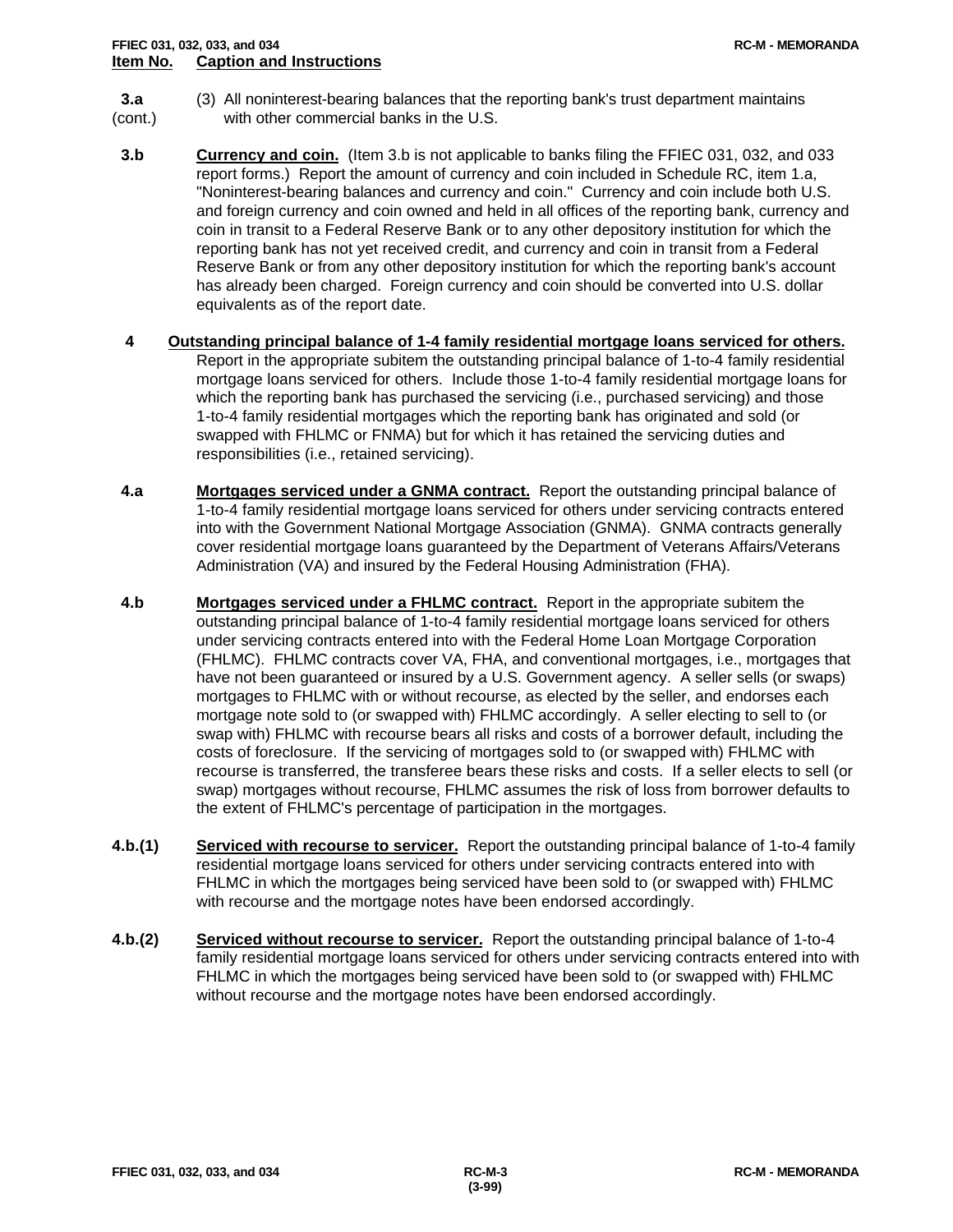# **FFIEC 031, 032, 033, and 034 RC-M - MEMORANDA Item No. Caption and Instructions**

- **4.c Mortgages serviced under a FNMA contract.** Report in the appropriate subitem the outstanding principal balance of 1-to-4 family residential mortgage loans serviced for others under servicing contracts entered into with the Federal National Mortgage Association (FNMA). FNMA contracts cover VA, FHA, and conventional mortgages that have been sold to (or swapped with) FNMA. Residential mortgages are serviced for FNMA under either the regular or special servicing option. Under a regular option contract, the servicer assumes the risk of loss from a mortgagor default. Under a special option contract, FNMA assumes the risk of loss from a mortgagor default.
- **4.c.(1) Serviced under a regular option contract.** Report the outstanding principal balance of 1-to-4 family residential mortgage loans serviced for others under regular servicing option contracts entered into with FNMA.
- **4.c.(2) Serviced under a special option contract.** Report the outstanding principal balance of 1-to-4 family residential mortgage loans serviced for others under special servicing option contracts entered into with FNMA.
- **4.d Mortgages serviced under other servicing contracts.** Report the outstanding principal balance of 1-to-4 family residential mortgage loans serviced for others under other types of servicing contracts. Include mortgages serviced under all contracts other than GNMA, FHLMC, and FNMA contracts.
- **5 Customers' liability to this bank on acceptances outstanding.** (Items 5.a and 5.b are to be completed only by banks with \$1 billion or more in total assets that file the FFIEC 031 and 032 report forms.) The sum of items 5.a and 5.b must equal Schedule RC, item 9.
- **5.a U.S. addressees (domicile).** Report the portion of Schedule RC, item 9, that represents liabilities of customers who are U.S. addressees, i.e., are domiciled in the United States (see the Glossary entry for "domicile").
- **5.b Non-U.S. addressees (domicile).** Report the portion of Schedule RC, item 9, that represents liabilities of customers who are not U.S. addressees, i.e., are domiciled outside the United States (see the Glossary entry for "domicile").
- **6 Intangible assets.** Report in the appropriate subitem the unamortized amount of intangible assets. Intangible assets primarily result from business combinations accounted for under the purchase method in accordance with Accounting Principles Board Opinion No. 16, as amended, from acquisitions of portions or segments of another institution's business such as branch offices, mortgage servicing portfolios, and credit card portfolios, and from the sale or securitization of financial assets with servicing retained. Consistent with Securities and Exchange Commission guidance, intangible assets should be amortized over their estimated useful lives, generally not to exceed 25 years.
- **6.a Mortgage servicing assets.** Report the carrying value of mortgage servicing assets, i.e., the unamortized cost of acquiring contracts to service loans secured by real estate (as defined for Schedule RC-C, Part I, item 1, in the Glossary entry for "Loans secured by real estate") that have been securitized or are owned by another party, net of any related valuation allowances. Exclude servicing assets resulting from contracts to service financial assets other than loans secured by real estate (report nonmortgage servicing assets in Schedule RC-M, item 6.b.(1)). For further information, see the Glossary entry for "servicing assets and liabilities."

 $\mathsf{l}$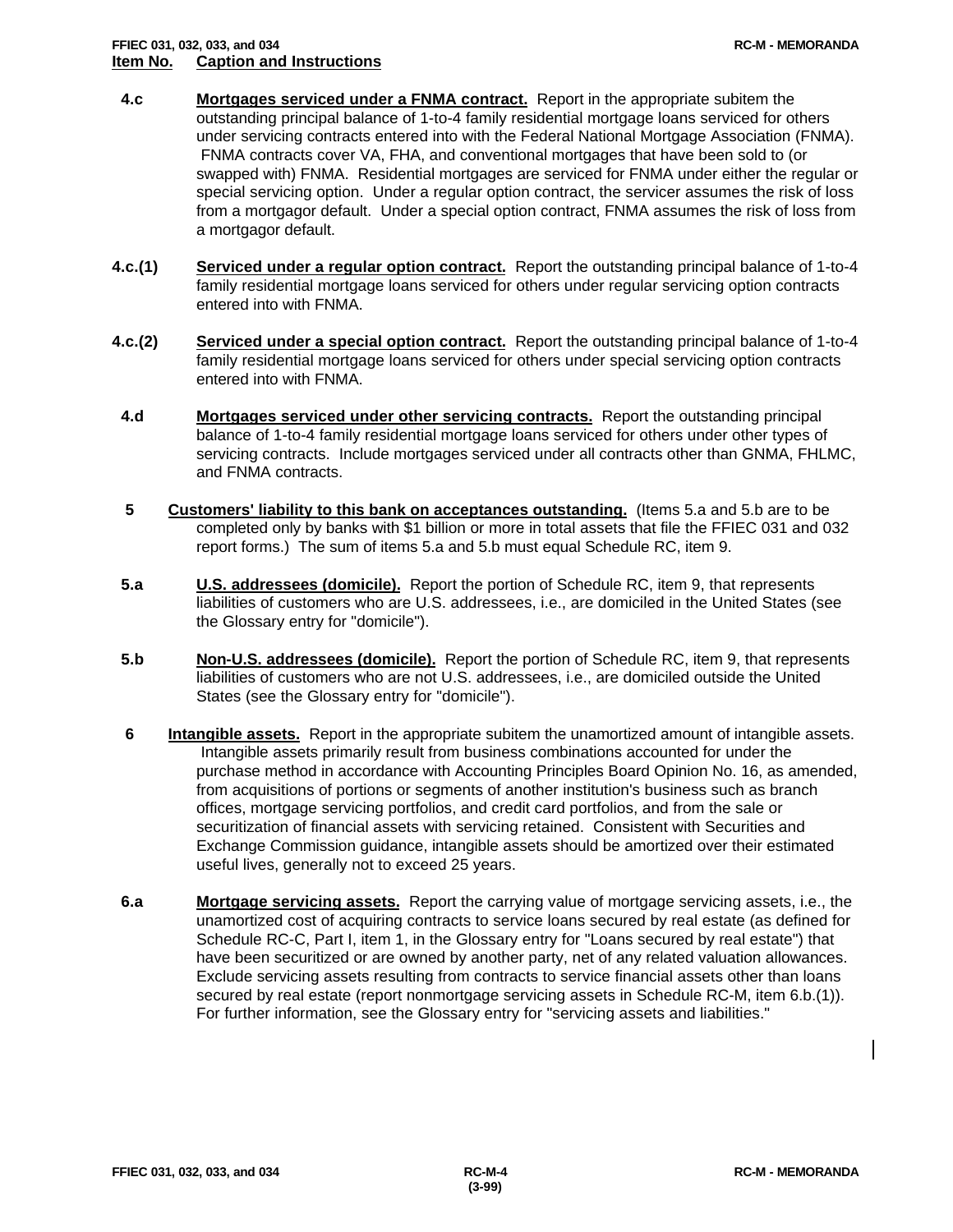**6.a.(1) Estimated fair value of mortgage servicing assets.** Report the estimated fair value of the capitalized mortgage servicing assets reported in Schedule RC-M, item 6.a, above.

> According to FASB Statement No. 125, the fair value of mortgage servicing assets is the amount at which the assets could be bought or sold in a current transaction between willing parties, that is, other than in a forced or liquidation sale. Quoted market prices in active markets are the best evidence of the fair value of an asset and should be used to measure fair value if available. If quoted market prices are not available, the estimate of fair value should be based on the best information available in the circumstances, considering prices for similar assets and the results of valuation techniques such as the present value of estimated expected future cash flows using a discount rate commensurate with the risks involved. Valuation techniques for measuring servicing assets should be consistent with the objective of measuring fair value and should incorporate assumptions that market participants would use. Estimates of expected future cash flows, if used to estimate fair value, should be the best estimate based on reasonable and supportable assumptions and projections.

For purposes of this item, the reporting bank should determine the fair value of mortgage servicing assets in the same manner that it determines the fair value of these assets for other financial reporting purposes, consistent with the guidance in FASB Statement No. 125.

# **6.b Other identifiable intangible assets:**

**6.b.(1) Purchased credit card relationships and nonmortgage servicing assets.** Report the carrying value of purchased credit card relationships plus the carrying value of nonmortgage servicing assets.

> *Purchased credit card relationships* represent the right to conduct ongoing credit card business dealings with the cardholders. In general, purchased credit card relationships are an amount paid in excess of the value of the purchased credit card receivables. Such relationships arise when the reporting bank purchases existing credit card receivables and also has the right to provide credit card services to those customers. Purchased credit card relationships may also be acquired when the reporting bank purchases an entire depository institution.

Purchased credit card relationships shall be carried at amortized cost, not in excess of the discounted amount of estimated future net cash flows. Management of the institution shall review the carrying value at least quarterly, adequately document this review, and adjust the carrying value as necessary. If unanticipated acceleration or deceleration of cardholder payments, account attrition, changes in fees or finance charges, or other events occur that reduce the amount of expected future net cash flows, a writedown of the book value of the purchased credit card relationships shall be made to the extent that the discounted amount of estimated future net cash flows is less than the asset's carrying amount.

The carrying value of *nonmortgage servicing assets* is the unamortized cost of acquiring contracts to service financial assets, other than loans secured by real estate (as defined for Schedule RC-C, part I, item 1), that have been securitized or are owned by another party, net of any related valuation allowances. For further information, see the Glossary entry for "servicing assets and liabilities."

**6.b.(2) All other identifiable intangibles.** Report the unamortized amount (book value) of all other specifically identifiable intangible assets such as core deposit intangibles and favorable leasehold rights.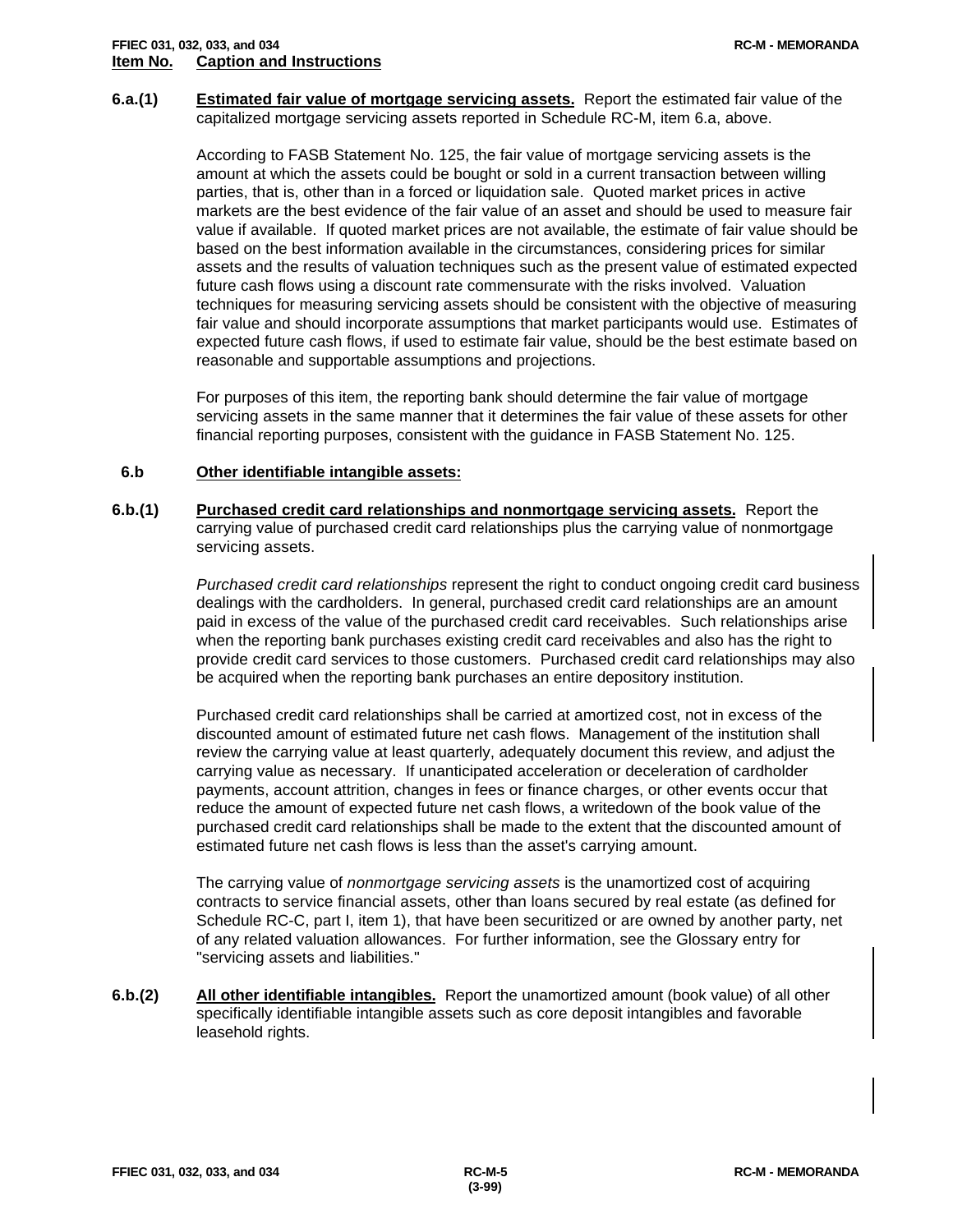### **FFIEC 031, 032, 033, and 034 RC-M - MEMORANDA Item No. Caption and Instructions**

 **6.c Goodwill.** Report the amount (book value) of unamortized goodwill. Goodwill represents the excess of the cost of a company over the sum of the fair values of the tangible and identifiable intangible assets acquired less the fair value of liabilities assumed in a business combination accounted for as a purchase.

> Goodwill and similar intangible assets ordinarily cannot be disposed of apart from an institution as a whole. Accordingly, a bank may not remove goodwill from its balance sheet by "selling" or "dividending" this asset to its parent holding company or another affiliate. An exception to the rule precluding the disposal of goodwill is made when a large segment or separable group of assets of an acquired company or an entire acquired company is sold or otherwise liquidated. In that case, some or all of the unamortized goodwill recognized in the acquisition should be included in the cost of the assets sold.

The amount of goodwill reported in this item should not be reduced by any negative goodwill. Any negative goodwill arising from a business combination accounted for as a purchase must be reported in Schedule RC-G, item 4, "Other" liabilities, and in Schedule RC, item 20, "Other liabilities."

- **6.d Total.** Report the sum of items 6.a, 6.b.(1), 6.b.(2), and 6.c. This amount must equal Schedule RC, item 10, "Intangible assets."
- **6.e Amount of intangible assets that have been grandfathered or are otherwise qualifying for regulatory capital purposes.** Report in this item the amount of intangible assets that, in accordance with the regulatory capital standards issued by the reporting bank's primary federal bank regulatory agency, have been grandfathered. Grandfathered intangibles are intangible assets that were allowed to be used to meet capital requirements under the bank's previous regulatory capital rules but which no longer qualify for this treatment under the current capital rules of the bank's primary federal regulatory agency. Do *not* include in this item the portion of any identifiable intangible asset that, under current regulatory capital rules, would count toward (i.e., not be deducted from) the bank's regulatory capital.

For state member banks, report the remaining book value as of the report date of all intangible assets (excluding goodwill, purchased mortgage servicing rights, and purchased credit card relationships) that were recorded on the balance sheet of the reporting bank on or before February 19, 1992. Examples of intangible assets that may be reported in this item are core deposit intangibles, favorable leasehold rights, and organization costs.

Also report in this item the amount of any deferred tax liability that is specifically related to an intangible asset (other than purchased mortgage servicing rights and purchased credit card relationships) acquired in a nontaxable purchase business combination that the reporting bank chooses to net against the intangible asset for regulatory capital purposes. However, a deferred tax liability that is reported in this item and netted in this manner may not also be netted against deferred tax assets when the reporting bank determines the amount of deferred tax assets that are dependent upon future taxable income and calculates the maximum allowable amount of such deferred tax assets for regulatory capital purposes.

 **7 Mandatory convertible debt.** Report the total amount of outstanding mandatory convertible debt. Mandatory convertible debt is a form of subordinated debt, i.e., equity contract notes, which obligates the holder to take the common or perpetual preferred stock of the issuer in lieu of cash for repayment of principal.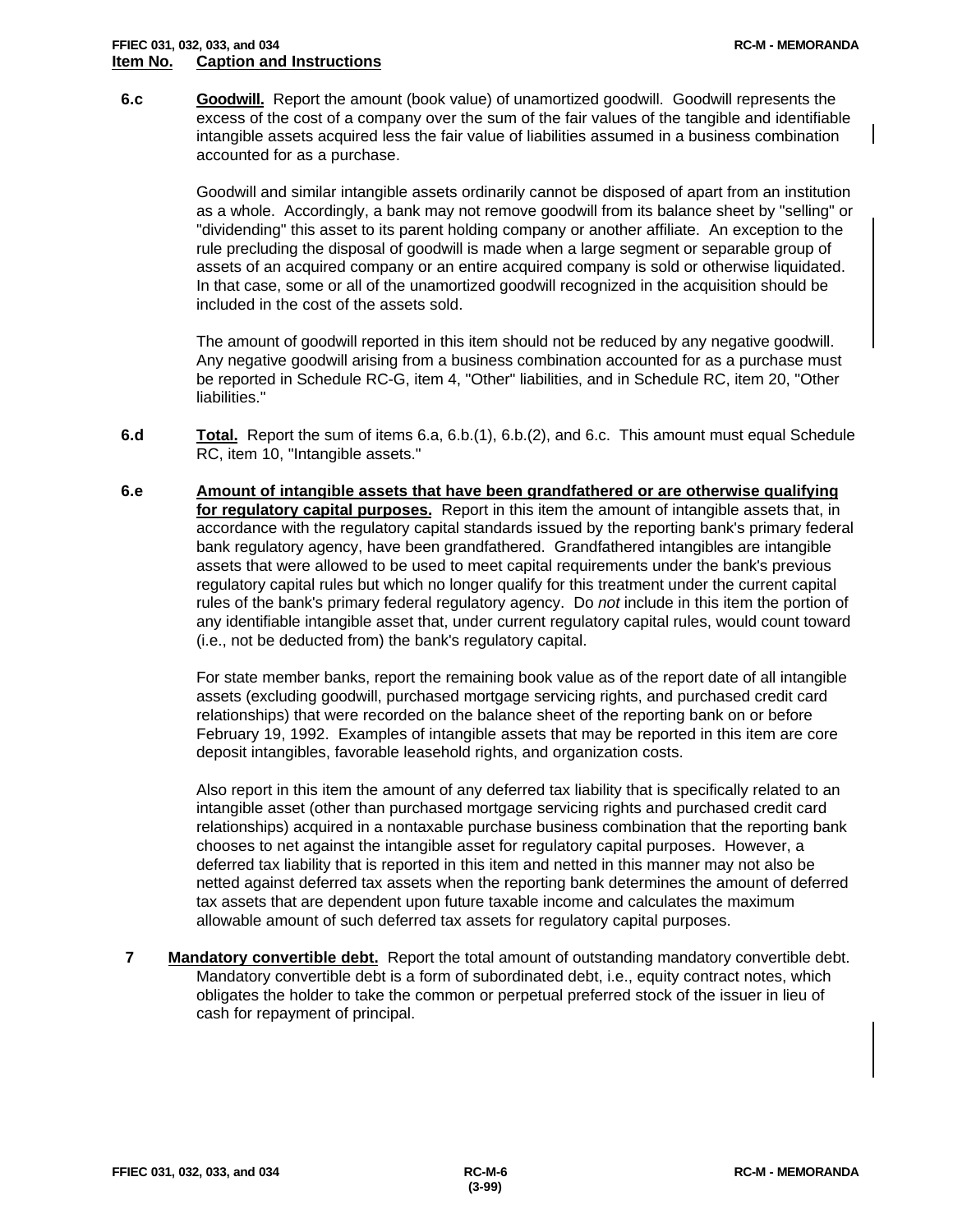party. The strike price would be the equivalent of the par value of the loan. If the credit quality of the loan deteriorates, thereby reducing the value of the loan to the second bank, the reporting bank would be required by the second bank to take the loan onto its books.

Treatment of Low Level Recourse Transactions -- The banking agencies' risk-based capital standards provide that the amount of risk-based capital that must be maintained for assets transferred with recourse should not exceed the maximum amount of recourse for which a bank is contractually liable under the recourse agreement. This rule, known as the low level recourse rule, applies to transactions accounted for as sales under generally accepted accounting principles (GAAP) in which a bank contractually limits its risk of loss or recourse exposure to less than the full effective minimum risk-based capital requirement for the assets transferred -- generally, four percent for qualifying first lien 1-to-4 family residential mortgages and eight percent for most other assets. Low level recourse transactions may arise when a bank sells or securitizes assets and:

Uses contractual cash flows (e.g., interest-only strips receivable and so-called "spread accounts"), retained subordinated interests, retained securities (e.g., collateral invested amounts or cash collateral accounts), or other assets as credit enhancements. When a credit enhancement is carried as an asset on the bank's Call Report balance sheet in accordance with GAAP and the low level recourse rule applies, the on-balance sheet asset amount of the credit enhancement should be reported in Schedule RC-R, item 8. The "maximum contractual dollar amount of recourse exposure" for the transaction is this on-balance sheet asset amount on a net of tax basis, when appropriate.

#### OR

! Provides limited recourse to purchasers of the assets sold, but does not use on-balance sheet assets as credit enhancements. In this situation, the "maximum contractual dollar amount of recourse exposure" for a transaction is the maximum contractual amount of the bank's recourse exposure as of the report date, less the balance of any associated recourse liability account established in accordance with GAAP and reported in Schedule RC, item 20, "Other liabilities."

Banks that have entered into low level recourse transactions should report these transactions in Schedule RC-R using either the "direct reduction method" or the "gross-up method" in accordance with the following guidance. When using the "gross-up method," a bank includes an amount in its risk-weighted assets (the denominator of its risk-based capital ratios) for its "maximum contractual dollar amount of recourse exposure" that is calculated under the assumption that the bank's total risk-based capital ratio equals the 8 percent minimum requirement. In contrast, when using the "direct reduction method," a bank includes an institution-specific amount in its risk-weighted assets for its "maximum contractual dollar amount of recourse exposure" that is calculated using the actual amount of the bank's total risk-based capital. This institutionspecific calculation produces the effect of directly reducing Tier 1 and total risk-based capital by the "maximum contractual dollar amount of recourse exposure" without lowering the bank's Tier 1 leverage capital ratio. For a bank whose risk-based capital ratios exceed the required minimums, it is normally preferable to use the "direct reduction method."

! If the bank chooses to use the "direct reduction method," the "maximum contractual dollar amount of recourse exposure," as defined above, should be reported in Schedule RC-R, item 3.e. In addition, the bank should report as a credit equivalent amount in Schedule RC-R, item 7.b, column B, an "institutionspecific add-on factor" for its low level recourse exposure. The amount of this factor also should be included in the "net risk-weighted assets" that the bank reports in Schedule RC-R, item 3.d.(1). The "institution-specific add-on factor," which is independent of the risk weight category of the assets to which the recourse applies, is calculated as follows: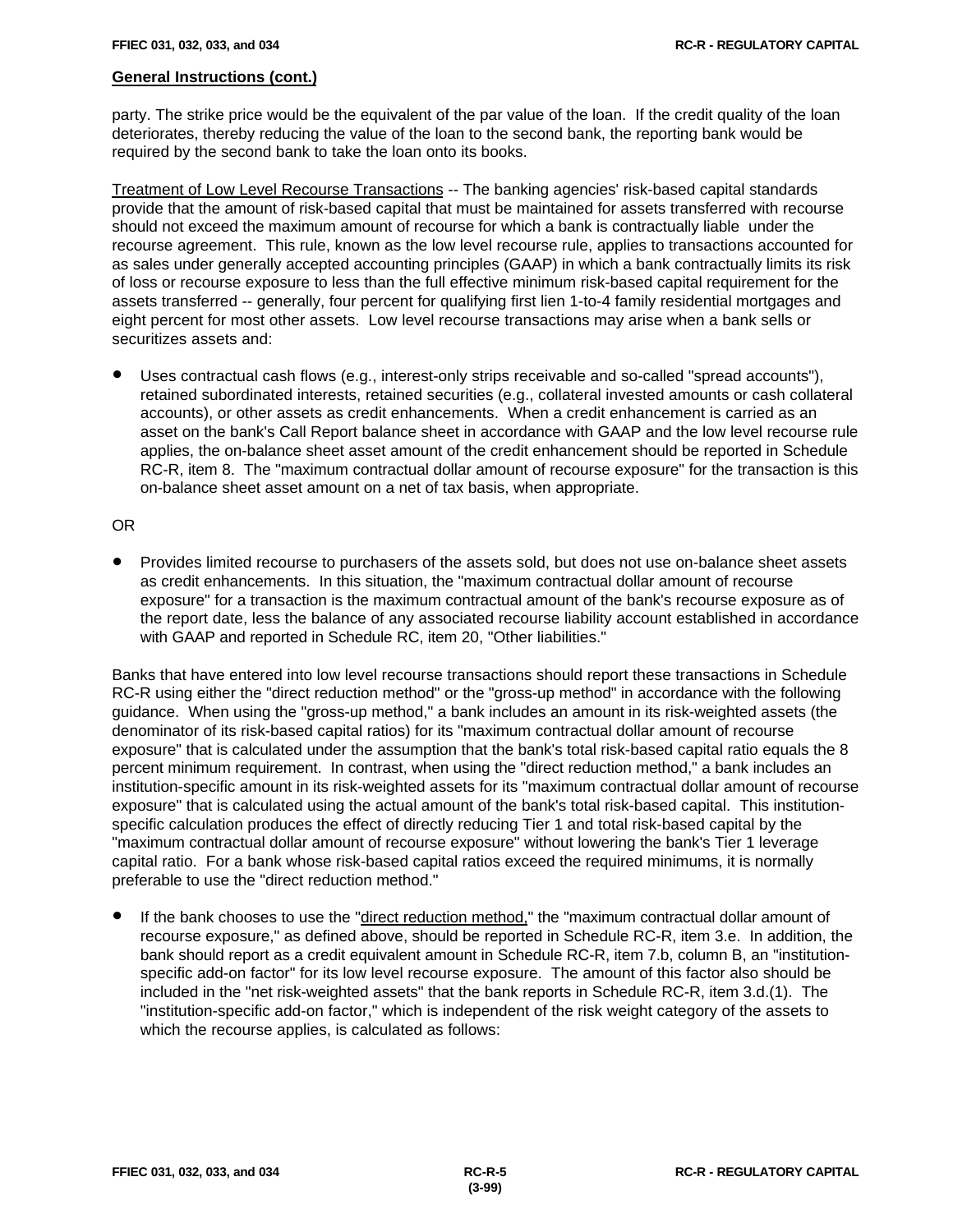$$
F = \frac{C \times A}{C - R} - A
$$

where  $F =$  institution-specific add-on factor;

- $C =$  total risk-based capital (as reported in Schedule RC-R, item 3.b);
- A = net risk-weighted assets excluding low level recourse exposures; and
- R = maximum contractual dollar amount of recourse exposure in low level recourse
	- transactions (as reported in Schedule RC-R, item 3.e)

For purposes of calculating the amount of the bank's total risk-based capital to be used in the preceding formula (C in the formula) and to be reported in Schedule RC-R, item 3.b, the bank should determine the Tier 2 capital limit on the allowance for loan and lease losses by multiplying its "maximum contractual dollar amount of recourse exposure" (R in the preceding formula, as defined in these instructions) by 12.5 and adding this product to its gross risk-weighted assets excluding low level recourse exposures. This adjusted gross risk-weighted-assets figure multiplied by 1.25 percent is the bank's Tier 2 capital limit on the allowance for loan and lease losses. Once this limit on the allowance has been calculated, the limit is fixed at this amount. This limit should not be changed after the bank calculates the actual amount of its net risk-weighted assets excluding low level recourse exposures (A in the preceding formula) or its institution-specific add-on factor for low level recourse under the "direct reduction method" (F in the preceding formula). This means that a bank will measure its Tier 2 capital and its total risk-based capital prior to its application of the "direct reduction method" and will not recalculate these two amounts once the add-on factor is known.

If the bank chooses to use the "gross-up method," the "maximum contractual dollar amount of recourse exposure" for a transaction, as defined above, should be multiplied by a factor of 12.5, 25, or 62.5 according to whether the assets sold would be assigned to the 100 percent, 50 percent, or 20 percent risk weight category, respectively. The resulting dollar amount should be reported as an off-balance sheet credit equivalent amount in column B of Schedule RC-R in the item (item 7.b, 6.b, or 5.b) appropriate to the risk weight category of the assets sold.

For example, a bank has sold \$2 million in first lien residential mortgages subject to two percent recourse. The bank has removed the \$2 million in mortgages from its Call Report balance sheet and, in accordance with GAAP, has also established a recourse liability account with a balance of \$10,000. The maximum amount for which the bank is liable is \$40,000. The mortgages qualify for a 50 percent risk weight and the bank's recourse exposure is less than the \$80,000 minimum risk-based capital requirement for these assets sold with recourse. Thus, the low level recourse rule applies. The "maximum contractual dollar amount of recourse exposure" for this transaction is \$30,000, the \$40,000 maximum contractual amount of the bank's recourse exposure as of the report date, less the \$10,000 balance of the recourse liability account for this transaction. The bank has gross risk-weighted assets excluding low level recourse exposures of \$100 million, Tier 1 capital of \$8 million, an allowance for loan and lease losses of \$1.1 million, and other qualifying Tier 2 capital components of \$1.4 million.

If the bank chooses to use the "direct reduction method," the bank would report \$30,000 -- its "maximum" contractual dollar amount of recourse exposure" -- in Schedule RC-R, item 3.e, and would use this amount to calculate its institution-specific add-on factor using the formula provided above. To determine the Tier 2 capital limit for the bank's allowance for loan and lease losses, the bank would first add \$375,000 (\$30,000 -- its "maximum contractual recourse exposure" -- multiplied by 12.5) to its \$100 million of gross risk-weighted assets excluding low level recourse exposures. Its Tier 2 capital limit for the allowance would be \$1,254,688 (\$100,375,000 -- its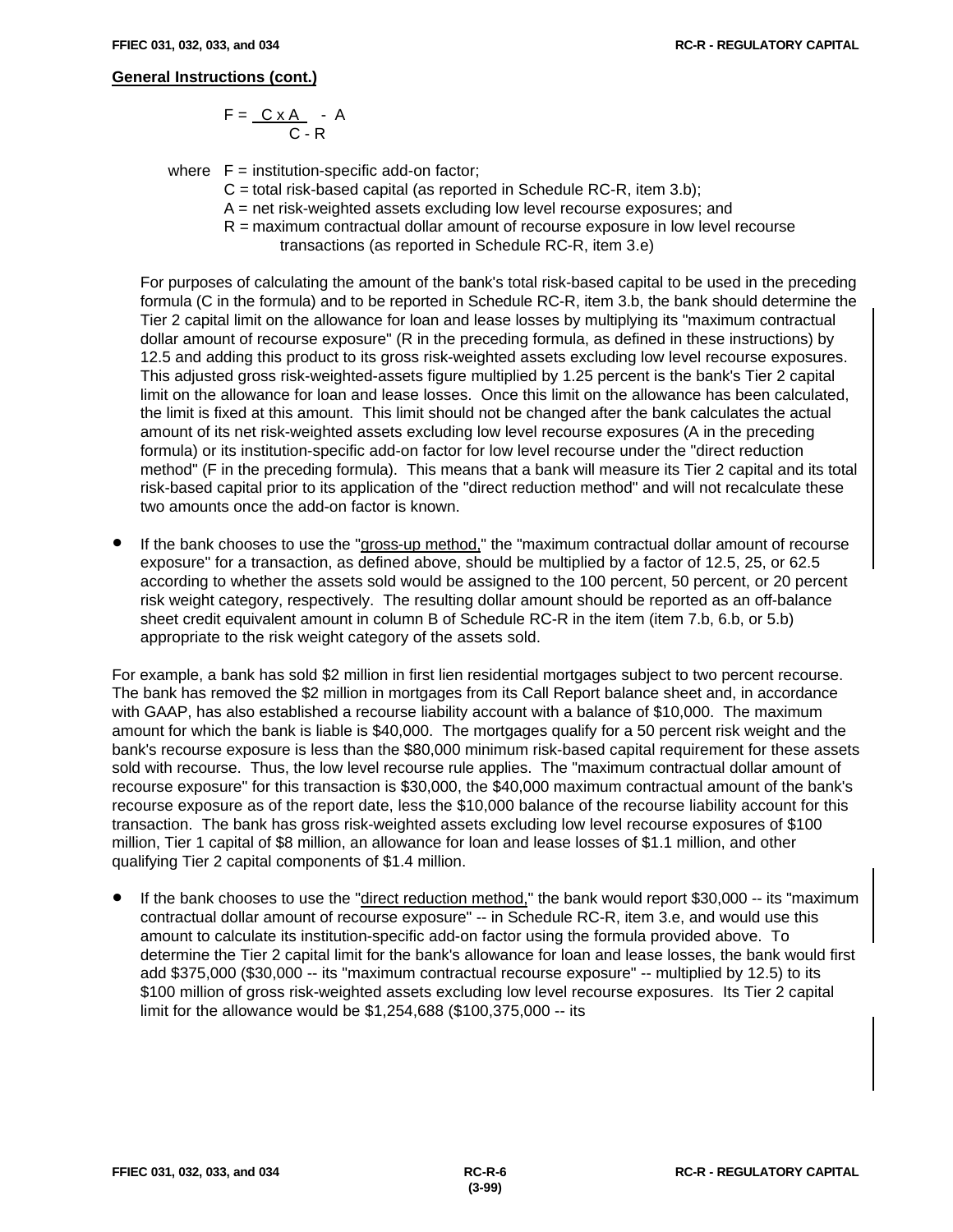adjusted gross risk-weighted assets -- multiplied by 1.25 percent -- the limit for the allowance). Since the bank's \$1.1 million allowance is less than its Tier 2 capital limit for the allowance, the bank would report an "excess allowance for loan and lease losses" of \$0 in Schedule RC-R, item 3.c. The bank's total risk-based capital is \$10.5 million and its net risk-weighted assets excluding low level recourse exposures are \$100 million. Based on the facts in the example, the bank calculates that its institutionspecific add-on factor is \$286,533. The bank would report the amount of this add-on factor as a credit equivalent amount in Schedule RC-R, item 7.b, column B, and also include this amount in the "net risk-weighted assets" that it reports in Schedule RC-R, item 3.d.(1).

! If the bank chooses to use the "gross-up method," the bank would report \$750,000 as a credit equivalent amount in Schedule RC-R, item 6.b, column B (\$30,000 -- its "maximum contractual dollar amount of recourse exposure" -- multiplied by 25 -- the factor for assets that qualify for a 50 percent risk weight). Because the \$2 million in mortgages sold have been removed from the balance sheet, the difference between the \$750,000 credit equivalent amount and the \$2 million is not reported in Schedule RC-R. In addition, because the \$750,000 credit equivalent amount is assigned to the 50 percent risk category, the bank would include \$375,000 (\$750,000 multiplied by 50 percent) in its gross risk-weighted assets for purposes of determining the Tier 2 capital limit for the allowance for loan and lease losses and in the "net risk-weighted assets" that it reports in Schedule RC-R, item 3.d.(1).

Treatment of Small Business Obligations Transferred with Recourse Under Section 208 of the Riegle Community Development and Regulatory Improvement Act of 1994 -- A "qualifying institution" that transfers small business loans and leases on personal property (small business obligations) with recourse in a transaction that qualifies as a sale under generally accepted accounting principles (GAAP) must maintain risk-based capital only against the amount of recourse retained, provided the institution establishes a recourse liability account that is sufficient under GAAP. Only loans and leases to businesses that meet the criteria for a small business concern established by the Small Business Administration under Section 3(c) of the Small Business Act (12 U.S.C. 631) are eligible for this favorable risk-based capital treatment.

In general, a "qualifying institution" is one that is well capitalized without regard to the Section 208 provisions. If a bank ceases to be a qualifying institution or exceeds the retained recourse limit set forth in banking agency regulations implementing Section 208, all new transfers of small business obligations with recourse would not be treated as sales. However, the reporting and risk-based capital treatment described above will continue to apply to any transfers of small business obligations with recourse that were consummated during the time the bank was a "qualifying institution" and did not exceed the limit.

When reporting eligible transfers with recourse in Schedule RC-R, only the amount of retained recourse should be reported as a credit equivalent amount in column B. This amount, which is reported in Schedule RC-L, item 9.c.(2), will normally be accorded a 100 percent risk weight and be included in Schedule RC-R, item 7.b.

Treatment of covered positions by banks that are subject to the market risk capital guidelines -- The banking agencies' risk-based capital standards require all banks with significant market risk to measure their market risk exposure and hold sufficient capital to mitigate this exposure. In general, a bank is subject to the market risk capital guidelines if its consolidated trading activity, defined as the sum of trading assets and liabilities as reported in its Call Report for the previous quarter, equals: (1) 10 percent or more of the bank's total assets as reported in its Call Report for the previous quarter, or (2) \$1 billion or more. However, the primary federal supervisory authority may exempt or include a bank if necessary or appropriate for safe and sound banking practices.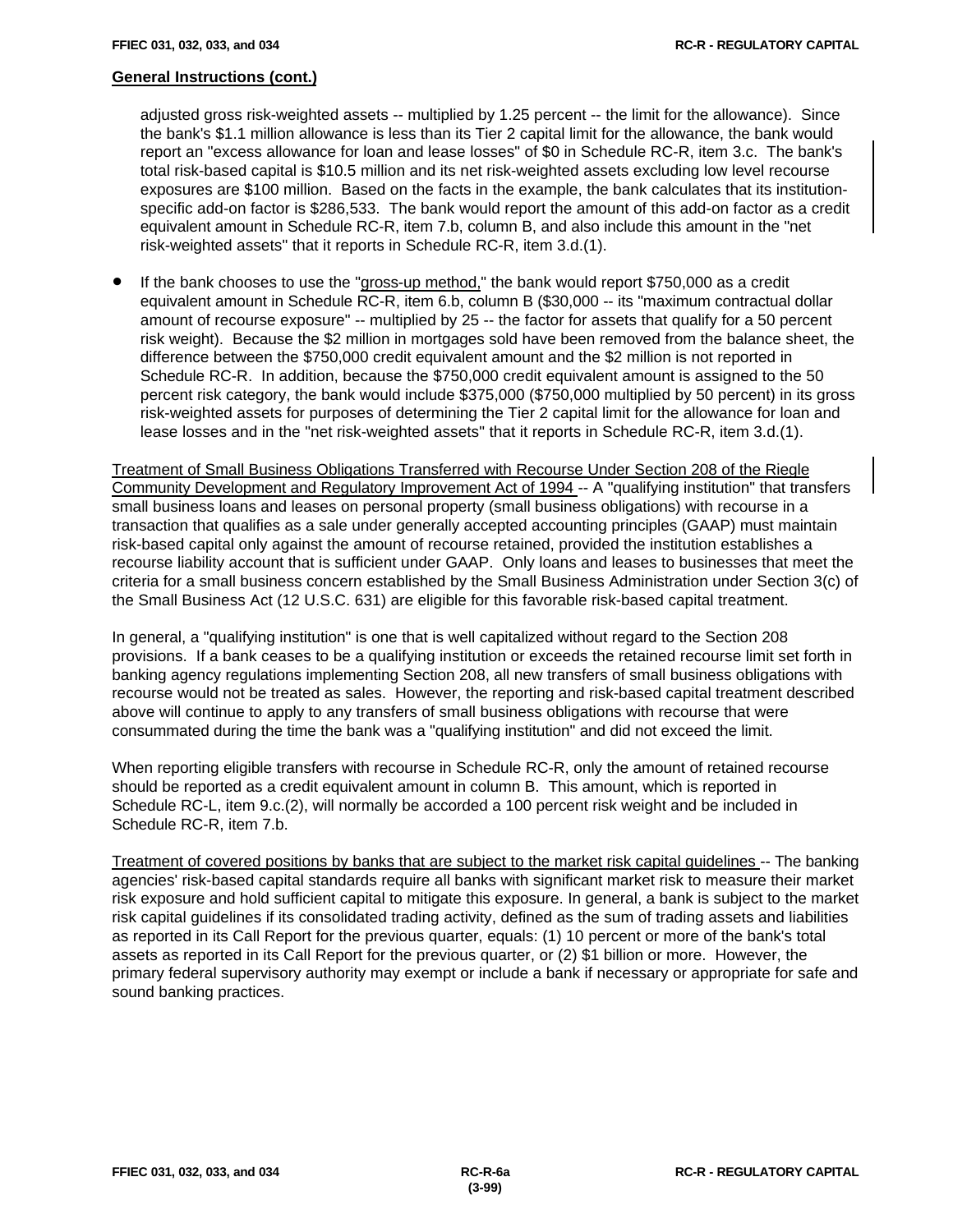A bank that is subject to the market risk capital guidelines must hold capital to support its exposure to general market risk arising from fluctuations in interest rates, equity prices, foreign exchange rates, and commodity prices and its exposure to specific risk associated with certain debt and equity positions. Covered positions include all positions in a bank's trading account and foreign exchange and commodity positions, whether or not in the trading account. Covered positions generally should not be risk-weighted as part of the bank's gross risk-weighted assets. However, foreign exchange positions that are outside of the trading account and all over-the-counter (OTC) derivatives continue to have a counterparty credit risk capital charge. Those positions are included in both gross risk-weighted assets for credit risk and the bank's covered positions for market risk.

The value-at-risk (VAR) of the bank's covered positions should be used to determine the bank's measure for market risk. VAR is an estimate of the amount by which a bank's positions in a risk category could decline due to expected losses in the bank's portfolio due to market movements during a given period, measured with a specified confidence level. A bank's measure for market risk equals the sum of its VAR-based capital charge, the specific risk add-on (if any), and the capital charge for de minimus exposures (if any). A bank's market risk equivalent assets equal its measure for market risk multiplied by 12.5 (the reciprocal of the minimum 8.0 percent capital ratio). Banks subject to the market risk capital guidelines must maintain an overall minimum 8.0 percent ratio of total qualifying capital (the sum of Tier 1 capital (both allocated and excess), Tier 2 capital (both allocated and excess), and Tier 3 capital (allocated for market risk), net of all deductions) to risk-weighted assets and market risk equivalent assets. Banks should refer to the capital guidelines of their primary federal supervisory authority for specific instructions on the calculation of the measure for market risk.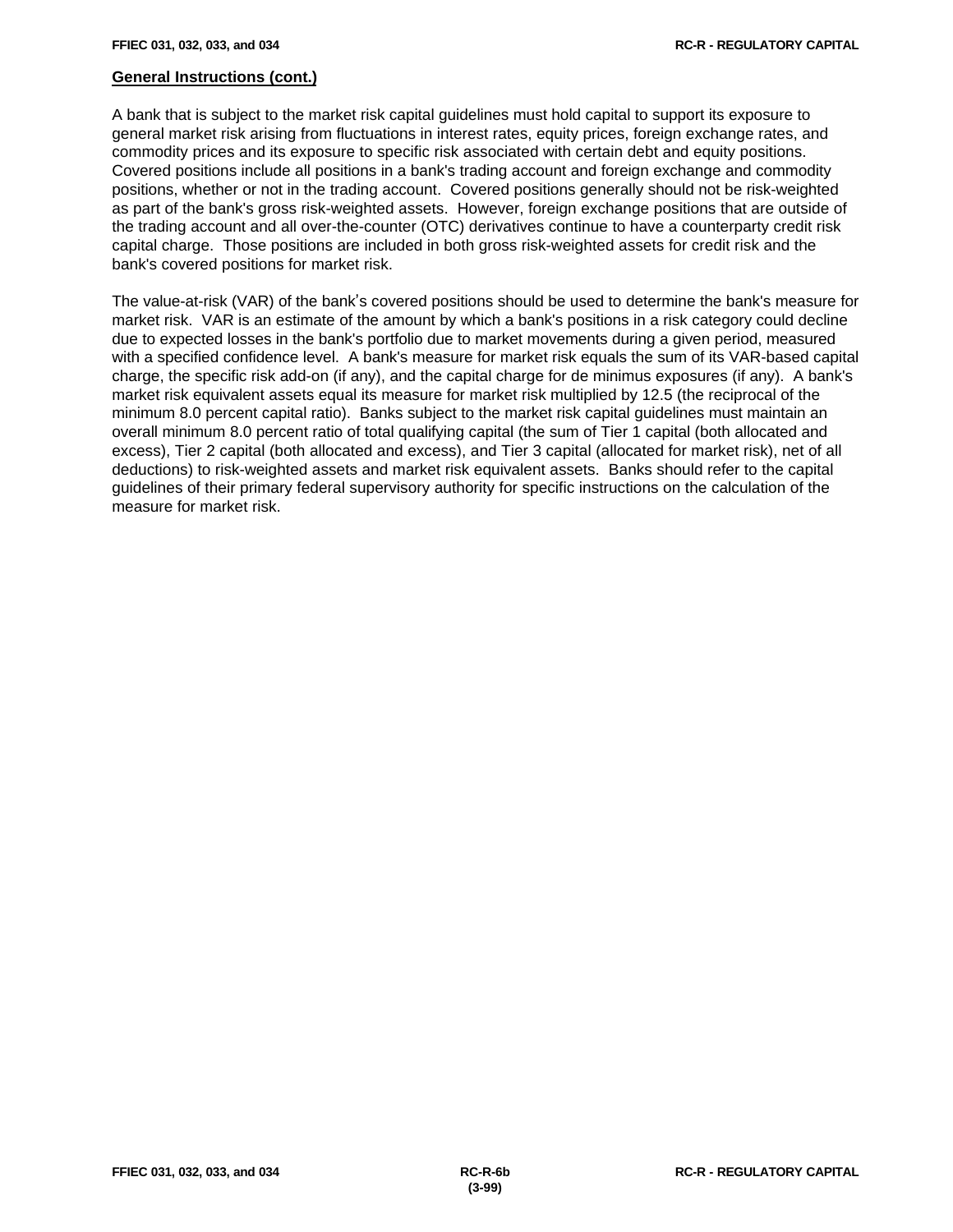#### **Item Instructions**

#### **Item No. Caption and Instructions**

#### **1 Test for determining the extent to which Schedule RC-R must be completed.**

Item 1 is to be completed only by banks with total assets of less than \$1 billion. Indicate in the appropriate box at the right whether the bank has total capital greater than or equal to eight percent of adjusted total assets.

If "total risk-based capital," as reported in item 3.b below, divided by "adjusted total assets" (on an unrounded basis) is greater than or equal to 8.00 percent and the bank has less than \$1 billion in total assets, the reporting bank should place an "X" in the box marked "YES." If "total capital" divided by "adjusted total assets" (on an unrounded basis) is less than 8.00 percent, the reporting bank should place an "X" in the box marked "NO." If the box marked "YES" is checked, then the bank must complete only items 2 and 3 of this schedule. If the box marked "NO" is checked, then the bank must complete items 2 through 9 and Memorandum items 1 and 2. In addition, checking the box marked "NO" does not necessarily mean that the bank's actual risk-based capital ratio is less than eight percent or that the bank is not in compliance with the risk-based capital guidelines.

"Adjusted total assets" is defined as total assets (after adjusting available-for-sale securities from fair value to amortized cost) LESS cash, U.S. Treasury securities, U.S. Government agency obligations, and 80 percent of U.S. Government-sponsored agency obligations not held for trading PLUS the allowance for loan and lease losses and selected off-balance sheet items. "Adjusted total assets" should be measured by using amounts reported elsewhere in the Report of Condition according to the following formula:

| <b>Total assets</b>                                                     | Schedule RC, item 12                                                                                                                                     |
|-------------------------------------------------------------------------|----------------------------------------------------------------------------------------------------------------------------------------------------------|
| Adjustment to Available-for-Sale<br><b>Securities</b>                   | - Schedule RC-B, item 7, column D,<br>+ Schedule RC-B, item 7, column C                                                                                  |
| LESS:                                                                   |                                                                                                                                                          |
| Cash (currency and coin)                                                | - Schedule RC-M, item 3.b, on the FFIEC 034;<br>- Schedule RC-A, item 1.b, on the FFIEC 031, 032,<br>and 033                                             |
| U.S. Treasuries (not<br>held for trading)                               | - Schedule RC-B, item 1, sum of columns A and C                                                                                                          |
| U.S. Government agencies<br>(not held for trading)                      | - Schedule RC-B, item 2.a, sum of columns A and C,<br>plus item 4.a.(1), sum of columns A and C                                                          |
| 80% of U.S. Government-<br>sponsored agencies<br>(not held for trading) | - 0.8 x (Schedule RC-B, item 2.b, sum of<br>columns A and C, plus item 4.a.(2), sum of<br>columns A and C, plus item 4.b.(1), sum of<br>columns A and C) |
| PLUS:                                                                   |                                                                                                                                                          |
| Allowance for Loan<br>and Lease Losses                                  | + Schedule RC, item 4.b                                                                                                                                  |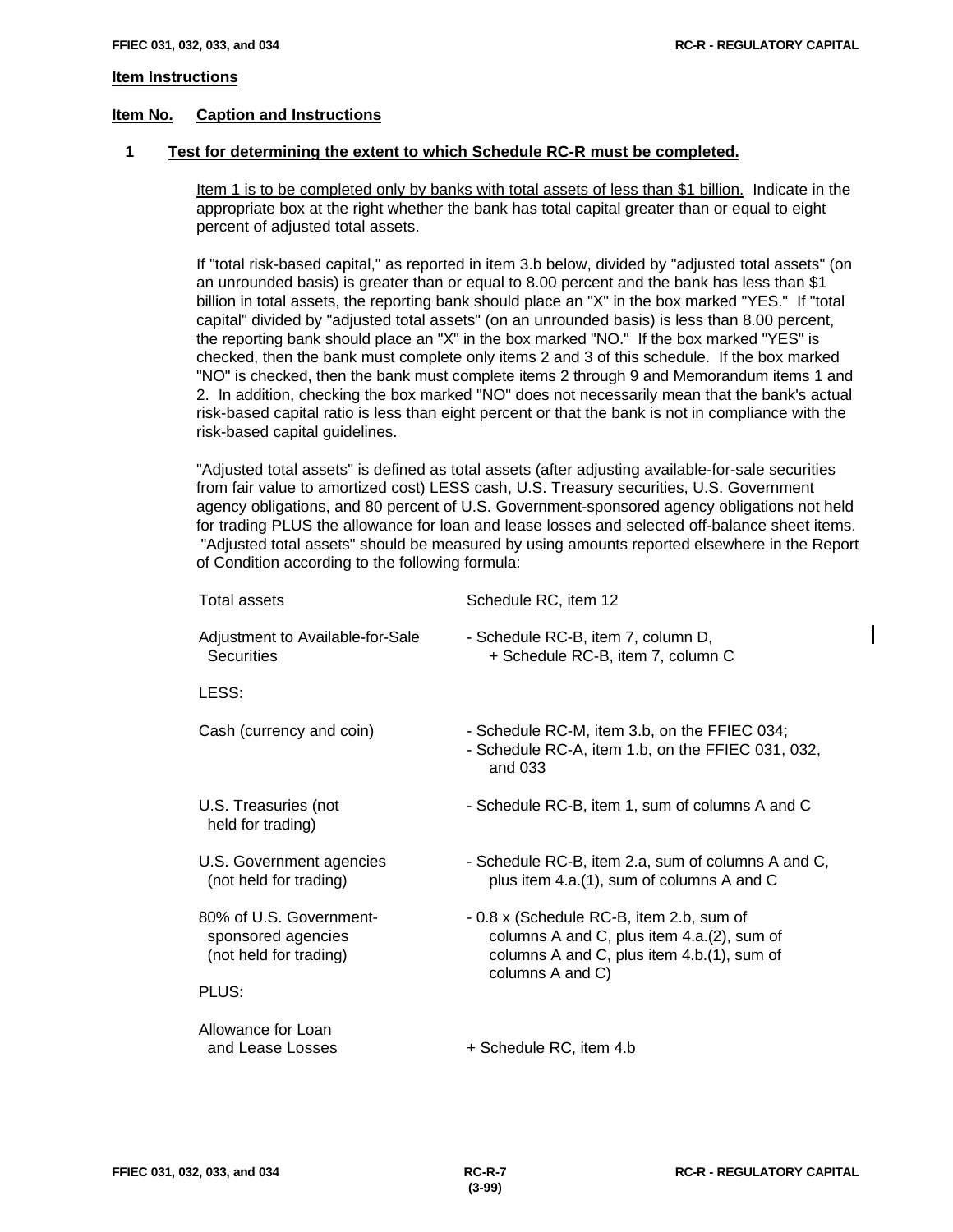| 1<br>(cont.) | <b>Unused Commitments</b>                            | + Schedule RC-L, sum of items 1.a through 1.e                    |  |  |  |
|--------------|------------------------------------------------------|------------------------------------------------------------------|--|--|--|
|              | <b>Financial Standby</b><br>Letters of Credit, Net   | + Schedule RC-L, item 2 minus item 2.a                           |  |  |  |
|              | Performance Standby<br>Letters of Credit, Net        | + Schedule RC-L, item 3 minus item 3.a                           |  |  |  |
|              | <b>Commercial Letters of Credit</b>                  | + Schedule RC-L, item 4                                          |  |  |  |
|              | <b>Participations Acquired</b><br>in Acceptances     | + Schedule RC-L, item 6                                          |  |  |  |
|              | <b>Securities Lent</b>                               | + Schedule RC-L, item 8                                          |  |  |  |
|              | <b>Financial Assets Transferred</b><br>with Recourse | + Schedule RC-L, sum of items 9.a.(1), 9.b.(1),<br>and $9.c.(2)$ |  |  |  |
|              | <b>Credit Derivatives</b>                            | + Schedule RC-L, sum of items 10.a and 10.b                      |  |  |  |
|              | <b>Forward Contracts</b>                             | + Schedule RC-L, item 14.b, sum of columns A<br>through D        |  |  |  |
|              | Exchange-Traded Purchased<br>Options                 | + Schedule RC-L, item 14.c.(2), sum of<br>columns A through D    |  |  |  |
|              | Over-the-Counter Purchased<br>Options                | + Schedule RC-L, item 14.d.(2), sum of<br>columns A through D    |  |  |  |
|              | Swaps                                                | + Schedule RC-L, item 14.e, sum of                               |  |  |  |
|              | Other Off-Balance<br><b>Sheet Liabilities</b>        | columns A through D<br>+ Schedule RC-L, item 12                  |  |  |  |
|              | <b>EQUALS:</b>                                       | = Adjusted Total Assets                                          |  |  |  |

- **2 Portion of qualifying limited-life capital instruments (original weighted average maturity of at** least five years) that is includible in Tier 2 capital. The portion of a bank's qualifying limitedlife capital instruments that is includible in Tier 2 capital is the amount that remains after discounting those instruments, if any, with five years or less until maturity and then applying any applicable percentage of Tier 1 capital limit. For limited-life capital instruments with serial maturities or with sinking fund provisions, the amount associated with each maturity date is to be treated as a separate issue and discounted on an individual basis. If the holder of the reporting bank's subordinated debt or intermediate-term or long-term preferred stock has the right to require the bank to redeem, repay, or repurchase the instrument prior to the original stated maturity, then maturity would be defined as the earliest possible date on which the holder can put the instrument back to the issuing bank.
- **2.a Subordinated debt and intermediate-term preferred stock.** Report the portion of the reporting bank's qualifying term subordinated debt and intermediate-term preferred stock (including any related surplus) that is includible in Tier 2 capital. These capital instruments must have an original weighted average maturity of at least five years. Include as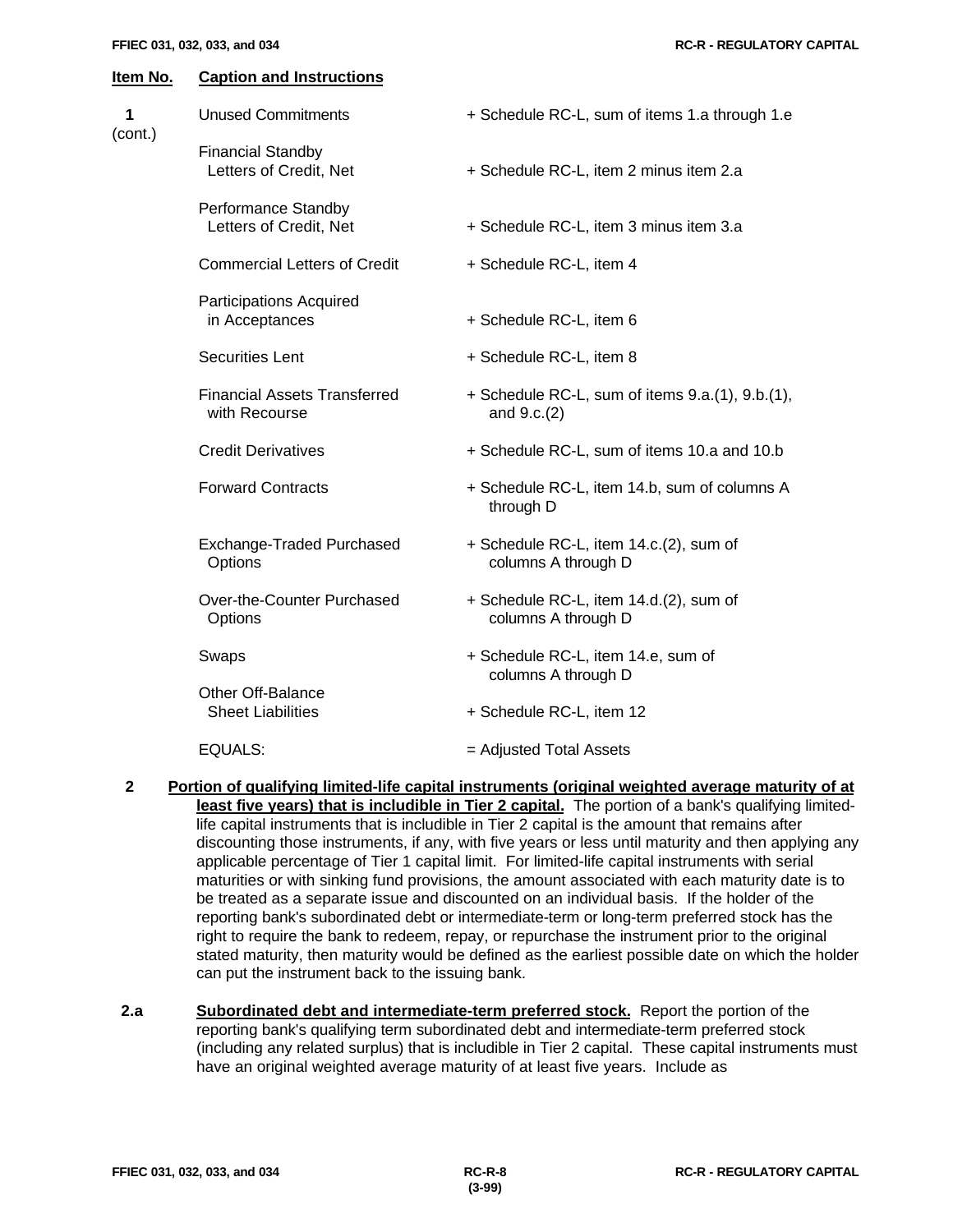**2.a** intermediate-term preferred stock those issues of preferred stock with an original maturity (cont.) of less than 20 years.

> Include as subordinated debt the amount of any mandatory convertible debt that has common or perpetual preferred stock dedicated (in accordance with guidelines issued or established by the bank's primary federal bank supervisory authority) to redeem, in whole or in part, such outstanding issues. Otherwise, mandatory convertible debt should be excluded from this item.

Qualifying term subordinated debt and intermediate-term preferred stock is the amount that remains after discounting any instruments with five years or less until maturity. The portion of this qualifying amount that is includible in Tier 2 capital is limited to 50 percent of Tier 1 capital. This portion is calculated as follows:

| (1) | Amount of subordinated debt and intermediate-term<br>preferred stock with a remaining maturity of more than |              |
|-----|-------------------------------------------------------------------------------------------------------------|--------------|
|     | five years                                                                                                  | $x 100\% =$  |
| (2) | Amount of subordinated debt and intermediate-term<br>preferred stock with a remaining maturity of more than |              |
|     | four years, but less than five years                                                                        | $x 80\% =$   |
| (3) | Amount of subordinated debt and intermediate-term                                                           |              |
|     | preferred stock with a remaining maturity of more than                                                      |              |
|     | three years, but less than four years                                                                       | $x 60\% =$   |
| (4) | Amount of subordinated debt and intermediate-term                                                           |              |
|     | preferred stock with a remaining maturity of more than                                                      |              |
|     | two years, but less than three years                                                                        | $x 40\% =$   |
| (5) | Amount of subordinated debt and intermediate-term                                                           |              |
|     | preferred stock with a remaining maturity of more than                                                      |              |
|     | one year, but less than two years                                                                           | $x = 20\% =$ |
| (6) | Amount of subordinated debt and intermediate-term                                                           |              |
|     | preferred stock with a remaining maturity of one year                                                       |              |
|     | or less                                                                                                     | $x = 0\% =$  |
| (7) | Qualifying subordinated debt and intermediate-term                                                          |              |
|     | preferred stock (sum of discounted amounts of lines (1)                                                     |              |
|     | through $(6)$ )                                                                                             |              |
| (8) | Tier 1 capital (from Schedule RC-R, item 3.a)                                                               |              |
| (9) | Multiplied by 50 percent                                                                                    | x 50%        |
|     | (10) Limit for qualifying subordinated debt and intermediate-term                                           |              |
|     | preferred stock (line (8) multiplied by 50 percent)                                                         |              |
|     | (11) Portion of qualifying subordinated debt and intermediate-term                                          |              |
|     | preferred stock includible in Tier 2 capital                                                                |              |
|     | (lesser of lines $(7)$ and $(10)$ )                                                                         |              |
|     |                                                                                                             |              |

Report the amount from line (11) in Schedule RC-R, item 2.a.

 **2.b Other limited-life capital instruments.** Report the portion of the reporting bank's qualifying other limited-life capital instruments, such as long-term preferred stock with an original maturity of 20 years or more, that is includible in Tier 2 capital.

> Qualifying other limited-life capital instruments is the amount that remains after discounting any instruments with five years or less until maturity. The entire amount of this qualifying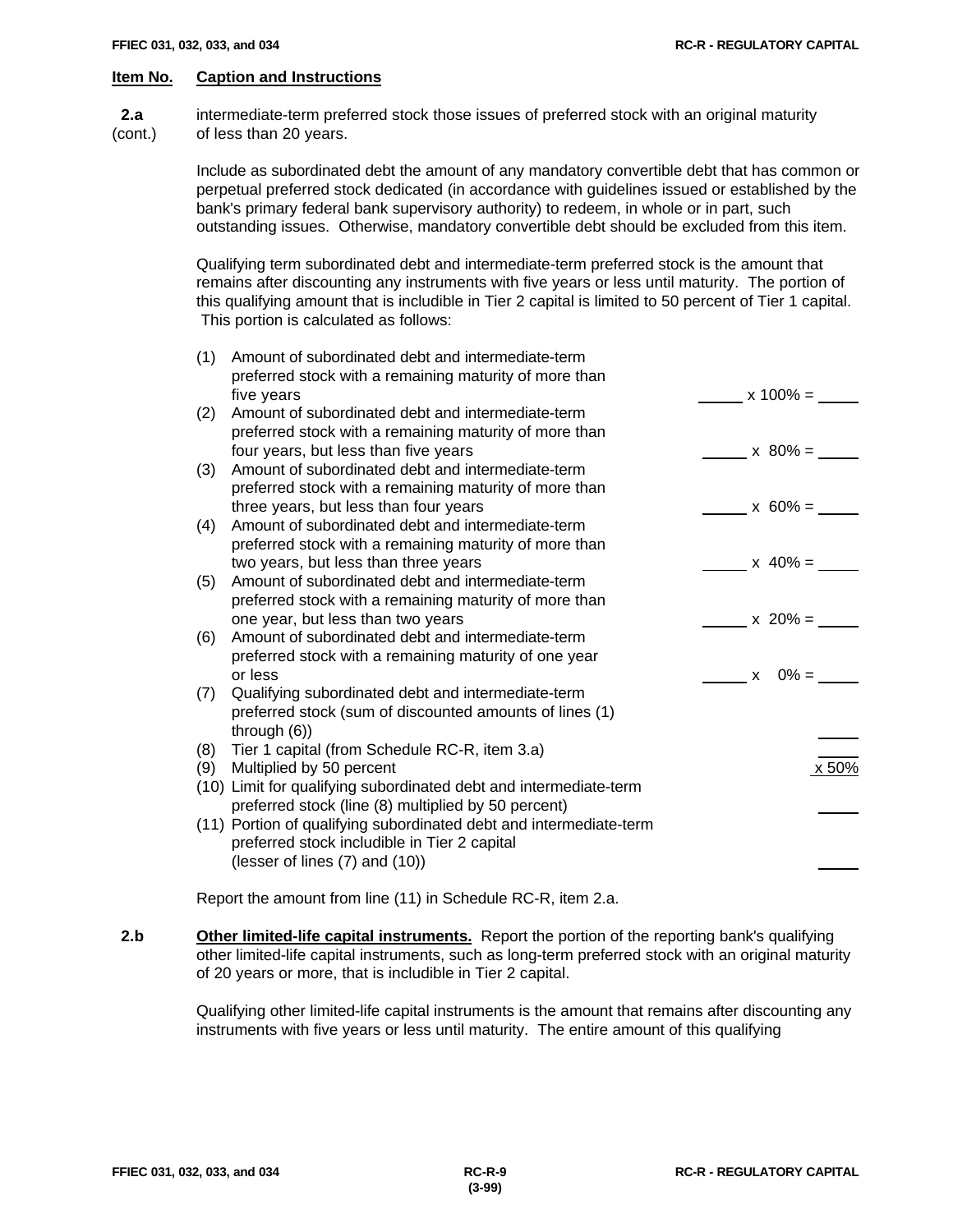**2.b** amount is the portion that is includible in Tier 2 capital. This portion is calculated as (cont.) follows: (1) Amount of other limited-life capital instruments with a

| (1) | Amount of other limited-life capital instruments with a<br>remaining maturity of more than five years                              | $x 100\% =$ |
|-----|------------------------------------------------------------------------------------------------------------------------------------|-------------|
| (2) | Amount of other limited-life capital instruments with a<br>remaining maturity of more than four years, but<br>less than five years | $x 80\% =$  |
| (3) | Amount of other limited-life capital instruments with a<br>remaining maturity of more than three years, but                        |             |
|     | less than four years                                                                                                               | $x 60\% =$  |
| (4) | Amount of other limited-life capital instruments with a<br>remaining maturity of more than two year, but<br>less than three years  | $x 40\% =$  |
| (5) | Amount of other limited-life capital instruments with a<br>remaining maturity of more than one year, but<br>less than two years    | $x 20\% =$  |
| (6) | Amount of other limited-life capital instruments with a<br>remaining maturity of one year or less                                  | $x = 0\% =$ |
| (7) | Portion of qualifying other limited-life capital instruments<br>(sum of discounted amounts of lines (1) through (6))               |             |
|     |                                                                                                                                    |             |

Report the amount from line (7) in Schedule RC-R, item 2.b.

- **3 Amounts used in calculating regulatory capital ratios.** Report in the appropriate subitem the indicated amounts used in calculating the bank's risk-based and leverage capital ratios.<sup>4</sup> Some of these amounts are also used in calculating other regulatory limitations, such as limits on loans to insiders. The amounts to be reported in these subitems should be those determined by the bank for its own internal regulatory capital analyses consistent with applicable capital standards and these instructions and they are subject to examiner review.
- **3.a.(1) Tier 1 capital.** Report the amount of the bank's Tier 1 capital. The amount reported in this item is the numerator of the bank's Tier 1 risk-based capital ratio and its Tier 1 leverage ratio.

Tier 1 (core) capital consists of:

- (1) common stockholders' equity capital,
- (2) noncumulative perpetual preferred stock and any related surplus, and

(3) minority interests in equity capital accounts of consolidated subsidiaries,

less goodwill, other disallowed intangible assets, and disallowed deferred tax assets, and any other amounts that are deducted in determining Tier 1 capital in accordance with the capital standards issued by the reporting bank's primary federal supervisory authority.

 $\overline{a}$ 

<sup>4</sup> For purposes of Schedule RC-R, items 3.a.(1), 3.d.(1), and 3.f, insured state banks with real estate subsidiaries whose continued operations have been approved by the FDIC pursuant to Section 362.4 of the FDIC's Rules and Regulations should deduct from the parent bank's Tier 1 capital and assets, as appropriate: (a) any equity investment in the subsidiary, (b) any debt issued by the subsidiary that is held by the insured state bank or guarantees of any debt issued by the subsidiary by the insured state bank, and (c) any extensions of credit from the insured state bank to the subsidiary. Insured state banks with FDIC-approved phase-out plans for real estate subsidiaries need not make these deductions.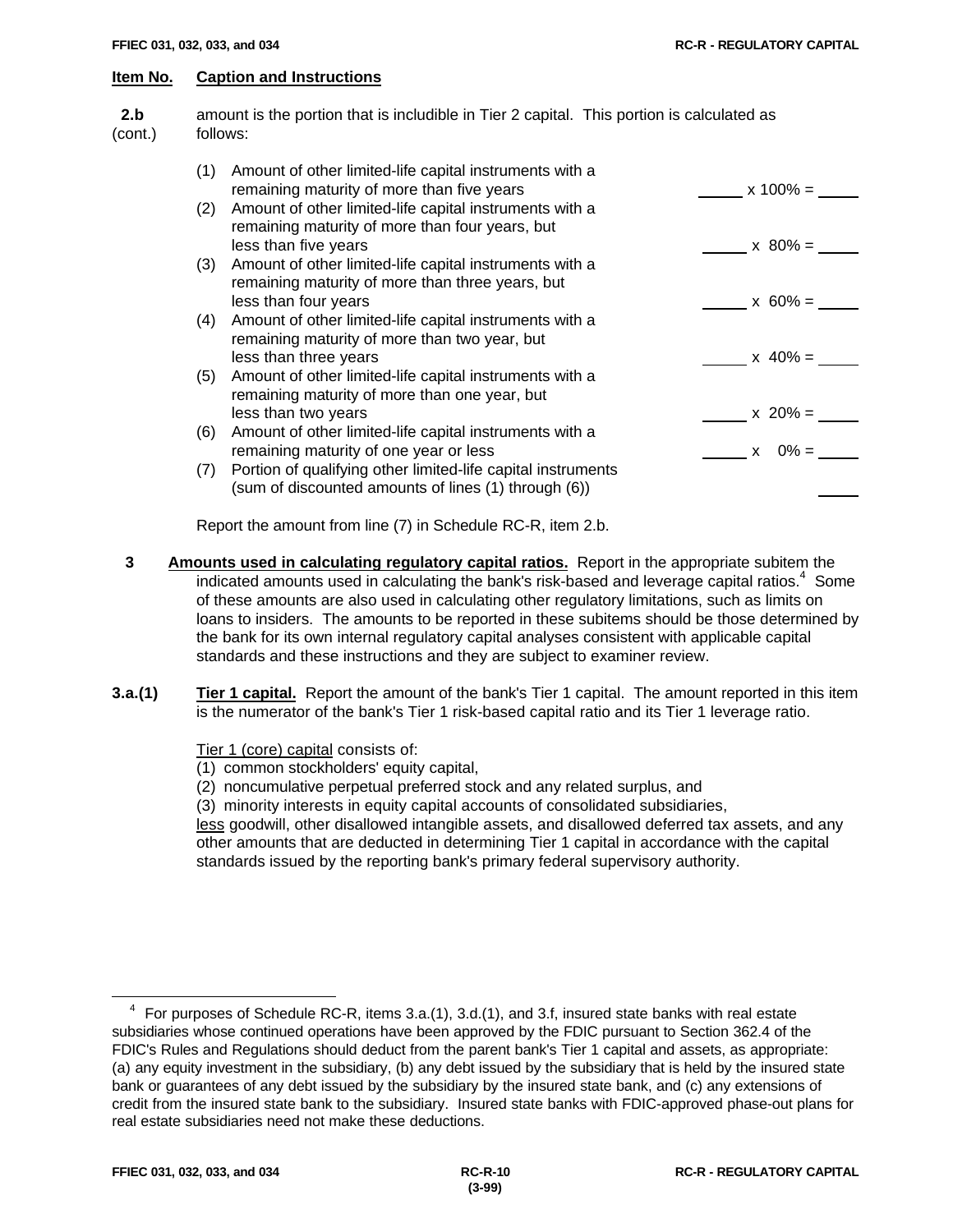- **3.a.(1)** NOTE: For regulatory capital purposes, common stockholders' equity capital includes any
- (cont.) net unrealized holding losses on available-for-sale equity securities with readily determinable fair values (net of any applicable tax effect), but excludes other net unrealized holding gains (losses) on available-for-sale securities. Common stockholders' equity capital also excludes accumulated net gains (losses) on cash flow hedges.

For most banks, Tier 1 capital will equal common stockholders' equity capital (Schedule RC, the sum of items 24, 25, 26.a, and 27, less any net unrealized holding losses on available-for-sale equity securities with readily determinable fair values, net of any applicable tax effect) less goodwill and other disallowed intangible assets and less disallowed deferred tax assets. (Net unrealized holding losses on available-for-sale equity securities with readily determinable fair values can be determined from Schedule RC-B, item 6.a. In general, if item 6.a, column C, is greater than item 6.a, column D, the excess should be deducted from Tier 1 capital, net of any applicable tax effect. Intangible assets are reported in Schedule RC, item 10, and in Schedule RC-M, item 6. Disallowed deferred tax assets are reported in Schedule RC-F, Memorandum item 1.)

If the bank has any low level recourse transactions and chooses to use the "direct reduction method" for reporting these transactions in Schedule RC-R (as discussed in the General Instructions to Schedule RC-R), do *not* deduct any of the bank's "maximum contractual dollar amount of recourse exposure in low level recourse transactions," as reported in Schedule RC-R, item 3.e, from the amount of Tier 1 capital that the bank reports in this item.

**3.a.(2) Tier 2 capital.** Report the amount of the bank's Tier 2 capital. The amount reported in this item must be less than or equal to the amount reported in Schedule RC-R, item 3.a.(1), "Tier 1 capital."

Tier 2 (supplementary) capital is limited to 100 percent of Tier 1 capital and consists of:

- (1) cumulative perpetual preferred stock and any related surplus,
- (2) long-term preferred stock (original maturity of 20 years or more) and any related surplus (discounted for capital purposes as it approaches maturity),
- (3) auction rate and similar preferred stock (both cumulative and noncumulative),
- (4) hybrid capital instruments (including mandatory convertible debt securities),
- (5) term subordinated debt and intermediate-term preferred stock (original weighted average maturity of five years or more) to the extent of 50 percent of Tier 1 capital (and discounted for capital purposes as they approach maturity),
- (6) the allowance for credit losses, i.e., the allowance for loan and lease losses plus any portions of the allowance for credit losses related to off-balance sheet exposures (limited to the lesser of the balance of the allowance or 1.25 percent of gross risk-weighted assets), and
- (7) up to 45 percent of pretax net unrealized holding gains on available-for-sale equity securities with readily determinable fair values.

For most banks, Tier 2 capital will equal the allowable portion of the allowance for loan and lease losses (Schedule RC, item 4.b) and is further limited to 100 percent of Tier 1 capital. Banks with other Tier 2 capital components (e.g., subordinated debt and preferred stock) should refer to the definition of Tier 2 capital set forth above and to the risk-based capital guidelines for the proper treatment of such components.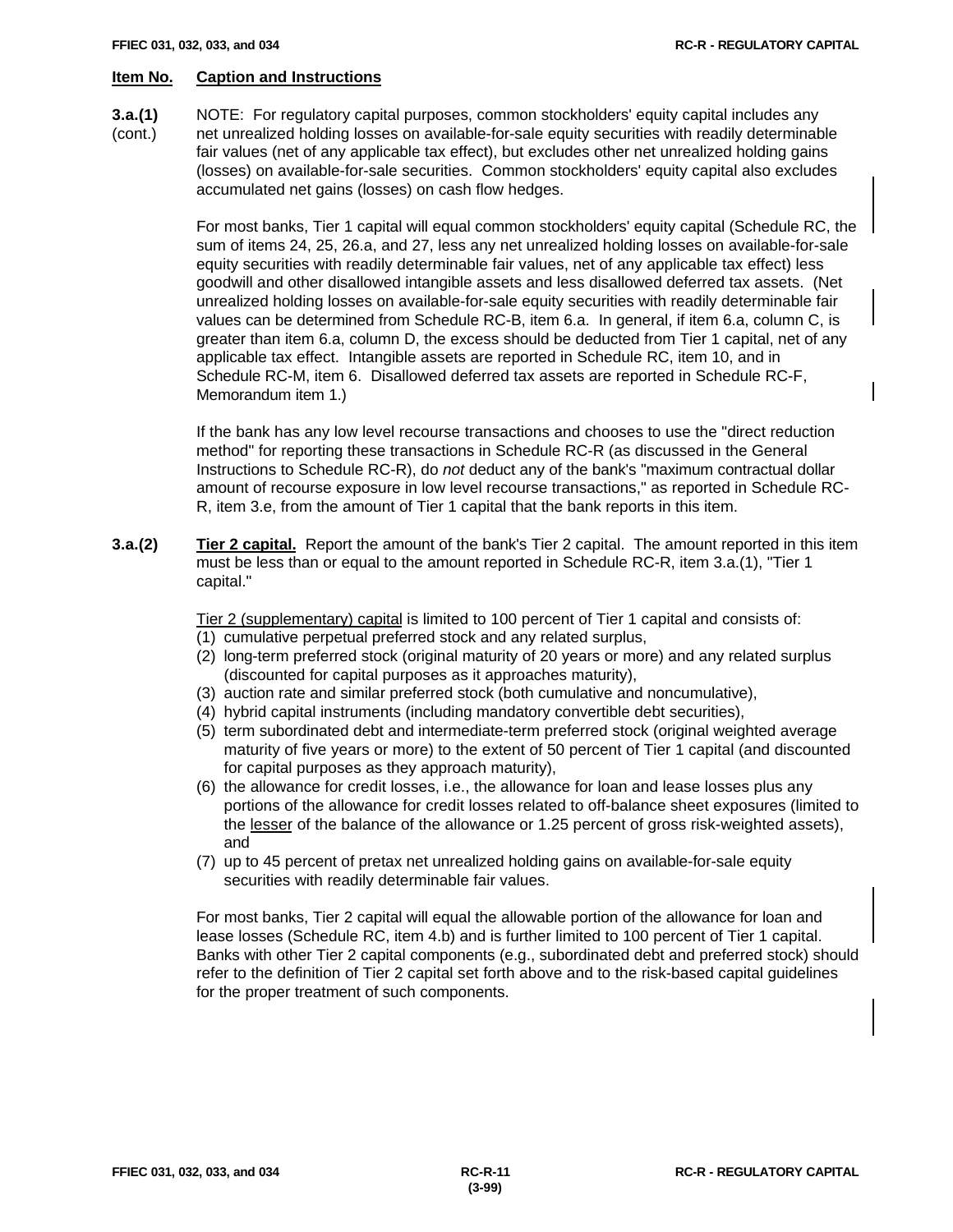- **3.a.(3) Tier 3 capital.** (Item 3.a.(3) is to be completed only by banks that file the FFIEC 031 or 032 report forms.) Report the amount of the bank's Tier 3 capital allocated for market risk. This item is only applicable to banks that are subject to the market risk capital guidelines. The amount reported in this item may only be used to satisfy the bank's market risk capital requirement and may not be used to support credit risk. The sum of the amount reported in this item and the amount reported in Schedule RC-R, item 3.a.(2), "Tier 2 capital," must be less than or equal to the amount reported in Schedule RC-R, item 3.a.(1), "Tier 1 capital." In addition, Tier 3 capital allocated for market risk plus Tier 2 capital allocated for market risk are limited to 71.4 percent of a bank's measure for market risk.
- **3.b Total risk-based capital.** Report the amount of the bank's total risk-based capital. The amount reported in this item is the numerator of the bank's total risk-based capital ratio.

Total risk-based capital is the sum of Tier 1 capital, Tier 2 capital, and Tier 3 capital allocated for market risk, net of all deductions. *Deductions* are made for investments in banking and finance subsidiaries that are not consolidated for regulatory capital purposes, intentional reciprocal cross-holdings of banking organizations' capital instruments, and other deductions as determined by the reporting bank's primary federal supervisory authority.

For most banks, total risk-based capital will equal the sum of Schedule RC-R, item 3.a.(1), "Tier 1 capital," and item 3.a.(2), "Tier 2 capital."

If the bank has any low level recourse transactions and chooses to use the "direct reduction method" for reporting these transactions in Schedule RC-R (as discussed in the General Instructions to Schedule RC-R), do *not* deduct the bank's "maximum contractual dollar amount of recourse exposure in low level recourse transactions," as reported in Schedule RC-R, item 3.e, from the amount of total risk-based capital that the bank reports in this item.

 **3.c Excess allowance for loan and lease losses.** Report the amount, if any, by which the bank's allowance for credit losses exceeds 1.25 percent of the bank's *gross* risk-weighted assets. The allowance for credit losses is reported in Schedule RI-B, part II, item 6. On the FFIEC 034 in quarters when Schedule RI-B, part II, is not completed, the allowance for credit losses generally is the allowance for loan and lease losses as reported in Schedule RC, item 4.b. However, the allowance for credit losses also includes any portions of the allowance for credit losses related to off-balance sheet credit exposures reported elsewhere on the balance sheet (Schedule RC).

> Gross risk-weighted assets is the amount of the bank's risk-weighted assets *before* deducting the amount of any excess allowance for loan and lease losses. (Note: The amount reported in Schedule RC-R, item 3.d.(1), is *net* risk-weighted assets. Do *not* multiply the amount reported in item 3.d.(1) by 1.25 percent to determine the amount of the bank's excess allowance for loan and lease losses.)

If the bank has any low level recourse transactions and chooses to use the "direct reduction method" for reporting these transactions in Schedule RC-R, refer to the discussion of this subject in the General Instructions to Schedule RC-R for guidance on determining the limit on the allowance for loan and lease losses for Tier 2 capital purposes.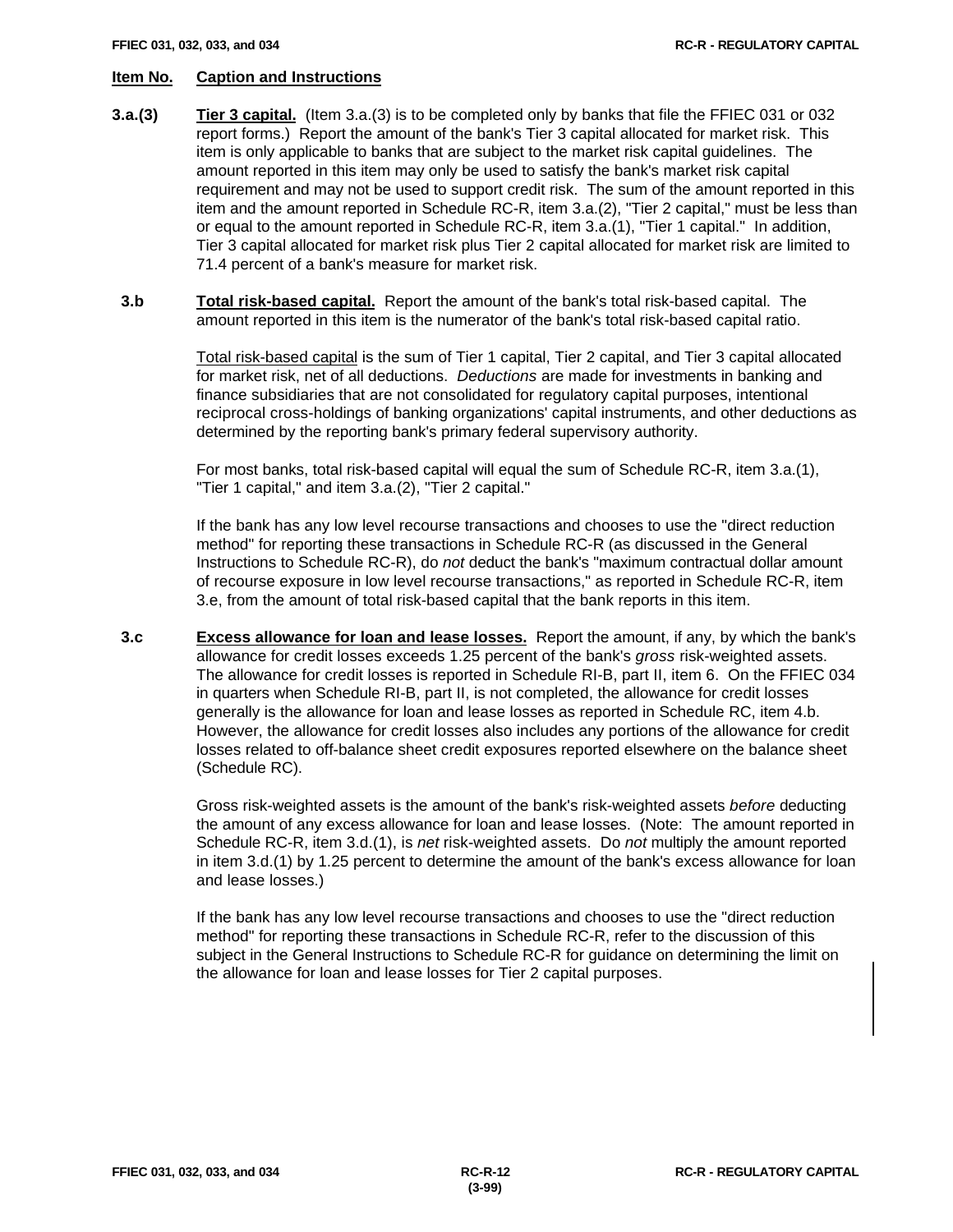- **3.c** For banks that are subject to the market risk capital guidelines, report the amount, if any,
- (cont.) by which the allowance for credit losses exceeds 1.25 percent of the sum of market risk equivalent assets (as reported in Schedule RC-R, item 3.d.(2)) plus gross risk-weighted assets.
- **3.d.(1) Net risk-weighted assets.** Report the amount of the bank's risk-weighted assets *net* of all deductions. The amount reported in this item is the denominator of the bank's total risk-based capital ratio and, thus, should include any amount reported in Schedule RC-R, item 3.d.(2), "Market risk equivalent assets."

When determining the amount of risk-weighted assets, on-balance sheet assets are assigned an appropriate risk weight (zero percent, 20 percent, 50 percent, or 100 percent) and offbalance sheet items are first converted to a credit equivalent amount and then assigned to one of the four risk weight categories. All covered positions that are subject to the market risk capital guidelines, except for foreign exchange positions that are outside of the trading account and all over-the-counter (OTC) derivatives, are excluded from the amounts used to determine risk-weighted assets. Foreign exchange positions outside of the trading account and all OTC derivatives have a counterparty credit risk capital charge and are included in net risk-weighted assets. The on-balance sheet assets and the credit equivalent amounts of off-balance sheet items are then multiplied by the appropriate risk weight percentages and the sum of these risk-weighted amounts, less certain deductions, is the bank's *gross* risk-weighted assets. These deductions are for goodwill, other disallowed intangible assets, disallowed deferred tax assets, investments in banking and finance subsidiaries that are not consolidated for regulatory capital purposes, intentional reciprocal cross-holdings of banking organizations' capital instruments, and other deductions as determined by the reporting bank's primary federal supervisory authority. Gross risk-weighted assets minus any excess allowance for loan and lease losses (reported in Schedule RC-R, item 3.c) and minus any allocated transfer risk reserve is the bank's *net* risk-weighted assets, which is the amount to be reported in this item.

If the bank has any low level recourse exposures, it should include in the net risk-weighted assets reported in this item the appropriate amount for these exposures as determined under the "direct reduction method" or the "gross-up method." These methods are discussed in the section of the General Instructions to Schedule RC-R on "Treatment of Low Level Recourse Transactions."

- **3.d.(2) Market risk equivalent assets.** (Item 3.d.(2) is to be completed only by banks that file the FFIEC 031 or 032 report forms.) Report the amount of the bank's market risk equivalent assets. This item is only applicable to banks that are subject to the market risk capital guidelines. Market risk equivalent assets equals the bank's measure for market risk multiplied by 12.5. Banks should refer to the capital guidelines of their primary federal supervisory authority for specific instructions on the calculation of the measure for market risk.
- **3.e Maximum contractual dollar amount of recourse exposure in low level recourse transactions.** If the bank has any low level recourse transactions and chooses to use the "direct reduction method" for reporting these transactions in Schedule RC-R, report the "maximum contractual dollar amount of recourse exposure" for these transactions in accordance with the guidance in the section of the General Instructions to Schedule RC-R on "Treatment of Low Level Recourse Transactions."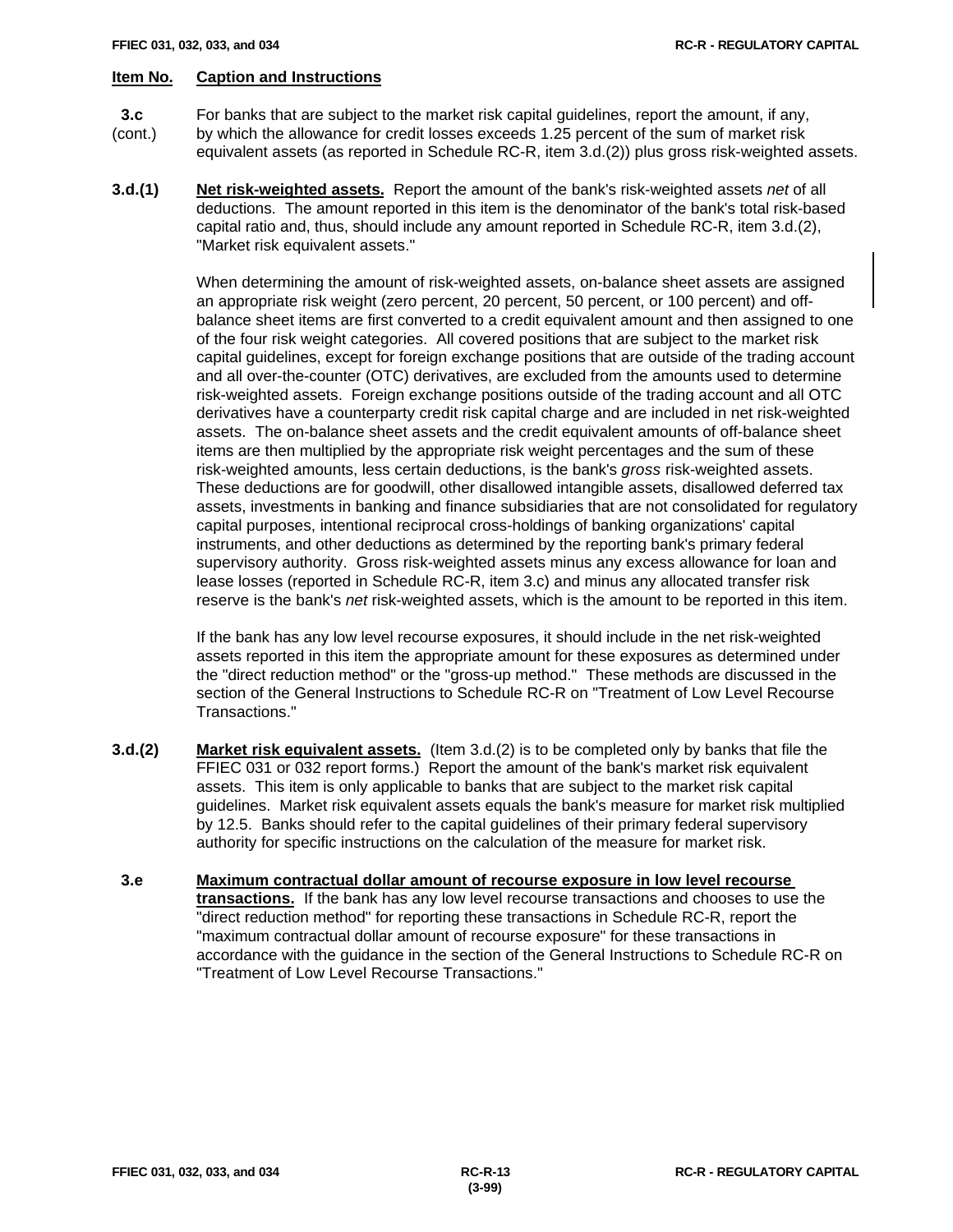- **3.e** If the bank has no low level recourse transactions or if the bank chooses to use the
- (cont.) "gross-up method" for reporting its low level recourse transactions in Schedule RC-R, report a zero in this item.
- **3.f "Average total assets."** Report the amount of the bank's "average total assets," i.e., the denominator of the bank's Tier 1 leverage capital ratio.

"Average total assets" consists of the quarterly average for "total assets" as reported in the Call Report, less goodwill, other disallowed intangible assets, disallowed deferred tax assets, and any other assets that are deducted in determining Tier 1 capital in accordance with the capital standards issued by the reporting bank's primary federal supervisory authority. For FDIC-supervised banks, the quarterly average for "total assets" must be adjusted for any securities subsidiary subject to Section 337.4 of the FDIC's Rules and Regulations.

For most banks, "average total assets" will equal Schedule RC-K, item 7 on the FFIEC 034, item 9 on the FFIEC 031, 032, and 033, less goodwill and other disallowed intangible assets and less disallowed deferred tax assets. Intangible assets are reported in Schedule RC, item 10, and in Schedule RC-M, item 6. Disallowed deferred tax assets are reported in Schedule RC-F, Memorandum item 1.

# **4 Assets and credit equivalent amounts of off-balance sheet items assigned to the Zero percent risk category.** Report in the appropriate subitem:

- (1) Currency and coin (domestic and foreign) held in the bank or in transit (from Schedule RC-A on the FFIEC 031, 032, and 033; from Schedule RC-M, item 3.b, on the FFIEC 034);
- (2) Securities issued by and other direct claims (such as loans or leases) on the U.S. Government and other OECD central governments (including U.S. Treasury securities from Schedule RC-B, item 1);
- (3) Portions of claims on other counterparties that are *unconditionally* guaranteed by the U.S. Government and its agencies and other OECD central governments (including GNMA and SBA securities and loans guaranteed by the Export-Import Bank);
- (4) Local currency claims on, and the portions of local currency claims that are *unconditionally* guaranteed by, non-OECD central governments (including central banks) to the extent that the bank has liabilities booked in that currency; and
- (5) Gold bullion held in the bank's vaults or in another's vaults on an allocated basis, to the extent offset by gold bullion liabilities.

For national and state member banks, this item includes those claims, or portions of claims, that (a) are collateralized by cash on deposit in the reporting bank or by securities issued by, or directly and unconditionally guaranteed by, the U.S. Government or its agencies or the central government of an OECD country and (b) qualify for a zero percent risk weight in accordance with the risk-based capital standards issued by the reporting bank's primary federal supervisory authority. The extent to which qualifying securities are recognized as collateral is determined by their current market value. If a claim is partially secured, that is, the market value of the pledged securities is less than the face amount of an asset or off-balance sheet item, only the portion that is covered by the market value of the collateral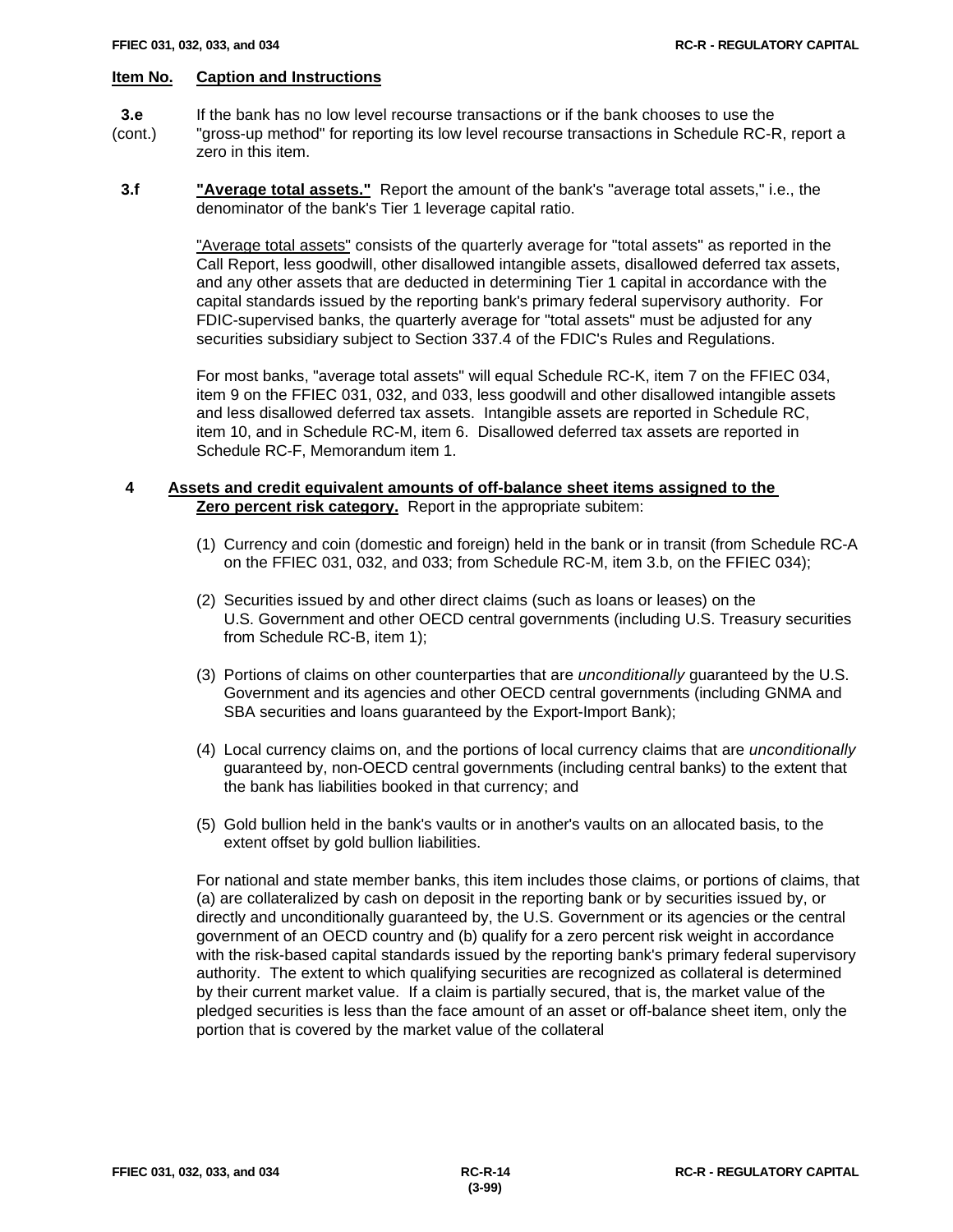**4** is to be reported in this item. The face amount of a claim secured by two types of

(cont.) qualifying collateral is to be reported in the items appropriate to the collateral types, apportioned according to the market value of each of the two types of collateral.

> Claims on OECD central governments includes balances due from the Federal Reserve Banks (including Federal Reserve Bank stock) and central banks in other OECD countries. If the reporting bank is the correspondent bank in a pass-through reserve balance relationship, report the amount of its own reserves as well as those reserve balances actually passed through to a Federal Reserve Bank on behalf of its respondent depository institutions.

> If the reporting bank is the respondent bank in a pass-through reserve balance relationship, report in this item the amount of the bank's reserve balances due from its correspondent bank that its correspondent has actually passed through to a Federal Reserve Bank on the reporting bank's behalf, i.e., for purposes of this item, treat these balances as balances due from a Federal Reserve Bank. This treatment differs from that required in Schedule RC-A, item 2 (on the FFIEC 031, 032, and 033), "Balances due from depository institutions in the U.S.," which would treat balances held by a bank's correspondent as balances due from a depository institution as opposed to balances due from the Federal Reserve.

> For banks that are subject to the market risk capital guidelines, exclude all covered positions except for foreign exchange positions that are outside of the trading account and over-thecounter (OTC) derivatives. The book value or credit equivalent amount, as appropriate, of foreign exchange positions that are outside of the trading account and all OTC derivatives assigned to the Zero percent risk category should continue to be included in this item. Covered positions include all positions in a bank's trading account, and all foreign exchange and commodity positions whether or not in the trading account.

- **4.a Assets recorded on the balance sheet.** Report the book value (i.e., fair value for assets held for trading) of all assets recorded on the reporting bank's balance sheet which are assigned a Zero percent risk weight under the risk-based capital guidelines. However, for available-for-sale securities assigned to the Zero percent risk category, report the amortized cost of such securities rather than the fair value at which they are reported on the balance sheet.
- **4.b Credit equivalent amount of off-balance sheet items.** Report the credit equivalent amount, as determined under the risk-based capital guidelines, for those off-balance sheet items that are to be risk weighted at Zero percent in accordance with the guidelines. Include the credit equivalent amount of those off-balance sheet direct claims on, or claims unconditionally guaranteed by the U.S. Government and other OECD central governments.

# **5 Assets and credit equivalent amounts of off-balance sheet items assigned to the 20 percent risk category.** Report in the appropriate subitem:

- (1) Cash items in the process of collection (from Schedule RC-A on the FFIEC 031, 032, and 033; a portion of Schedule RC, item 1.a on the FFIEC 034);
- (2) Claims on (including balances due from), and the portion of claims guaranteed by, U.S. depository institutions and other OECD banks (except as noted below);
- (3) Short-term (one year or less) claims on, and the portions of short-term claims guaranteed by, non-OECD banks;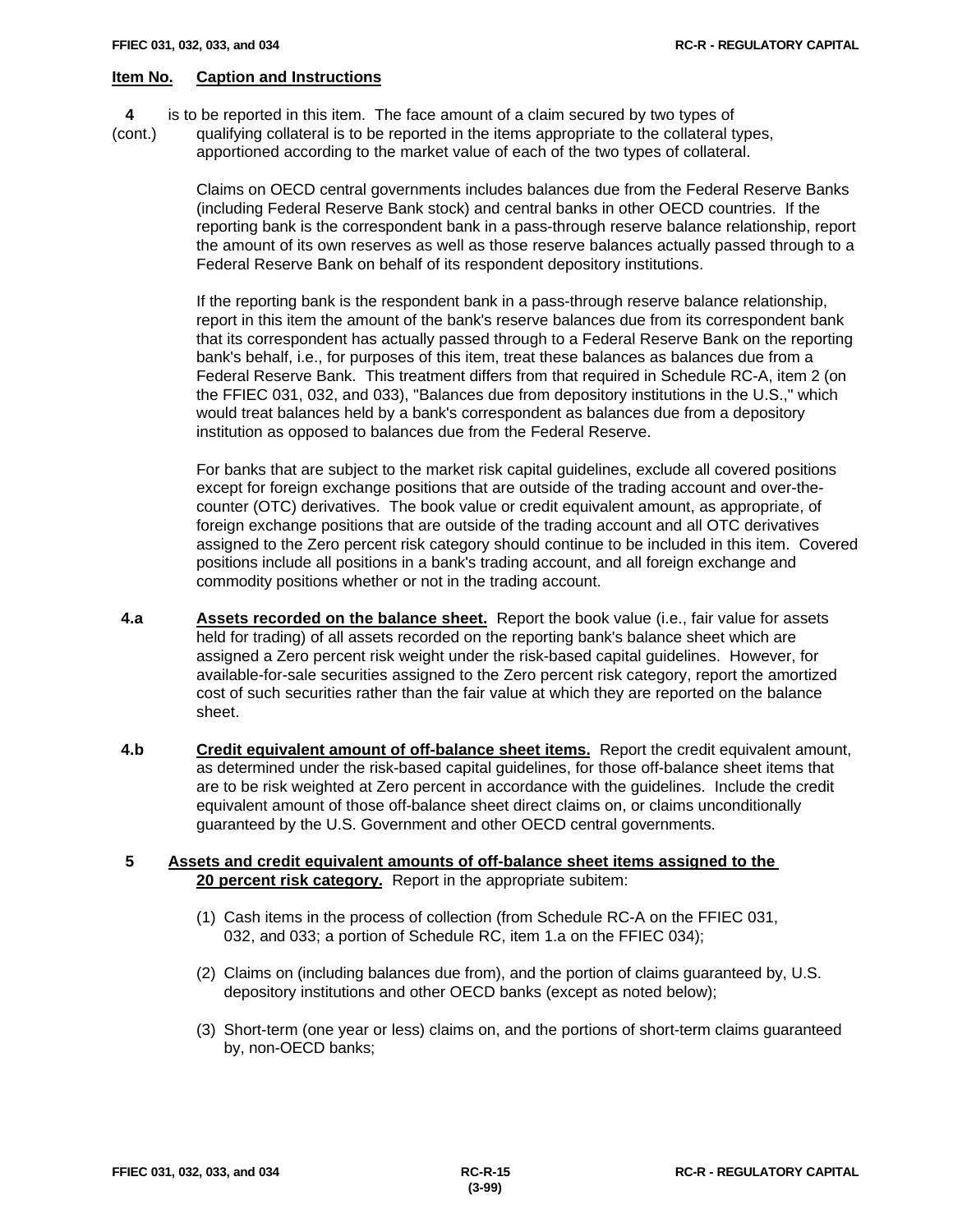**5** (4) Portions of claims collateralized by securities issued, or guaranteed, by the U.S.

(cont.) Government and other OECD central governments that, under the risk-based capital standards issued by the reporting bank's primary federal supervisory authority, do not qualify for the zero percent risk weight category;

- (5) Portions of securities, loans, and other claims *conditionally* guaranteed by the U.S. Government and its agencies and other OECD central governments (e.g., VA and FHA mortgage loans and student loans on which the U.S. Department of Education acts as a reinsurer);
- (6) Portions of local currency claims that are *conditionally* guaranteed by the central governments of non-OECD countries, to the extent that the bank has liabilities booked in that country;

NOTE: A guarantee is conditional if its validity is dependent upon some affirmative action by the bank or a third party (e.g., servicing requirements).

- (7) General obligation claims on, and the portion of claims that are guaranteed by the full faith and credit of local governments and political subdivisions in the U.S. and other OECD local governments;
- (8) Portions of claims collateralized by cash on deposit in the reporting bank -- including standby letters of credit collateralized by cash -- that, under the risk-based capital standards issued by the reporting bank's primary federal supervisory authority, do not qualify for the zero percent risk weight category;

NOTE: Claims collateralized by deposits in other depository institutions (e.g., certificates of deposit issued by other banks) do *not* qualify for a 20 percent risk weight. Such collateralized claims are to be reported in Schedule RC-R, item 6 or item 7, as appropriate.

- (9) Claims (including securities from Schedule RC-B) on or guaranteed by U.S. Government-sponsored agencies;
- (10) Portions of claims collateralized by securities issued or guaranteed by U.S. Government-sponsored agencies (e.g., loans collateralized by FHLMC pass-through securities);
- (11) Certain privately-issued mortgage-backed securities representing indirect ownership of U.S. Government agency or U.S. Government-sponsored agency mortgage-backed securities (e.g., GNMA, FNMA, and FHLMC pass-through securities); and
- (12) Claims on, guaranteed by, or collateralized by securities of, official multilateral lending institutions or regional development banks, e.g., the World Bank including the International Finance Corporation.

Include as claims guaranteed by U.S. depository institutions and foreign banks all risk participations in bankers acceptances, standby letters of credit, and commitments that are conveyed to such institutions. Do *not* include in this item the portion of loans insured under the FHA Title I insurance program, claims on bank holding companies, or holdings of bank-issued securities that qualify as capital of the issuing bank for risk-based capital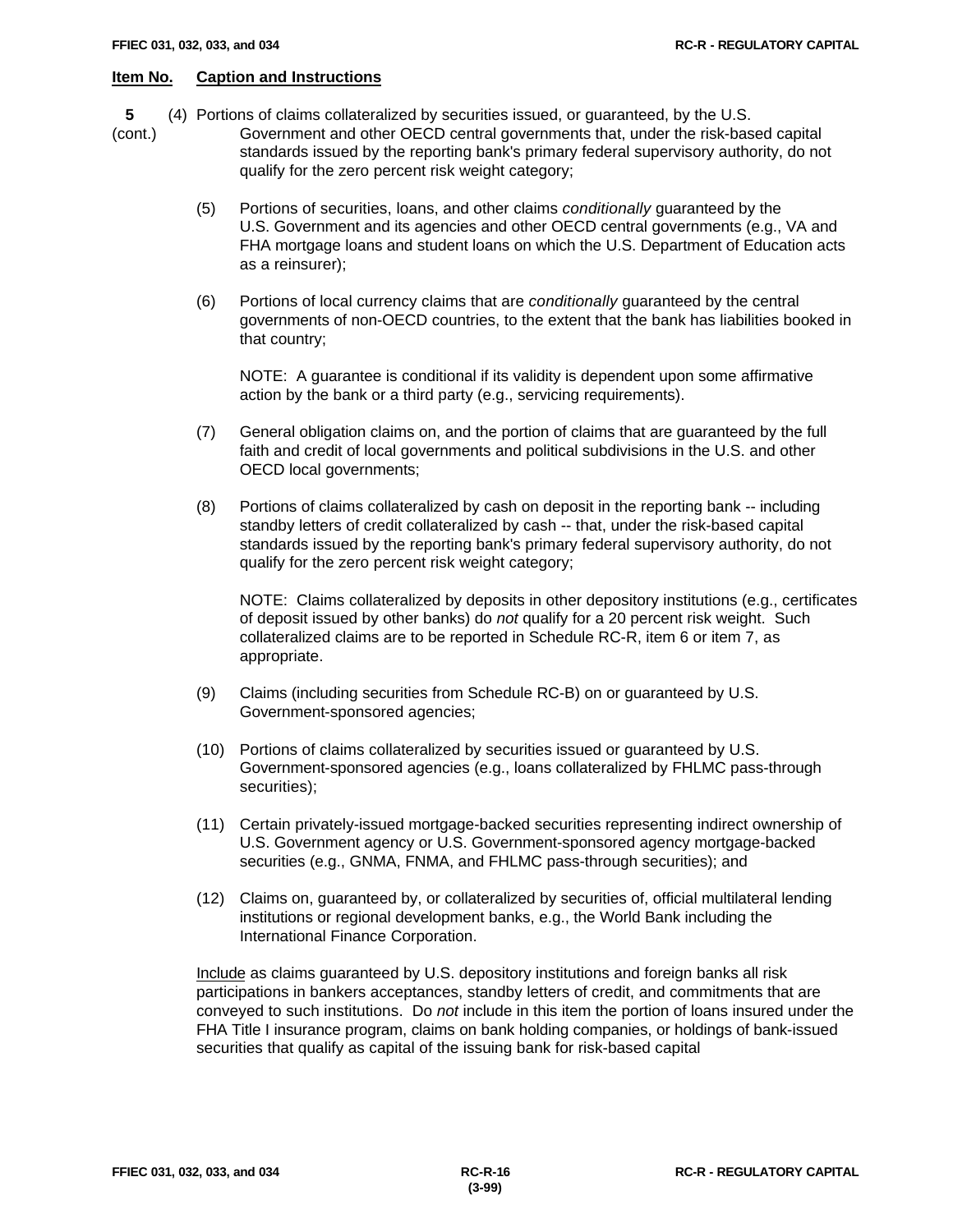- **5** purposes (report in item 7). In addition, claims on foreign official institutions that are not
- (cont.) multilateral lending institutions or regional development banks (e.g., agencies of the United Nations other than the World Bank and the International Finance Corporation) are *not* to be reported in this item (report in item 7).

The extent to which qualifying securities are recognized as collateral is determined by their current market value. If a claim is partially secured, that is, the market value of the pledged securities is less than the face amount of an asset or off-balance sheet item, only the portion that is covered by the market value of the collateral is to be reported in this item. The face amount of a claim secured by two types of qualifying collateral is to be reported in the items appropriate to the collateral types, apportioned according to the market value of each of the two types of collateral.

If a claim is partially guaranteed or covered by two types of guarantees, then the aforementioned treatment of claims that are collateralized is applicable.

For banks that are subject to the market risk capital guidelines, exclude all covered positions except for foreign exchange positions that are outside of the trading account and over-thecounter (OTC) derivatives. The book value or credit equivalent amount, as appropriate, of foreign exchange positions that are outside of the trading account and all OTC derivatives assigned to the 20 percent risk category should continue to be included in this item. Covered positions include all positions in a bank's trading account, and all foreign exchange and commodity positions whether or not in the trading account.

- **5.a Assets recorded on the balance sheet.** Report the book value (fair value for assets held for trading) of all assets recorded on the reporting bank's balance sheet which are assigned a 20 percent risk weight under the risk-based capital guidelines. However, for available-for-sale debt securities assigned to the 20 percent risk category, report the amortized cost of such securities rather than the fair value at which they are reported on the balance sheet. For available-forsale equity securities, if total cost exceeds total fair value, report in this item the fair value of available-for-sale equity securities assigned to the 20 percent risk category rather than their cost; if total fair value exceeds total cost, report in this item the cost of available-for-sale equity securities assigned to the 20 percent risk category rather than the fair value at which they are reported on the balance sheet.
- **5.b Credit equivalent amount of off-balance sheet items.** Report the credit equivalent amount, as determined under the risk-based capital guidelines, for those off-balance sheet items that are risk weighted at 20 percent. Include the credit equivalent amount of off-balance sheet claims collateralized by cash on deposit (e.g., standby letters of credit collateralized by cash) that, under the risk-based capital standards issued by the reporting bank's primary federal supervisory authority, do not qualify for the zero percent risk weight category.
- **6 Assets and credit equivalent amounts of off-balance sheet items assigned to the 50 percent risk category.** Report the book value (fair value for assets held for trading) of all assets recorded on the reporting bank's balance sheet and the credit equivalent amount of all off-balance sheet items which are assigned a 50 percent risk weight under the risk-based capital guidelines. However, for available-for-sale debt securities assigned to the 50 percent risk category, report the amortized cost of such securities rather than the fair value at which they are reported on the balance sheet. For available-for-sale equity securities, if total cost exceeds total fair value, report in this item the fair value of available-for-sale equity securities assigned to the 50 percent risk category rather than their cost; if total fair

 $\mathsf{l}$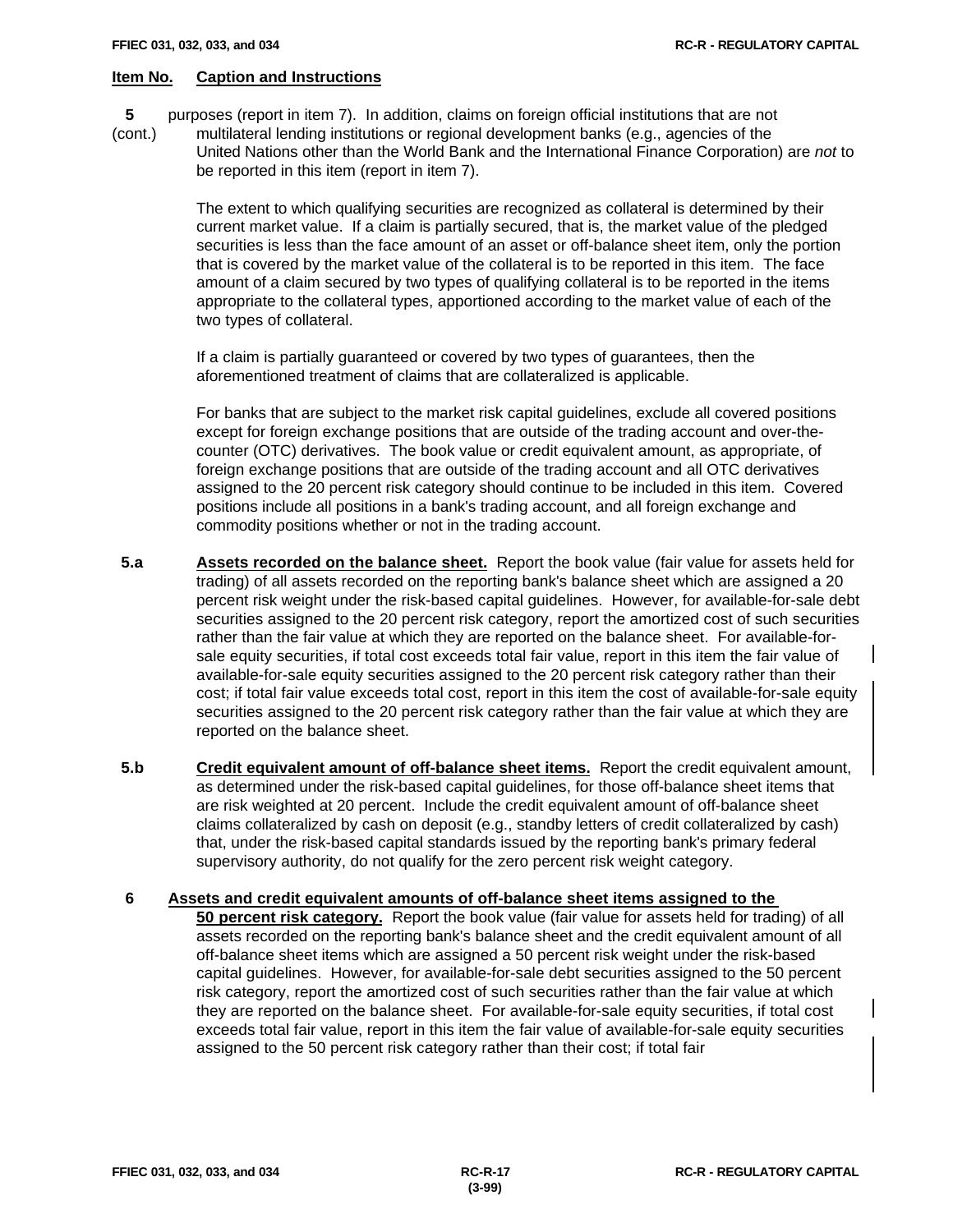$\mathsf{l}$ 

# **Item No. Caption and Instructions**

**6** value exceeds total cost, report in this item the cost of available-for-sale equity securities

(cont.) assigned to the 50 percent risk category rather than the fair value at which they are reported on the balance sheet. In addition, the 50 percent risk weight is the maximum risk weight to be applied to the credit equivalent amounts of those interest rate, foreign exchange, equity derivative, and commodity and other derivative contracts covered under the risk-based capital guidelines.

> For banks that are subject to the market risk capital guidelines, exclude all covered positions except for foreign exchange positions that are outside of the trading account and over-thecounter (OTC) derivatives. The book value or credit equivalent amount, as appropriate, of foreign exchange positions that are outside of the trading account and all OTC derivatives assigned to the 50 percent risk category should continue to be included in this item. Covered positions include all positions in a bank's trading account, and all foreign exchange and commodity positions whether or not in the trading account.

 **6.a Assets recorded on the balance sheet.** Report in this item loans that are fully secured by first liens on 1-to-4 family residential properties (including certain presold residential construction loans) that were made in accordance with prudent underwriting standards (including an appropriate loan-to-value ratio), that are performing in accordance with their original terms, and that are not 90 days or more past due or in nonaccrual status.

> If a bank holds the first and junior lien(s) on a residential property and no other party holds an intervening lien, the loans will be viewed as a single extension of credit secured by a first lien on the underlying property for purposes of determining the loan-to-value ratio and assigning a risk weight. The combined loan amount will be assigned to either the 50 percent or 100 percent risk category, depending on whether the credit satisfies the criteria for a 50 percent risk weighting. To qualify for the 50 percent risk category, the combined loan must be made in accordance with prudent underwriting standards (including an appropriate loan-to-value ratio) and none of the combined loans may be 90 days or more past due or in nonaccrual status. If the combined loan does not meet all of these criteria, the combined loans must be assigned in their entirety to the 100 percent risk category and reported in Schedule RC-R, item 7.a below.

> Also report in this item loans fully secured by first liens on multifamily residential properties that have been prudently underwritten and meet the requirements specified in the risk-based capital standards for loan-to-value ratios, level of annual net operating income to required debt service, maximum amortization period, minimum original maturity, and demonstrated timely repayment performance.

Also include certain privately-issued mortgage-backed securities representing direct and indirect ownership of the aforementioned mortgage loans if the criteria for privately-issued mortgage-backed securities outlined in the risk-based capital guidelines (and listed below) are met. For example, a homebuilder issues a pass-through security that is backed by a pool of first mortgages on 1-to-4 family residential mortgages that are prudently underwritten and are not restructured, past due, or in nonaccrual status. The criteria outlined in the risk-based capital guidelines allowing these securities to be risk-weighted on the basis of the pool of mortgage collateral rather than on the issuer require that: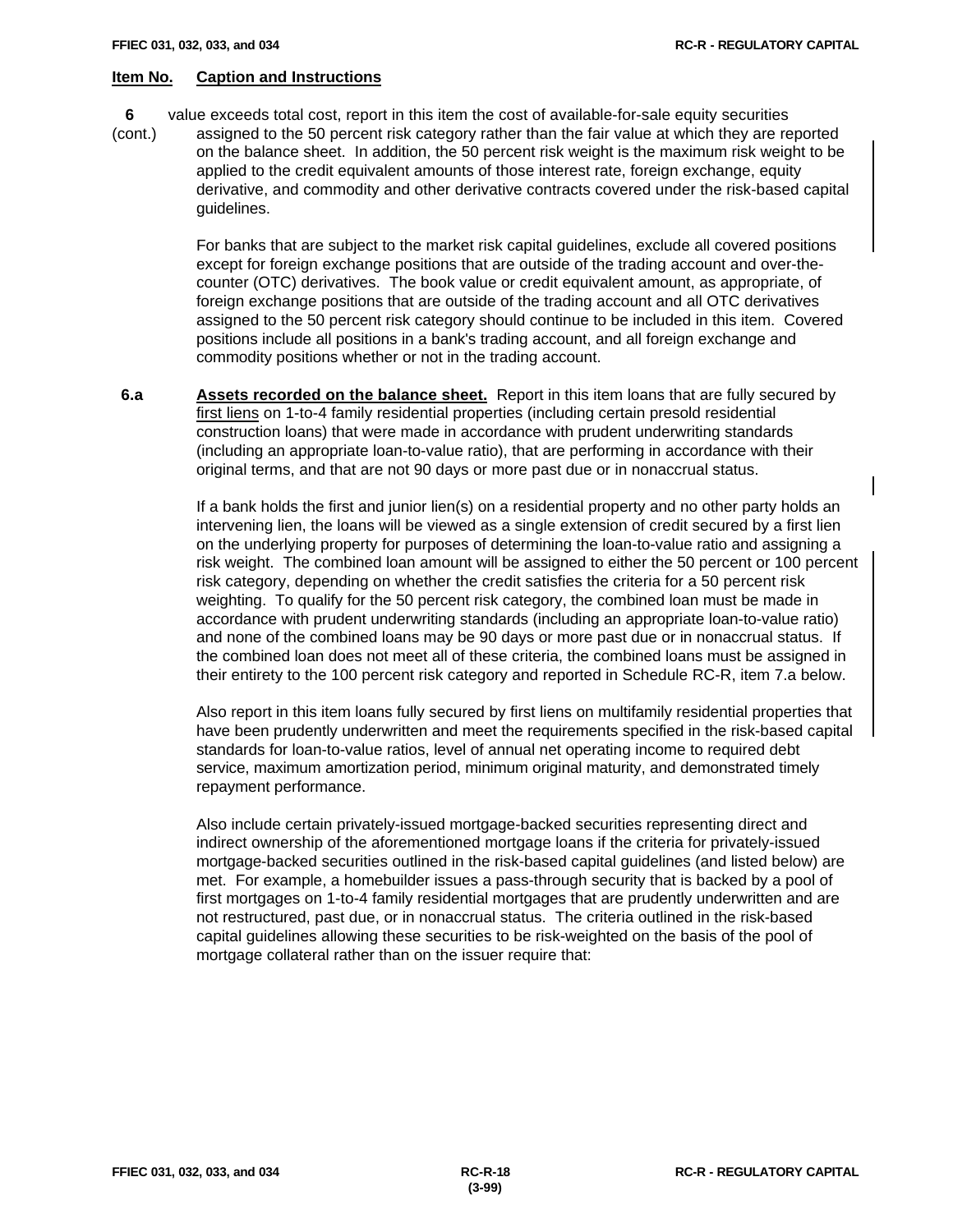- 
- **6.a** (1) the underlying assets are held by an independent trustee and the trustee has a first (cont.) priority, perfected security interest in the underlying assets on behalf of the holders of the security;
	- (2) either (a) the holder of the security has an undivided *pro rata* ownership interest in the underlying mortgage assets or (b) the trust or single purpose entity that issues the security has no liabilities unrelated to the issued securities;
	- (3) the security is structured such that the cash flow from the underlying assets in all cases fully meets the cash flow requirements of the security without undue reliance on any reinvestment income; and
	- (4) there is no material reinvestment risk associated with any funds awaiting distribution to the holders of the security.

In addition, include revenue bonds or similar claims that are obligations of U.S. state or local governments, or other OECD local governments, for which the government is committed to repay the debt only out of revenues from the facilities financed.

**Exclude** from this item loans collateralized by mortgage notes that the reporting bank has indirectly financed, e.g., mortgage warehousing lines.

**6.b Credit equivalent amount of off-balance sheet items.** Report the credit equivalent amount, as determined under the risk-based capital guidelines, for those off-balance sheet items that are to be risk weighted at 50 percent in accordance with the guidelines. Include in this item the credit equivalent amounts of interest rate and foreign exchange rate contracts that are not accorded a lower risk weight as a result of the counterparty, collateral, or a guarantee.

# **7 Assets and credit equivalent amounts of off-balance sheet items assigned to the**

**100 percent risk category.** Report the book value (fair value for assets held for trading) of all assets recorded on the reporting bank's balance sheet and the credit equivalent amount of all off-balance sheet items which are assigned a 100 percent risk weight under the risk-based capital guidelines. For available-for-sale debt securities assigned to the 100 percent risk category, report the amortized cost of such securities rather than the fair value at which they are reported on the balance sheet. For available-for-sale equity securities, if total cost exceeds total fair value, report in this item the fair value of available-for-sale equity securities assigned to the 100 percent risk category rather than their cost; if total fair value exceeds total cost, report in this item the cost of available-for-sale equity securities assigned to the 100 percent risk category (rather than the fair value at which they are reported on the balance sheet) plus the portion of the pretax net unrealized holding gains (up to 45 percent) the bank has included in Tier 2 capital.

For banks that are subject to the market risk capital guidelines, exclude all covered positions except for foreign exchange positions that are outside of the trading account and over-thecounter (OTC) derivatives. The book value or credit equivalent amount, as appropriate, of foreign exchange positions that are outside of the trading account and all OTC derivatives assigned to the 100 percent risk category should continue to be included in this item. Covered positions include all positions in a bank's trading account, and all foreign exchange and commodity positions whether or not in the trading account.

 $\mathsf{l}$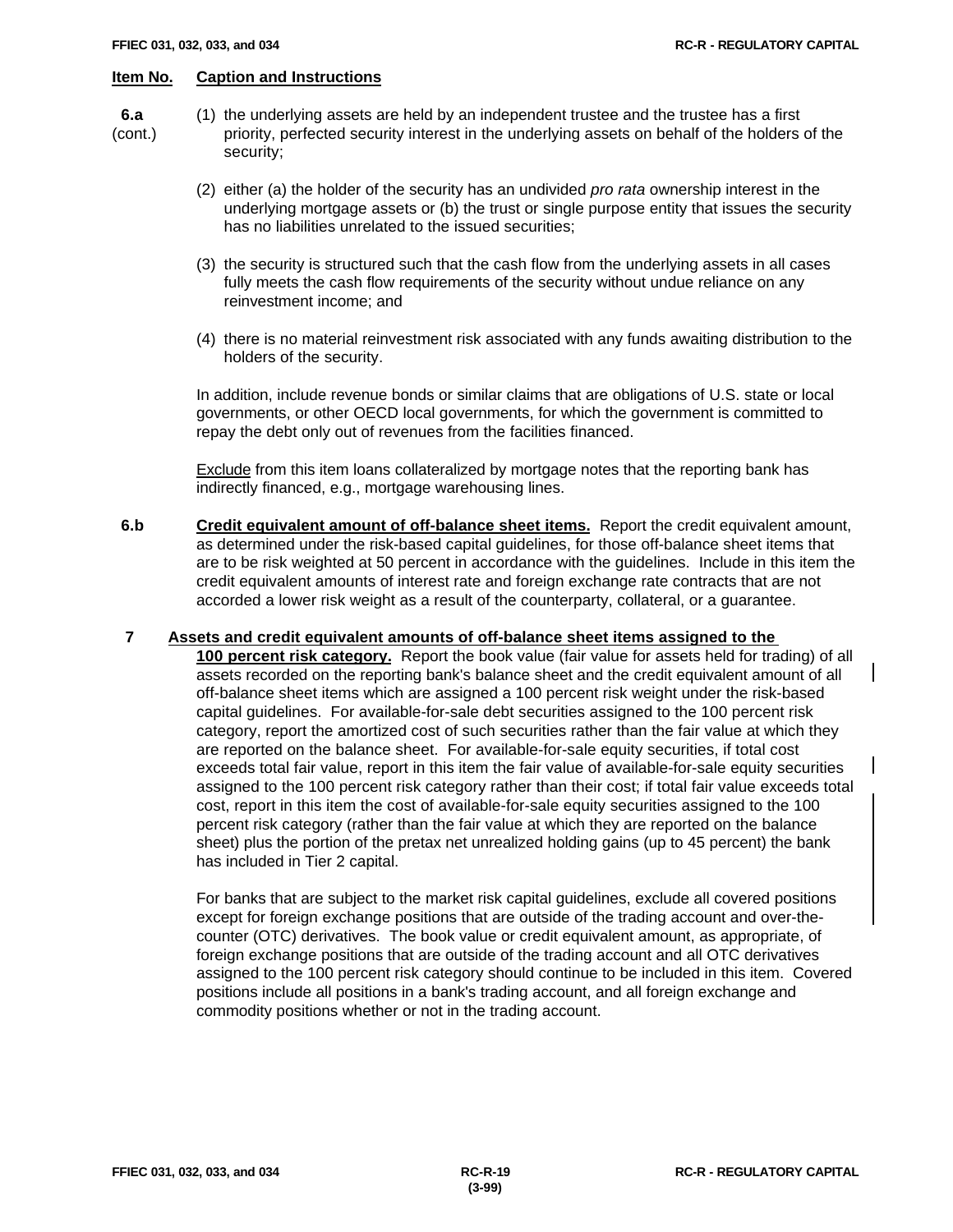- **7.a Assets recorded on the balance sheet.** Report all assets that are not reportable in items 4 through 6 above or in item 8 below. Include:
	- (1) Stripped mortgage-backed securities (e.g., interest-only and principal-only strips);
	- (2) Residual and subordinated interests in asset-backed securities;
	- (3) Mortgage servicing assets, purchased credit card relationships, and nonmortgage servicing assets (excluding any portion that is disallowed for regulatory capital purposes);
	- (4) Premises and fixed assets;
	- (5) Industrial development bonds;
	- (6) Loans, debt securities, and other claims where the counterparty is a private obligor;
	- (7) Margin accounts on futures contracts;
	- (8) Other real estate owned;
	- (9) Net deferred tax assets (excluding any portion that is disallowed for regulatory capital purposes); and
	- (10) All other assets not already reported above (excluding those reportable in Schedule RC-R, item 8 below).

For purposes of this schedule, the amount to be reported in this item should be *reduced* by the amount of any valuation allowances the reporting bank maintains against assets other than loans and available-for-sale securities (e.g., valuation allowances for other real estate owned).

- **7.b Credit equivalent amounts of off-balance sheet items.** Report the credit equivalent amount, as determined under the risk-based capital guidelines, for those off-balance sheet items that are risk weighted at 100 percent in accordance with the guidelines. Include those off-balance sheet items where the counterparty is a private obligor and which are not accorded a lower risk weight as a result of collateral or a guarantee.
- **8 On-balance sheet asset values excluded from and deducted in the calculation of the risk-based capital ratio.** Report in this item the difference between the fair value and the amortized cost of the reporting bank's available-for-sale debt securities (and report the amortized cost of these debt securities in Schedule RC-R, items 4 through 7 above). Furthermore, to the extent that the amount of net deferred tax assets carried on the balance sheet (Schedule RC) and reported in Schedule RC-F, item 2, includes the deferred tax effects of any unrealized holding gains and losses on available-for-sale debt securities, these deferred tax effects *may* be excluded from the net deferred tax asset amount reported as a 100 percent risk weight asset in Schedule RC-R, item 7.a. If these deferred tax assets are excluded, they should be reported in this item and this reporting treatment must be followed consistently over time. For available-for-sale equity securities, if total cost exceeds total fair value, report the fair value of these equity securities in items 5 through 7 above and include no amount in this item. However, if total fair value exceeds total cost, the bank may include up to 45 percent of the pretax net unrealized holding gains as a component of Tier 2 capital. In this situation, report the cost of these equity securities in items 5 through 7 above, report the portion of the pretax net unrealized holding gains (up to 45 percent) included in Tier 2 capital in item 7.a above, and include the remainder of the pretax net unrealized holding gains (55 percent or more) in this item.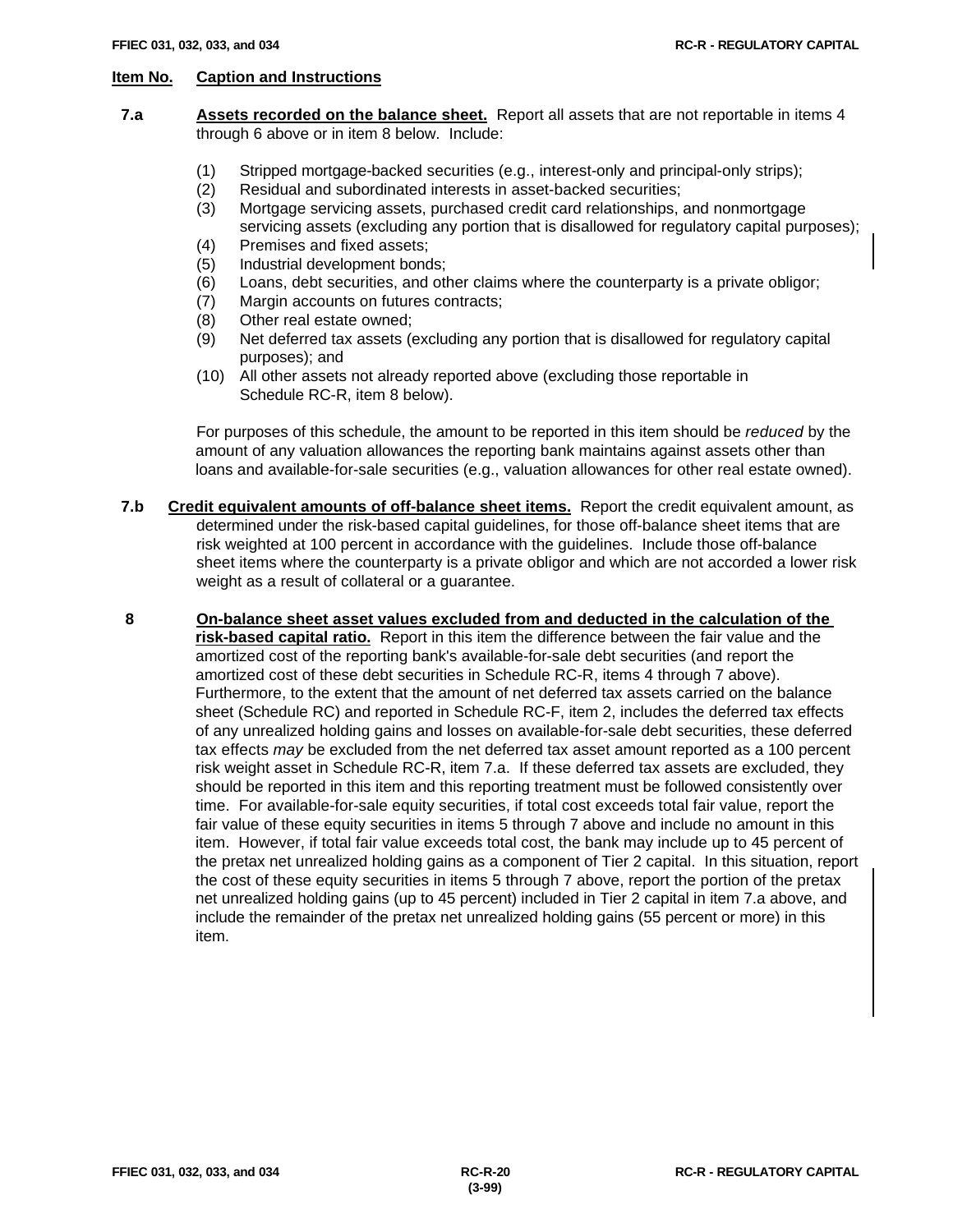**8** Include in this item any portion of the bank's mortgage servicing assets, purchased credit (cont.) card relationships, nonmortgage servicing assets, and net deferred tax assets that is disallowed for regulatory capital purposes as well as all other intangible assets and other assets that are required to be deducted from regulatory capital in accordance with the capital standards issued by the bank's primary federal regulatory agency.

> If the bank has low level recourse transactions that use contractual cash flows (e.g., interestonly strips receivable and so-called "spread accounts"), retained subordinated interests, retained securities (e.g., collateral invested amounts or cash collateral accounts) or other assets as credit enhancements, the on-balance sheet asset amount of the credit enhancements should be included in this item. The "maximum contractual dollar amount of recourse exposure" for low level recourse transactions should be converted into off-balance sheet credit equivalent amounts and reported in accordance with the section of the General Instructions to Schedule RC-R on "Treatment of Low Level Recourse Transactions."

Also report in this item the on-balance sheet asset values (or portions thereof) of off-balance sheet interest rate, foreign exchange, equity derivative, and commodity and other contracts that are treated for risk-based capital purposes as off-balance sheet items even though they may have on-balance sheet amounts included on Schedule RC. In addition, include in this item the on-balance sheet asset values related to (1) foreign exchange contracts with an original maturity of fourteen calendar days or less, (2) instruments traded on organized exchanges that require daily payment and receipt of variation margin (e.g., futures contracts), and (3) other interest rate, foreign exchange, equity derivative, and commodity and other contracts not covered under the risk-based capital guidelines such as over-the-counter written options. These on-balance sheet asset values may have been reported on Schedule RC on a net basis in accordance with the FASB Interpretation No. 39, as described in the Glossary entry for "Offsetting." (Purchased options that are traded on an organized exchange are to be included in the calculation of the risk-based capital ratio because such option contracts are not subject to a daily variation margin.) For banks that are subject to the market risk capital guidelines, to the extent that their on-balance sheet amounts have not already been included in this item in accordance with the preceding instructions, also report in this item the on-balance sheet asset values of all positions in the trading account and commodity positions.

For those off-balance sheet interest rate, foreign exchange, equity derivative, and commodity and other contracts subject to risk-based capital, banks should report the on-balance sheet asset values (or portions thereof) in this item to avoid a capital charge against the on-balance sheet amounts in addition to the capital charge against the credit equivalent amounts calculated under the risk-based capital guidelines. The amount to be reported in this item for each offbalance sheet interest rate, foreign exchange, equity derivative, and commodity and other contract should equal the lower of the contract's positive on-balance sheet asset amount included in Schedule RC or its positive market value included in computing the credit equivalent amount of the transaction. (For purposes of this comparison, if the amount of any accrued receivable is included in the calculation of the credit equivalent amount of an off-balance sheet derivative contract, this amount should be treated as part of the contract's positive on-balance sheet asset amount.) If either amount is zero or negative, then report for that contract in this item the amount, if any, which has been included in the on-balance sheet asset amount reported for such contract on Schedule RC. For example, a forward contract that is marked to market for reporting purposes will have its on-balance sheet market value, if positive, reported in this item and,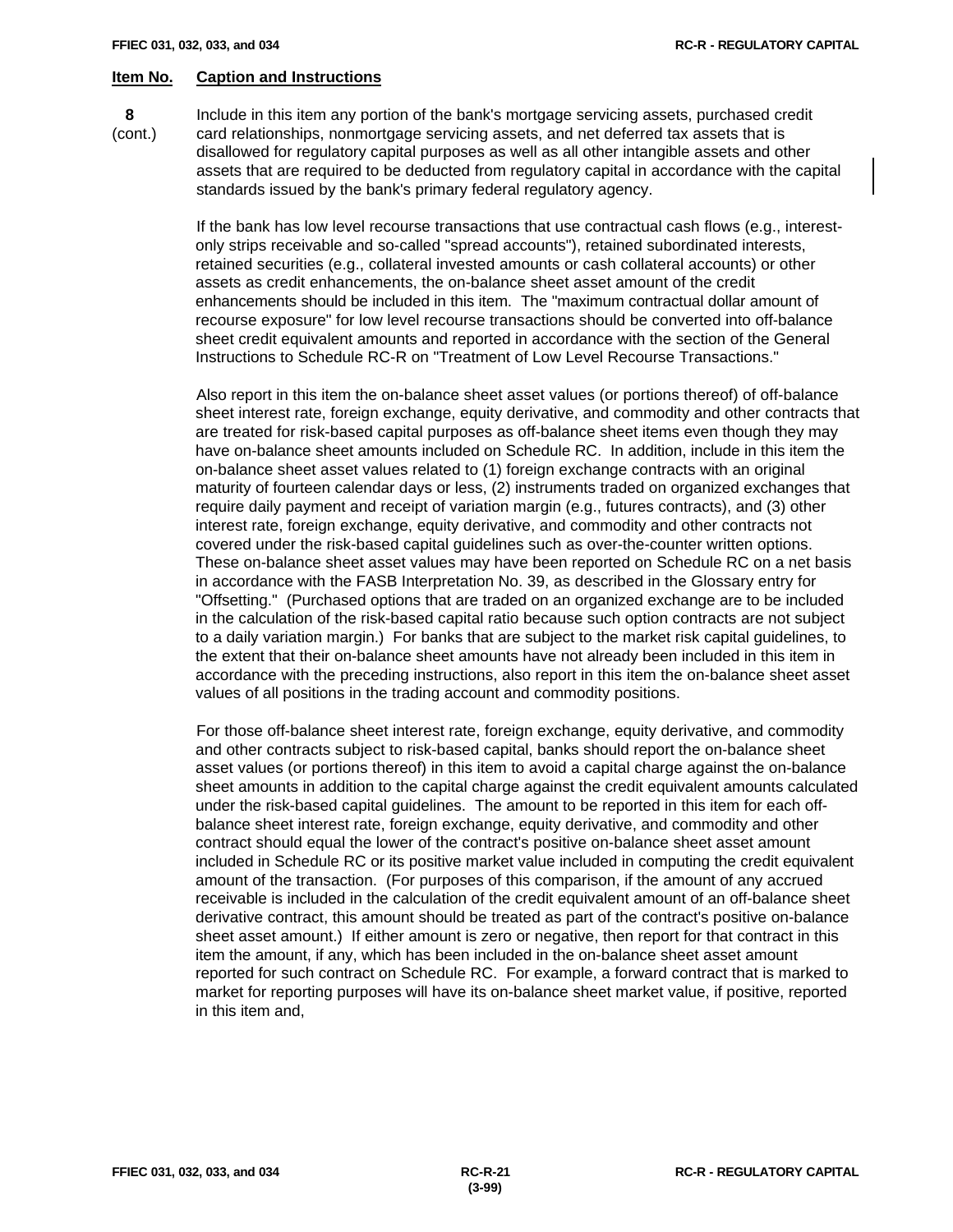$\mathbf l$ 

# **Item No. Caption and Instructions**

 **8** as a result, this on-balance sheet asset amount will be excluded from the risk-based capital (cont.) ratio computation. The positive market value, however, will be included in the credit equivalent amount of this off-balance sheet item for risk-based capital purposes.

> If the on-balance sheet asset value of a purchased option exceeds the market value of the purchased option, then the excess is not to be included in this item; rather, the excess is to be included in the appropriate risk weight category in Schedule RC-R, items 4 through 6 above. However, if the market value equals or exceeds the on-balance sheet asset value, the full on-balance sheet amount would be included in this item.

Exclude from this item any accrued receivables associated with off-balance sheet derivative contracts that are not included in the calculation of the credit equivalent amounts of these contracts and margin accounts related to derivative contracts. Margin accounts must be assigned to the 100 percent risk category while accrued receivables not reported in this item are to be included in the appropriate risk-weight category.

 **9 Total assets recorded on the balance sheet.** Report in column A the sum of items 4.a, 5.a, 6.a, 7.a, and 8, column A. This amount must equal Schedule RC, item 12 plus items 4.b and 4.c.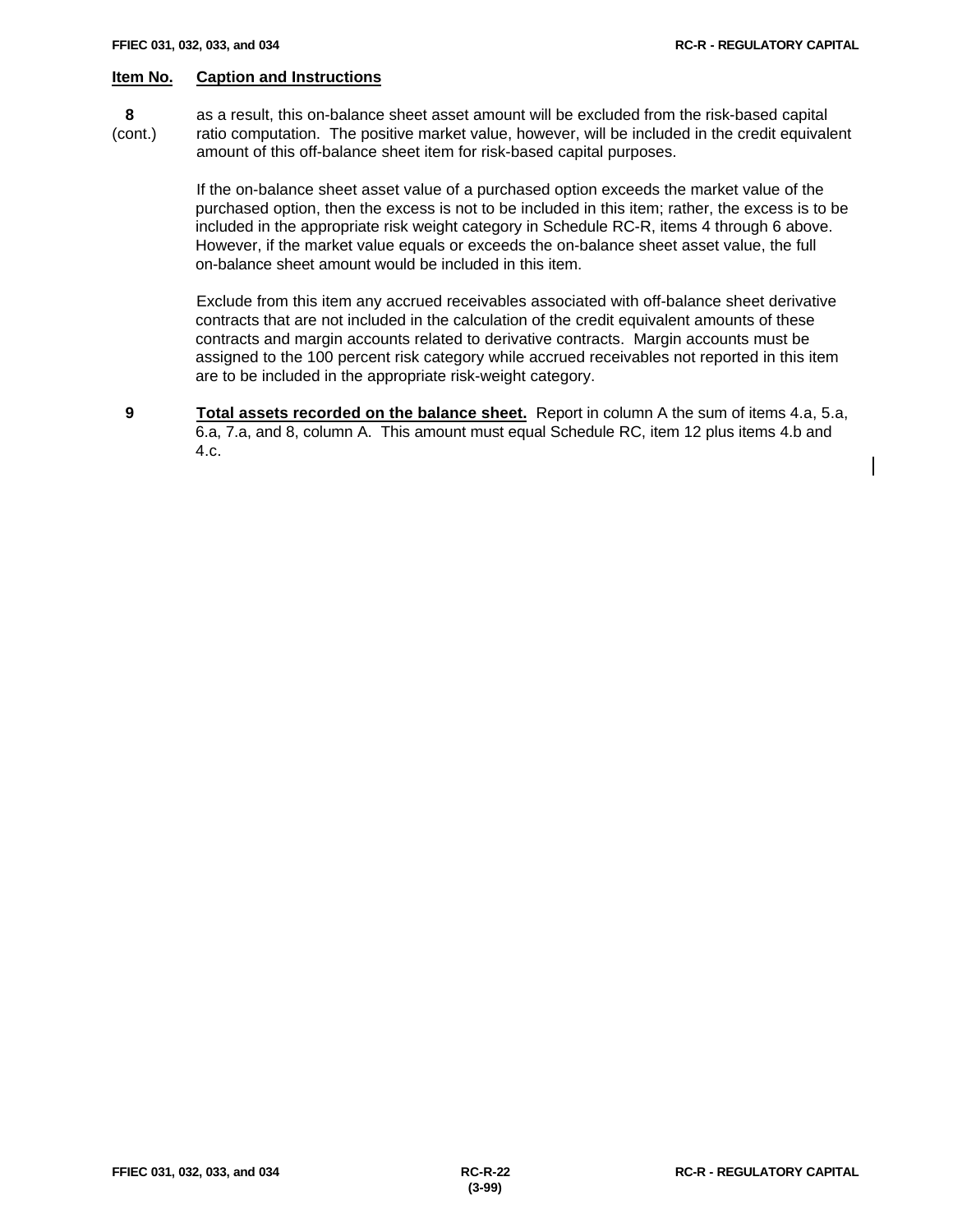# **LINE ITEM INSTRUCTIONS FOR THE CONSOLIDATED REPORT OF INCOME**

The line item instructions should be read in conjunction with the Glossary and other sections of these instructions. See the discussion of the Organization of the Instruction Books in the General Instructions.

# **SCHEDULE RI -- INCOME STATEMENT**

# **General Instructions**

Report in accordance with these instructions all income and expense of the bank for the calendar year-to-date. Include adjustments of accruals and other accounting estimates made shortly after the end of a reporting period which relate to the income and expense of the reporting period.

A bank that began operating during the year-to-date reporting period should report in the appropriate items of Schedule RI *all* income earned and expenses incurred since commencing operations. The bank should report pre-opening income earned and expenses incurred from inception until the date operations commenced using one of the two methods described in the Glossary entry for "start-up activities."

If the bank entered into a business combination which became effective during the year-to-date reporting period and which has been accounted for as a pooling of interests, report the income and expense of the combined business for the entire year-to-date. If the bank entered into a business combination which became effective during the reporting period and which has been accounted for as a purchase, report the income and expense of the acquired bank or business only after its acquisition. If the bank was acquired in a transaction which became effective during the reporting period and push down accounting was used to account for the acquisition, Schedule RI should only include amounts from the date of the bank's acquisition through the end of the year-to-date reporting period. For further information on poolings of interests, purchase acquisitions, and push down accounting, see the Glossary entry for "business combinations."

Schedule RI is one of four schedules (and one memorandum item) in the FFIEC 033 and 034 Reports of Condition and Income in which banks are permitted to report loan detail in terms of general loan categories that are based upon each bank's own internal loan categorization system. While the definitions for the general loan categories are left to the choice of each reporting bank, each bank *must* use consistent definitions for these categories in each of the four schedules and the memorandum item. For further information, refer to the discussion of "Reporting of Loan Detail by Banks with Assets of Less Than \$300 Million and No Foreign Offices" in the General Instructions section of this book.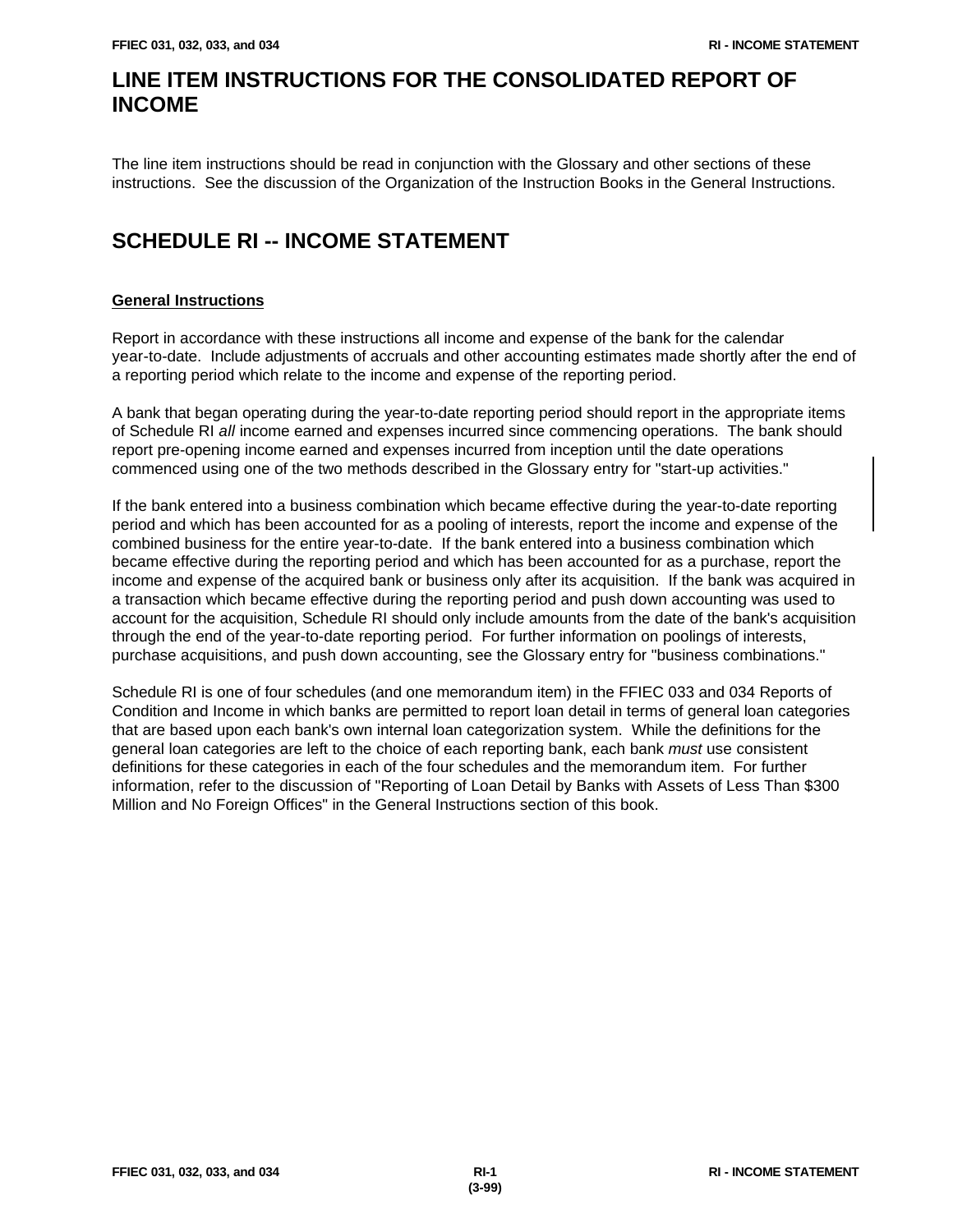#### **Item Instructions**

#### **Item No. Caption and Instructions**

#### **1 Interest income:**

**1.a Interest and fee income on loans.** Report in the appropriate subitem all interest, fees, and similar charges levied against or associated with all assets reportable as loans in Schedule RC-C, part I, items 1 through 8 on the FFIEC 034; items 1 through 9 on the FFIEC 031, 032, and 033.

> Deduct interest rebated to customers on loans paid before maturity from gross interest earned on loans; do *not* report as an expense.

Include as interest and fee income on loans:

- (1) Interest on all assets reportable as loans extended directly, purchased from others, sold under agreements to repurchase, or pledged as collateral for any purpose.
- (2) All yield-related fees on loans held in the bank's portfolio. Report only the bank's proportional share of yield-related fees collected in connection with a loan syndication or participation that are not passed through to another lender.
- (3) Loan commitment fees recognized as described under the Glossary entry for "loan fees."
- (4) Investigation and service charges, fees representing a reimbursement of loan processing costs, renewal and past-due charges, prepayment penalties, and fees charged for the execution of mortgages or agreements securing the bank's loans.
- (5) Accretion of discount on acceptances, loans secured by real estate (including points charged), and other loans. Deduct amortization of premium on loans secured by real estate or other loans from gross interest on loans.
- (6) Charges levied against overdrawn accounts based on the length of time the account has been overdrawn, the magnitude of the overdrawn balance, or which are otherwise equivalent to interest. See exclusion (5) below.

**Exclude** from interest and fee income on loans:

- (1) Fees that are not yield-related, such as management fees and servicing fees on real estate mortgages or other loans which are not assets of the bank (report as "Other fee income" in item 5.b.(1) on the FFIEC 034; item 5.f.(1) on the FFIEC 031, 032, and 033).
- (2) Charges to merchants for the bank's handling of credit card or charge sales when the bank does not carry the related loan accounts on its books (report as "Other fee income" in item 5.b.(1) on the FFIEC 034; item 5.f.(1) on the FFIEC 031, 032, and 033). Banks may report this income net of the expenses (except salaries) related to the handling of these credit card or charge sales.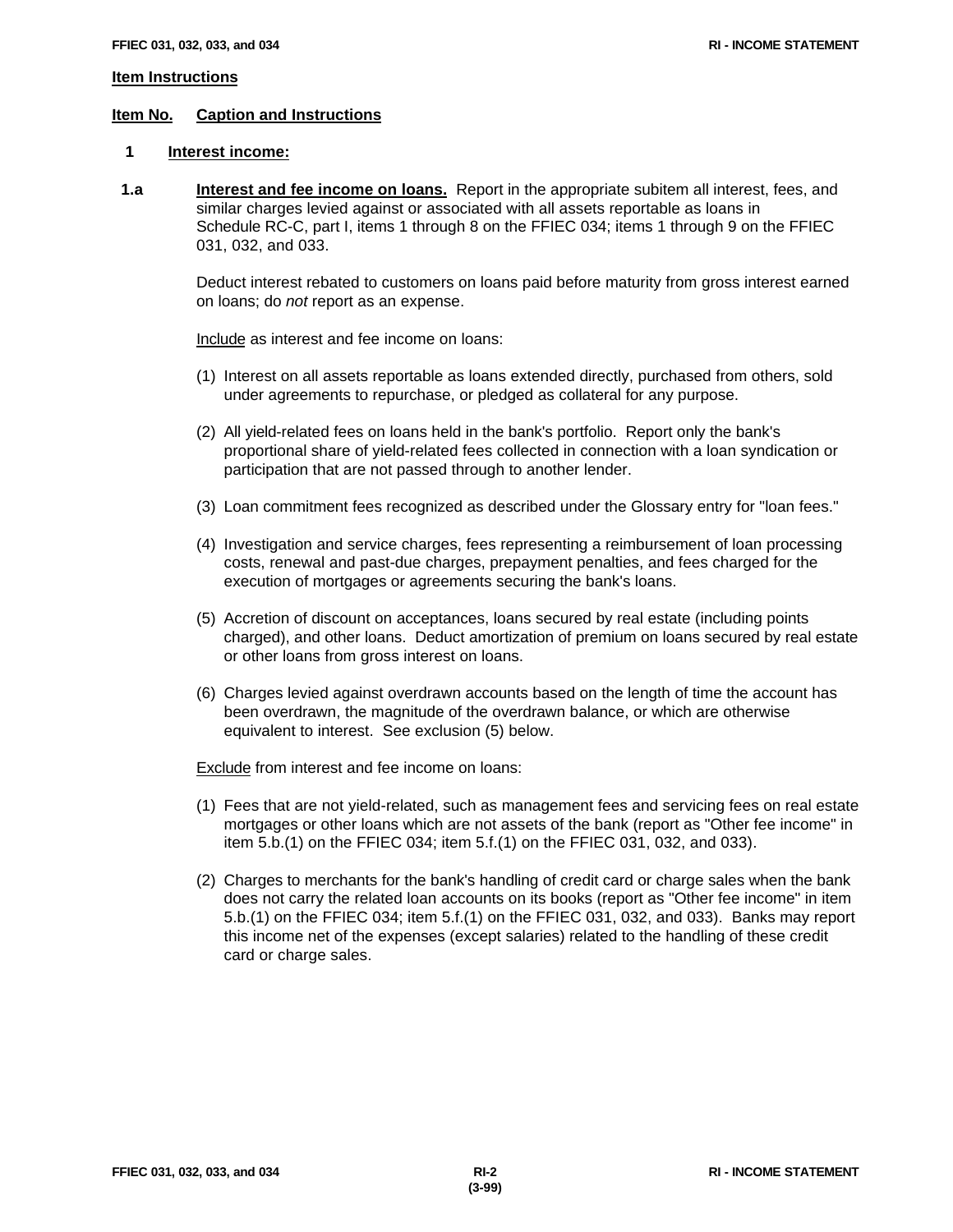# **SCHEDULE RI-A -- CHANGES IN EQUITY CAPITAL**

#### **General Instructions**

On the FFIEC 034, this schedule is to be completed for the report period ending December 31. On the FFIEC 031, 032, and 033, this schedule is to be completed quarterly.

Total equity capital includes perpetual preferred stock, common stock, surplus, undivided profits and capital reserves, net unrealized holding gains (losses) on available-for-sale securities, and accumulated net gains (losses) on cash flow hedges, (and, on the FFIEC 031, cumulative foreign currency translation adjustments). All amounts in Schedule RI-A, other than those reported in items 1, 3, and 13 (items 1, 3, and 14 on the FFIEC 031), should represent net aggregate changes for the calendar year-to-date. Enclose all net decreases and losses (net reductions in equity capital) in parentheses.

# **Item No. Caption and Instructions**

 **1 Total equity capital originally reported in the December 31, 19xx, Reports of Condition and Income.** Report the bank's total equity capital balance as of the previous calendar year-end as originally reported in the Reports of Condition and Income before the filing of any amended report(s).

For banks opened since January 1 of the current calendar year, report a zero or the word "none" in this item. Report the bank's opening (original) total equity capital in Schedule RI-A, item 5, "Sale, conversion, acquisition, or retirement of capital stock, net."

Do *not* enter the bank's total equity capital ending balance from the Report of Income for the preceding quarter when preparing the June 30, September 30, or December 31 report.

 **2 Equity capital adjustments from amended Reports of Income, net.** Include the net cumulative effect of all corrections and adjustments made in any amended report(s) on the total equity capital ending balance originally reported in the Reports of Condition and Income for the previous calendar year-end. State the dollar amount of and describe each adjustment included in this item in Schedule RI-E, item 4.

Report a zero or the word "none" in this item if no amended report has been filed for the previous year-end report date.

- **3 Amended balance end of previous calendar year.** Report the sum of items 1 and 2. If no amended report was filed for the previous calendar year-end reporting period, Schedule RI-A, item 3, must equal Schedule RI-A, item 1.
- **4 Net income (loss).** Report the net income (loss) for the calendar year-to-date as reported in Schedule RI, item 12, "Net income (loss)."
- **5 Sale, conversion, acquisition, or retirement of capital stock, net.** Report the changes in the bank's total equity capital resulting from:
	- (1) Sale of the bank's perpetual preferred stock or common stock. Limited-life preferred stock is *not* included in equity capital; any proceeds from the sale of limited-life preferred stock during the calendar year-to-date is *not* to be reported in this schedule.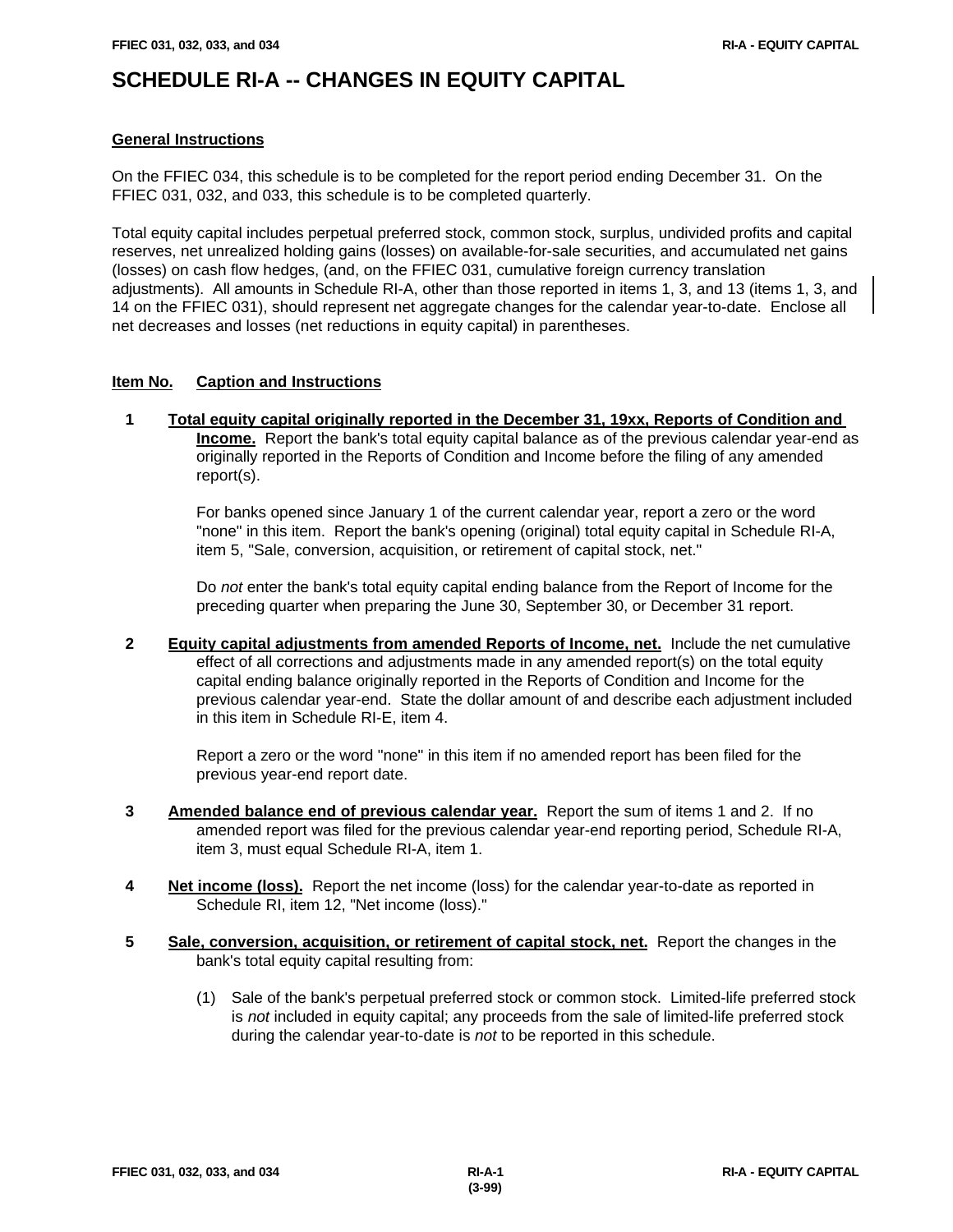**5** (2) Exercise of stock options, including:

(cont.)

- (a)Any income tax benefits to the bank resulting from the sale of the bank's own stock acquired under a qualified stock option within three years of its purchase by the employee who had been granted the option.
- (b)Any tax benefits to the bank resulting from the exercise (or granting) of nonqualified stock options (on the bank's stock) based on the difference between the option price and the fair market value of the stock at the date of exercise (or grant).
- (3) Conversion of convertible debt, limited-life preferred stock, or perpetual preferred stock into perpetual preferred or common stock.
- (4) Redemption of perpetual preferred stock or common stock.
- (5) Retirement of perpetual preferred stock or common stock.
- (6) Acquisition (without retirement) and resale or other disposal of the bank's own perpetual preferred stock or common stock, i.e., treasury stock transactions (see the Glossary entry for "treasury stock").
- (7) Capital-related transactions involving the bank's Employee Stock Ownership Plan.

Include in this item:

- (1) The net decrease in equity capital which occurs when cash is distributed in lieu of fractional shares in a stock dividend.
- (2) The net increase in equity capital when a stockholder who receives a fractional share from a stock dividend purchases the additional fraction necessary to make a whole share.

For banks opened since January 1 of the year-to-date reporting period, report opening (original) equity capital in this item. Pre-opening income earned and expenses incurred from the bank's inception until the date the bank commenced operations should be reported in the Report of Income using one of the two following methods, consistent with the manner in which the bank reports pre-opening income and expenses for other financial reporting purposes:

- (1) Pre-opening income and expenses for the entire period from the bank's inception until the date the bank commenced operations should be reported in the appropriate items of Schedule RI, Income Statement, each quarter during the calendar year in which operations commenced; or
- (2) Pre-opening income and expenses for the period from the bank's inception until the beginning of the calendar year in which the bank commenced operations should be included, along with the bank's opening (original) equity capital, in this item. The net amount of these pre-opening income and expenses should be identified and described in Schedule RI-E, item 9. Pre-opening income earned and expenses incurred during the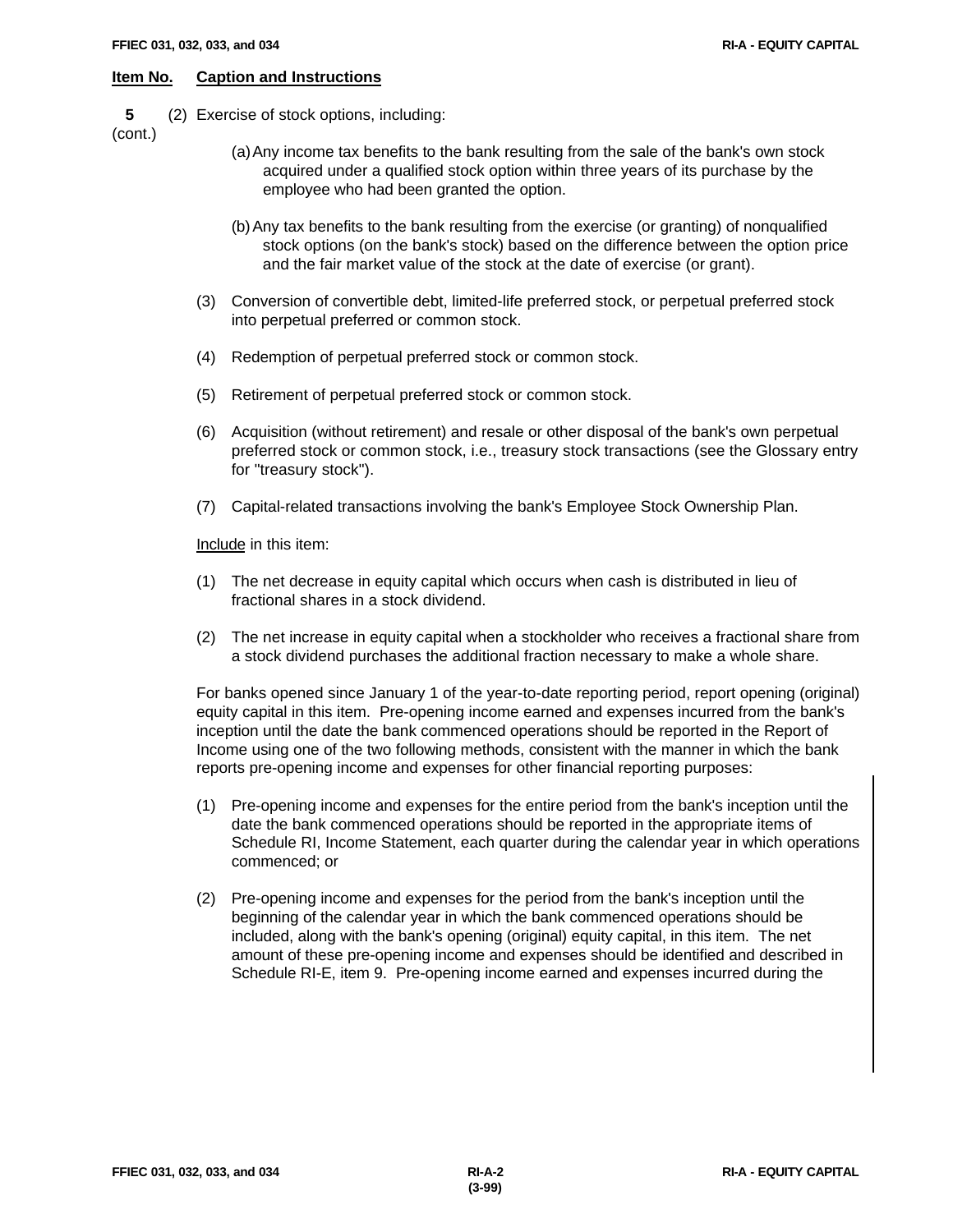- **5** calendar year in which the bank commenced operations should be reported in the (cont.) appropriate items of Schedule RI, Income Statement, each quarter during the calendar year in which operations commenced.
	- **6 Changes incident to business combinations, net.** If the bank has entered into a business combination which became effective during the year-to-date reporting period and which has been accounted for as a pooling of interests, report the historical equity capital balances of the bank or other business acquired as of the end of the previous calendar year. For further information of poolings of interests, refer to the Glossary entry for "business combinations."

If the bank purchased another bank or business during the year-to-date reporting period, report the fair value of any perpetual preferred or common shares issued (less the direct cost of issuing the shares). Exclude the fair value of limited-life preferred stock issued in connection with purchase acquisitions. Refer to the Glossary entry for "business combinations" for further information on purchase acquisitions.

If the bank has been acquired in a transaction accounted for using push down accounting, report in this item the initial increase or decrease in equity capital that results from the application of push down accounting, i.e., the difference between the bank's total equity capital as of the end of the previous calendar year and its restated equity capital after the push down adjusting entries have been recorded as of the acquisition date. For further information on push down accounting, refer to the Glossary entry for "business combinations."

 **7 LESS: Cash dividends declared on preferred stock.** Report all cash dividends *declared* on limited-life preferred and perpetual preferred stock during the calendar year-to-date, including dividends not payable until after the report date.

Do *not* include dividends *declared* during the previous calendar year but paid in the current period.

Refer to the Glossary entry for "dividends" for further information on cash dividends.

 **8 LESS: Cash dividends declared on common stock.** Report all cash dividends *declared* on common stock during the calendar year-to-date, including dividends not payable until after the report date.

Do *not* include dividends *declared* during the previous calendar year but paid in the current period.

For further information on cash dividends, see the Glossary entry for "dividends."

 **9 Cumulative effect of changes in accounting principles from prior years.** Report the cumulative effect, net of applicable income taxes, of those changes in accounting principles adopted during the calendar year-to-date reporting period that were applied retroactively and for which prior years' financial statements were restated.

The cumulative effect of a change in accounting principle is the difference between (1) the balance in the undivided profits account at the beginning of the year in which the change is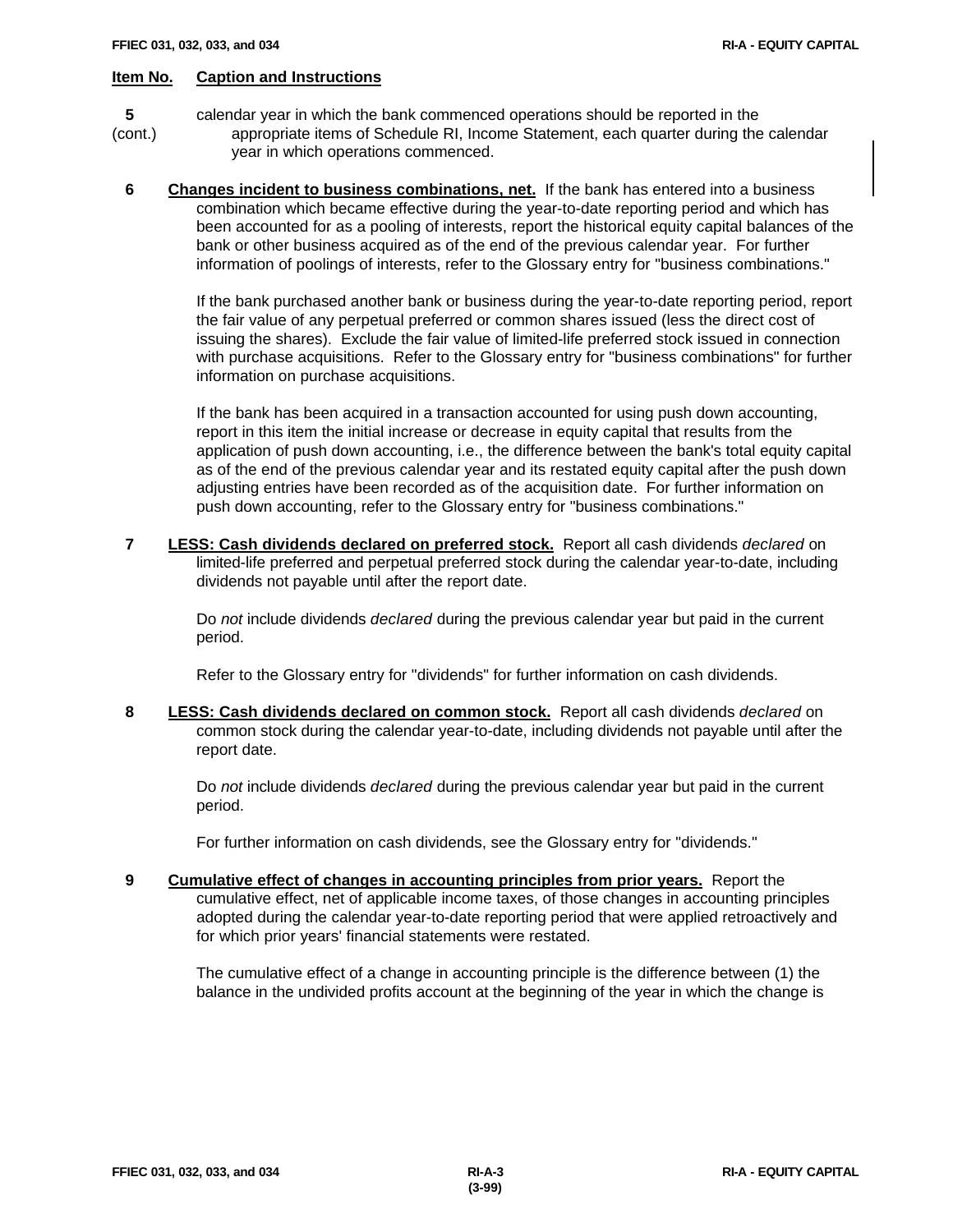- **9** made and (2) the balance in the undivided profits account that would have been reported at
- (cont.) the beginning of the year had the newly adopted accounting principle been applied in all prior periods.

The cumulative effect, if any, of all other changes in accounting principles adopted during the calendar year-to-date reporting period must be reported in Schedule RI, item 11, "Extraordinary items and other adjustments, net of income taxes."

State the dollar amount of and describe each cumulative effect included in this item in Schedule RI-E, item 5.

Refer to the Glossary entry for "accounting changes" for additional information on how to report the effects of changes in accounting principles.

- **10 Corrections of material accounting errors from prior years.** Report the sum of all corrections, net of applicable income taxes, resulting from material accounting errors which were made in prior years' Reports of Condition and Income and *not* corrected by the filing of an amended report for the period in which the error was made. Include *only* those corrections which result from:
	- (1) Mathematical mistakes.
	- (2) Mistakes in applying accounting principles.
	- (3) Improper use of information which existed when the prior Reports of Condition and Income were prepared.
	- (4) A change from an accounting principle that is neither accepted nor sanctioned by bank supervisors to one that is acceptable to supervisors.

State the dollar amount of and describe each correction included in this item in Schedule RI-E, item 6.

The effect of accounting errors differs from the effect of changes in accounting estimates. Changes in accounting estimates are an inherent part of the accrual accounting process. Report the effect of any changes in accounting estimates in the appropriate line items of Schedule RI, Income Statement. For further information on corrections of errors and changes in estimates, refer to the Glossary entry for "accounting changes."

- **11.a Change in net unrealized holding gains (losses) on available-for-sale securities.** Report the change during the calendar year to date in Schedule RC, item 26.b, "Net unrealized holding gains (losses) on available-for-sale securities." If the amount to be reported represents a reduction in the bank's equity capital, enclose it in parentheses.
- **11.b Change in accumulated net gains (losses) on cash flow hedges.** Report the change during the calendar year to date in Schedule RC, item 26.c, "Accumulated net gains (losses) on cash flow hedges." If the amount represents a reduction in the bank's equity capital, enclose it in parentheses.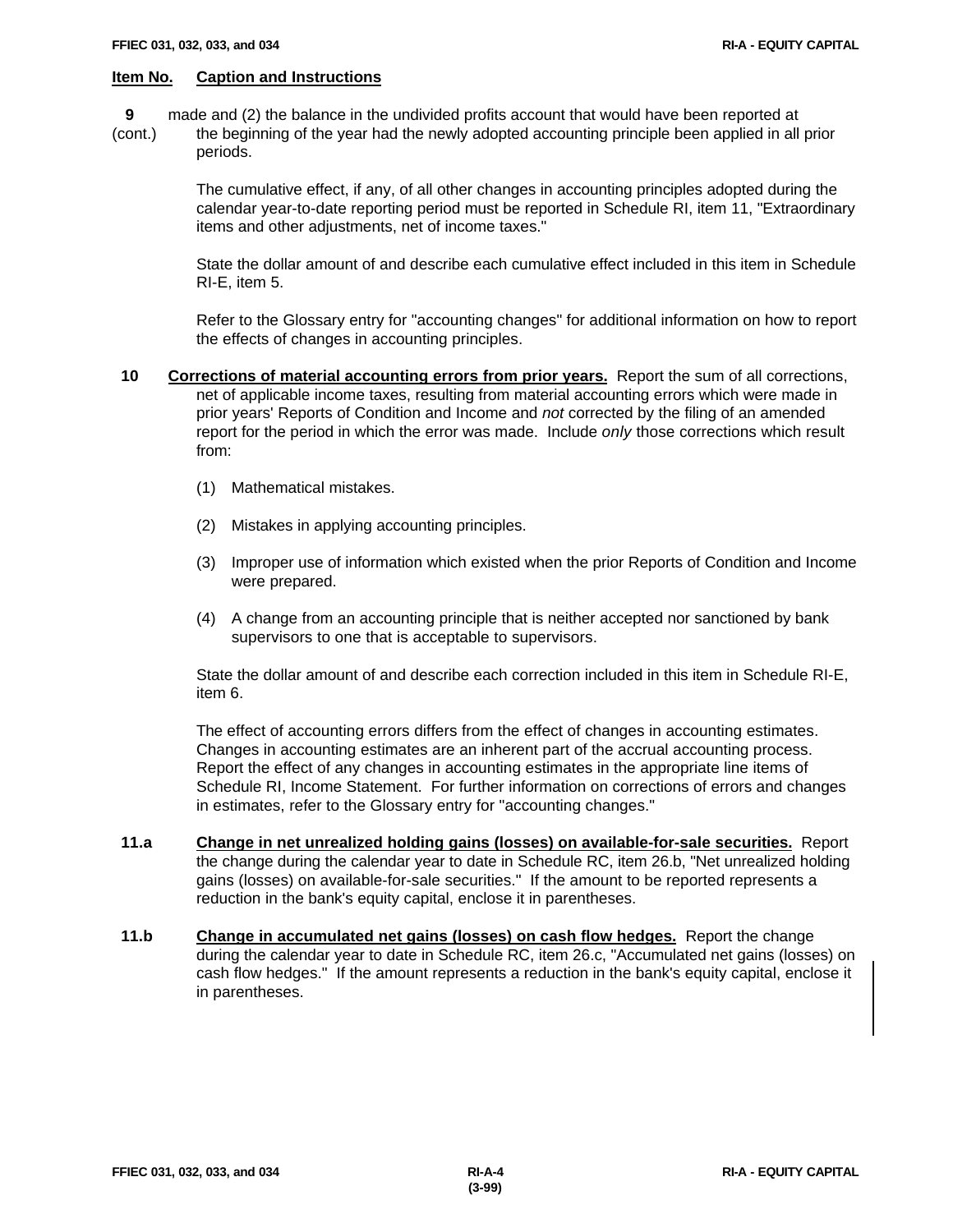**FFIEC 032, 033, and 034 FFIEC 031 Item No. Item No. Caption and Instructions - 12 Foreign currency translation adjustments.** Report the increase or decrease during the calendar year-to-date in the cumulative foreign currency translation adjustments and qualifying foreign currency transaction gains and losses, net of applicable income taxes, if any. Refer to the Glossary entry for "foreign currency transactions and translation" for further information on accounting for foreign currency translation. **12 13 Other transactions with parent holding company.** Report the net aggregate amount of transactions with the bank's parent holding company which affect equity capital directly, other than those reported in Schedule RI-A, items 5, 7, and 8 above, such as: (1) Capital contributions other than those for stock (report issuances of perpetual preferred and common stock in Schedule RI-A, item 5 above; issuances of limited-life preferred stock are not reported in this schedule). (2) Dividends to the holding company in the form of property rather than cash (report cash dividends in Schedule RI-A, items 7 or 8, as appropriate). Record such property dividends at the fair value of the transferred asset. Include any gain or loss recognized on the disposition of the asset in the determination of net income for the calendar year-to-date in Schedule RI, Income Statement. Refer to the Glossary entry for "dividends" for additional information on property dividends. State the dollar amount of and describe each transaction included in this item in Schedule RI-E, item 7.

 **13 14 Total equity capital end of current period.** On the FFIEC 032, 033, and 034, report the sum of items 3 through 12. On the FFIEC 031, report the sum of items 3 through 13. This item must equal Schedule RC, item 28, "Total equity capital."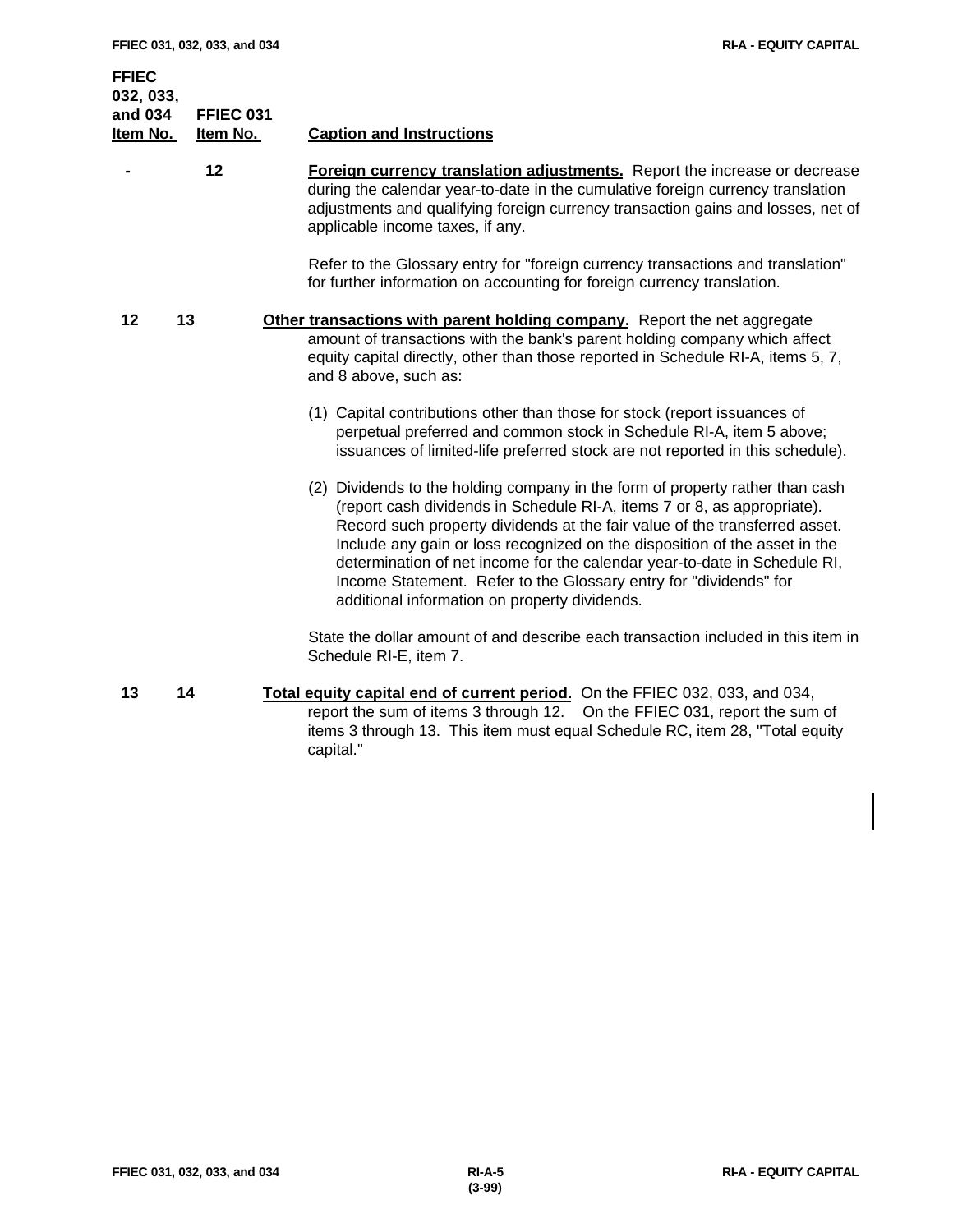**Acquisition, Development, or Construction (ADC) Arrangements:** An ADC arrangement is an arrangement in which a bank provides financing for real estate acquisition, development, or construction purposes and participates in the expected residual profit resulting from the ultimate sale or other use of the property. ADC arrangements should be reported as loans, real estate joint ventures, or direct investments in real estate in accordance with guidance presented by the American Institute of Certified Public Accountants in a Notice to Practitioners issued in February 1986 (or, if appropriate, in notices issued in November 1983 and November 1984).

12 USC 29 limits the authority of national banks to hold real estate. National banks should review real estate ADC arrangements carefully for compliance. State member banks are not authorized to invest in real estate except with the prior approval of the Federal Reserve Board under Federal Reserve Regulation H (12 CFR Part 208).

**Agreement Corporation:** *See* "Edge and Agreement corporation."

**Allowance for Loan and Lease Losses:** Each bank must maintain an allowance for loan and lease losses (allowance) that is adequate to absorb estimated credit losses associated with its loan and lease portfolio, including all binding commitments to lend. To the extent not provided for in a separate liability account, the allowance should also be sufficient to absorb estimated credit losses associated with offbalance sheet credit instruments such as standby letters of credit. (These instruments are included in the terms "loan(s)," "loans and leases" and "portfolio," as used in this Glossary entry.)

The term "estimated credit losses" means an estimate of the current amount of the loan and lease portfolio (net of unearned income) that is not likely to be collected; that is, net charge-offs that are likely to be realized for a loan or pool of loans given facts and circumstances as of the evaluation date. These estimated credit losses should meet the criteria for accrual of a loss contingency (i.e., a provision to the allowance) set forth in generally accepted accounting principles (GAAP).

As of the end of each quarter, or more frequently if warranted, the management of each bank must evaluate, subject to examiner review, the collectibility of the loan and lease portfolio, including any recorded accrued and unpaid interest (i.e., not already reversed or charged off), and make appropriate entries to maintain the balance of the allowance for loan and lease losses on the balance sheet at a level adequate to absorb estimated credit losses. Management must maintain reasonable records in support of their evaluations and entries.

Additions to, or reductions of, the allowance account resulting from such evaluations are to be made through charges or credits to the "provision for loan and lease losses" (provision) in the Report of Income. When available information confirms that specific loans and leases, or portions thereof, are uncollectible, these amounts should be promptly charged off against the allowance. All charge-offs of loans and leases shall be charged directly to the allowance and any recoveries on loans or leases previously charged off shall be credited to the allowance. Under no circumstances can loan or lease losses be charged directly to "Undivided profits and capital reserves."

When a bank makes a full or partial direct write-down of a loan or lease that is uncollectible, the bank establishes a new cost basis for the asset. Consequently, once a new cost basis has been established for a loan or lease through a direct write-down, this cost basis may not be "written up" at a later date. Reversing the previous write-down and "re-booking" the charged-off asset after the bank concludes that the prospects for recovering the charge-off have improved, regardless of whether the bank assigns a new account number to the asset or the borrower signs a new note, is not an acceptable accounting practice.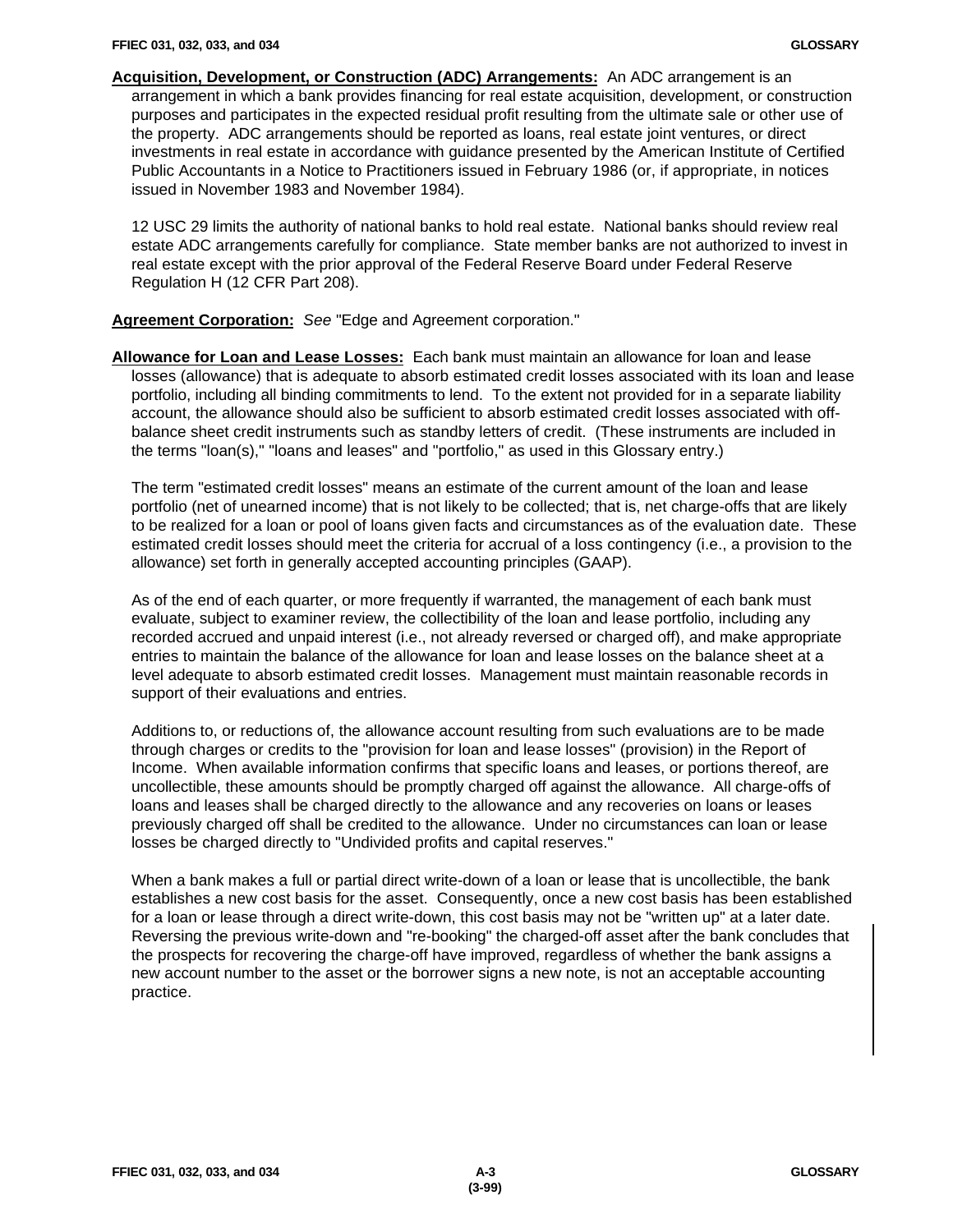## **Allowance for Loan and Lease Losses (cont.):**

The allowance account must *never* have a debit balance. If losses charged off exceed the amount of the allowance, a provision sufficient to restore the allowance to an adequate level *must* be charged to expense on the income statement *immediately*. A bank shall *not* increase the allowance account by transferring an amount from undivided profits or any segregation thereof to the allowance for loan and lease losses.

To the extent that a bank's reserve for bad debts for tax purposes is greater than or less than its "allowance for loan and lease losses" on the balance sheet of the Report of Condition, the difference is referred to as a temporary difference. *See* the Glossary entry for "income taxes" for guidance on how to report the tax effect of such a temporary difference.

Recourse liability accounts that arise from recourse obligations for any transfers of loans that are reported as sales for purposes of these reports should *not* be included in the allowance for loan and lease losses. These accounts are considered separate and distinct from the allowance account and should be reported as liabilities on Schedule RC, item 20, "Other liabilities."

For comprehensive guidance on the maintenance of an adequate allowance for loan and lease losses, banks should refer to the Interagency Policy Statement on the Allowance for Loan and Lease Losses dated December 21, 1993. National banks should also refer to the Office of the Comptroller of the Currency's Banking Circular 201 (BC-201) and the section of the Comptroller's Handbook for National Bank Examiners discussing the allowance for loan and lease losses. Information on the application of FASB Statement No. 114, "Accounting by Creditors for Impairment of a Loan," to the determination of an allowance for credit losses on those loans covered by that accounting standard is provided in the Glossary entry for "loan impairment."

For information on reporting on foreclosed and repossessed assets, *see* the Glossary entry for "foreclosed assets."

#### **Applicable Income Taxes:** *See* "income taxes."

**Associated Company:** *See* "subsidiaries."

**ATS Account:** *See* "deposits."

**Bankers Acceptances:** A banker's acceptance, for purposes of these reports, is a draft or bill of exchange that has been drawn on and accepted by a banking institution (the "accepting bank") or its agent for payment by that institution at a future date that is specified in the instrument. Funds are advanced to the drawer of the acceptance by the discounting of the accepted draft either by the accepting bank or by others; the accepted draft is negotiable and may be sold and resold subsequent to its original discounting. At the maturity date specified, the holder or owner of the acceptance at that date, who has advanced funds either by initial discount or subsequent purchase, presents the accepted draft to the accepting bank for payment.

The accepting bank has an unconditional obligation to put the holder in funds (to pay the holder the face amount of the draft) on presentation on the specified date. The account party (customer) has an unconditional obligation to put the accepting bank in funds at or before the maturity date specified in the instrument.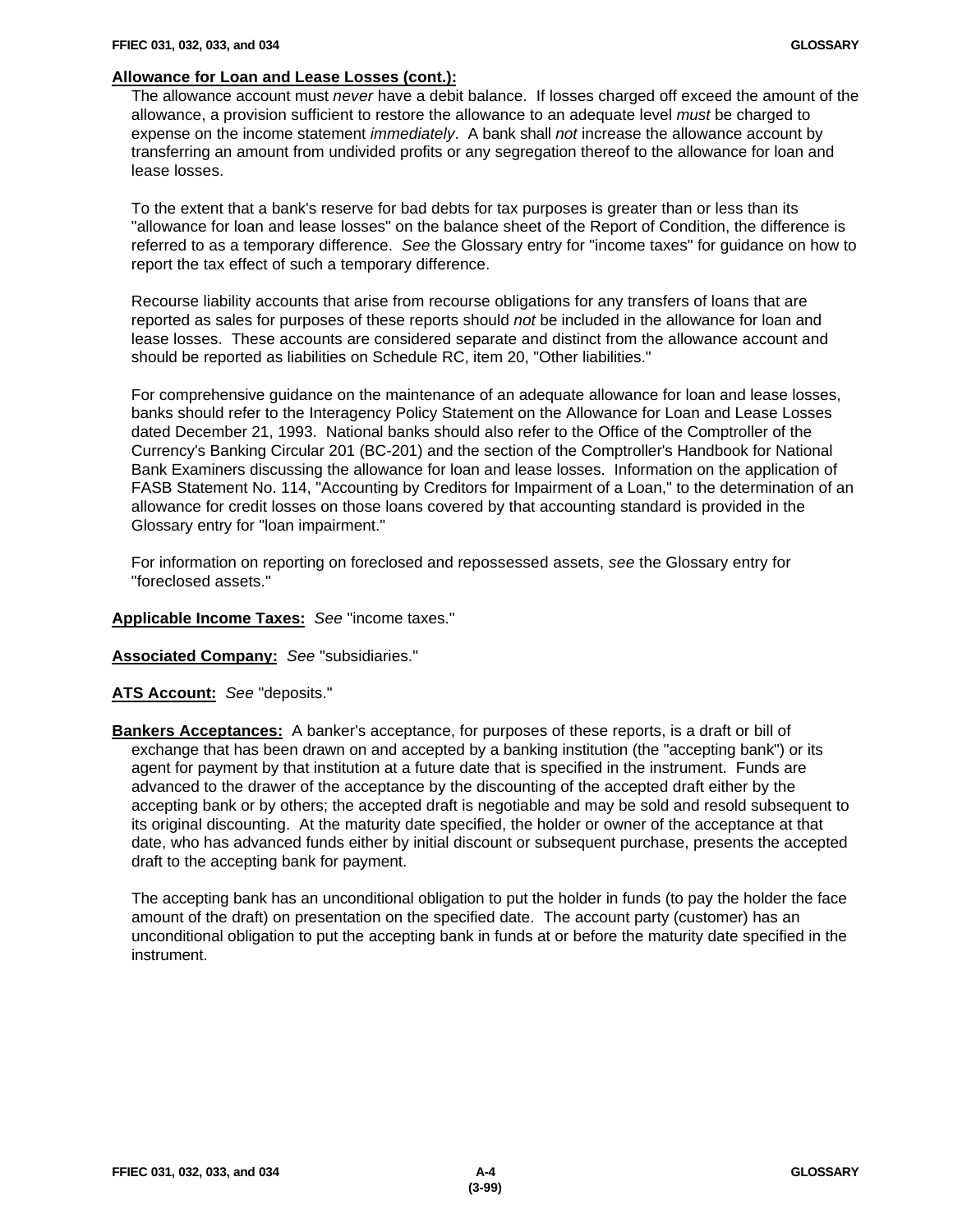#### **Bankers Acceptances (cont.):**

The following description covers the treatment in the Report of Condition of (1) acceptances that have been executed by the reporting bank, that is, those drafts that have been drawn on and accepted by it; (2) "participations" in acceptances, that is, "participations" in the accepting bank's obligation to put the holder of the acceptance in funds at maturity, or participations in the accepting bank's risk of loss in the event of default by the account party; and (3) acceptances owned by the reporting bank, that is, those acceptances -- whether executed by the reporting bank or by others -- that the bank has discounted or purchased.

(1) Acceptances executed by the reporting bank -- With the exceptions described below, the accepting bank *must* report on its balance sheet the *full* amount of the acceptance in both (1) the liability item, "Bank's liability on acceptances executed and outstanding" (Schedule RC, item 18), reflecting the accepting bank's obligation to put the holder of the acceptance in funds at maturity, and (2) the asset item, "Customers' liability to this bank on acceptances outstanding" (Schedule RC, item 9), reflecting the account party's liability to put the accepting bank in funds at or before maturity.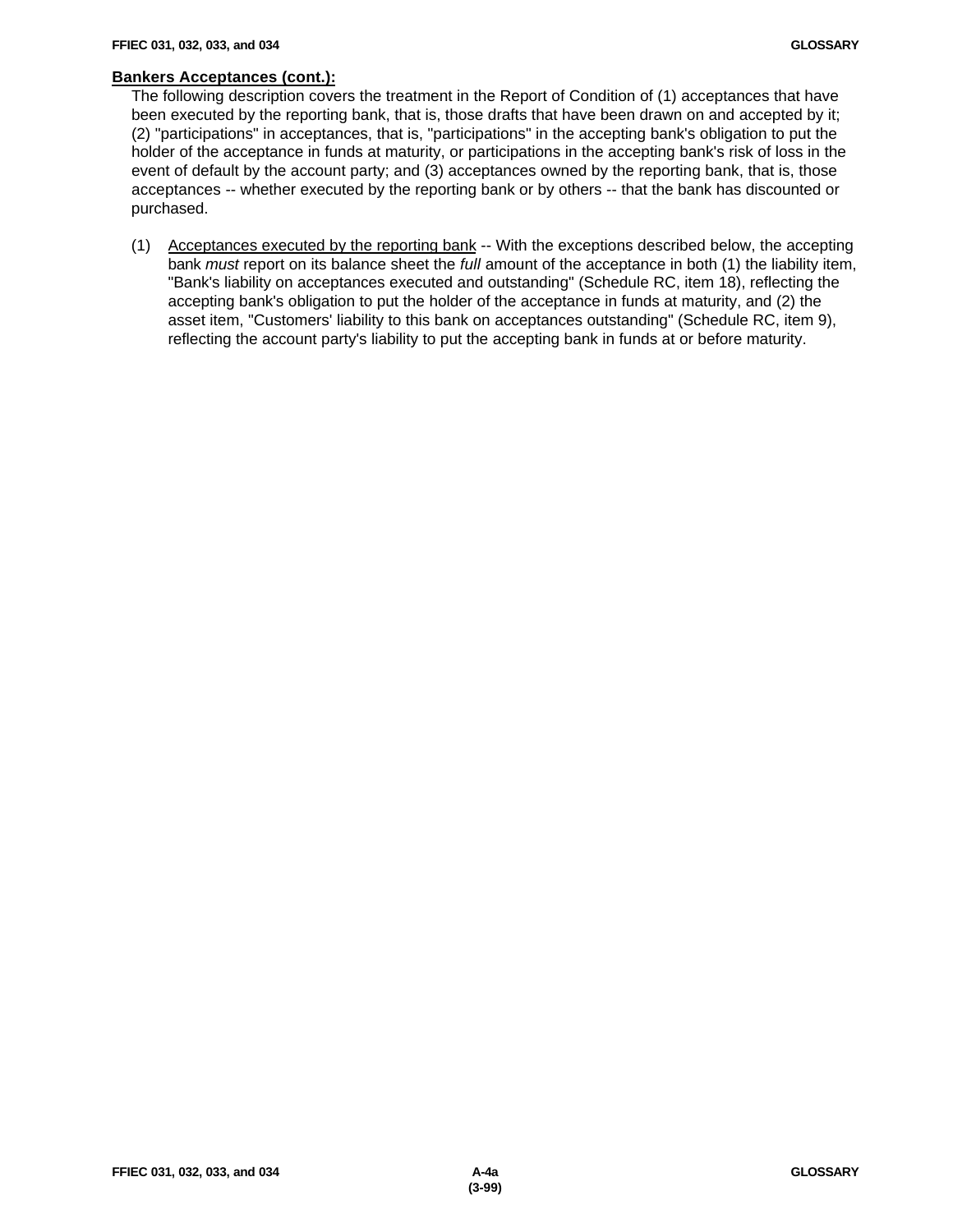#### **Brokered Deposits (cont.):**

In addition, deposit instruments of the reporting bank that are sold to brokers, dealers, or underwriters (including both bank affiliates of the reporting bank and nonbank subsidiaries of the reporting bank's parent holding company such as so-called Section 20 affiliates) who then reoffer and/or resell these deposit instruments to one or more investors, regardless of the minimum denomination which the investor must purchase, are considered brokered deposits.

- **Broker's Security Draft:** A broker's security draft is a draft with securities or title to securities attached that is drawn to obtain payment for the securities. This draft is sent to a bank for collection with instructions to release the securities only on payment of the draft.
- **Business Combinations:** Business combinations between unrelated parties are of two types: "poolings of interests" and "purchase acquisitions." A business combination involving the exchange of voting common stock between stock institutions and meeting *all* 12 of the conditions specified in APB Opinion No. 16, "Business Combinations," is a pooling of interests. All other unrelated party business combinations are purchase acquisitions.

Pooling of interests -- In a pooling of interests, the assets, liabilities, and capital of the bank and the business being acquired are added together on a line-by-line basis without any adjustments for fair market value. The historical cost-based amount (cost adjusted for amortization of premiums and discounts or depreciation) of each asset, liability, and capital account of the acquiring bank is added to the corresponding account of the business being acquired to arrive at the balance sheet for the combined bank. However, the capital stock outstanding of the combined bank must be equal to the number of shares issued and outstanding (including the shares issued in connection with the acquisition) multiplied by par or stated value.

If the sum of the capital stock accounts of the entities being combined does not equal this amount (and it rarely, if ever, will), adjustment is required. If the sum of the capital stock accounts is less than the number of shares outstanding of the combined bank multiplied by par or stated value, "Surplus," Schedule RC, item 25, must be debited for the amount of the difference and "Common stock," Schedule RC, item 24, is credited. If the surplus account is insufficient to absorb such an adjustment the remainder must be debited to "Undivided profits and capital reserves," Schedule RC, item 26.a. If the sum of the capital stock accounts is more than the amount of the outstanding stock of the combined bank, "Surplus" must be credited and "Common stock" debited.

Any adjustments necessary to conform the accounting methods of the acquired entity to those of the reporting bank must be made, net of related tax effects, to "Undivided profits."

For the year in which a pooling of interests occurs, income and expenses must be reported as though the companies had combined at the beginning of the year. The portion of the adjustment necessary to conform the accounting methods applicable to the current period must also be allocated to income and expenses for the period.

Purchase acquisition -- In a purchase acquisition the assets and liabilities of the acquired business must be recorded on the books of the combined bank at their *fair value*. The fair value of an asset is generally its market or appraised value and liabilities are generally valued on a present value basis. Therefore, to the extent possible, the cost of the acquisition is allocated to each identifiable asset or liability being acquired or assumed. Identifiable assets may be tangible (such as securities or fixed assets) or intangible (such as service contracts or the estimated value of certain deposit relationships). If the amount allocated to an identifiable tangible or intangible asset or liability differs from the tax basis of the asset or liability, this difference is considered a temporary difference (see the Glossary entry for "income taxes"). As a result, the acquired asset or liability must be recorded at fair value and a deferred tax asset or liability is recorded for the difference between the assigned value of the acquired asset or liability and its tax basis.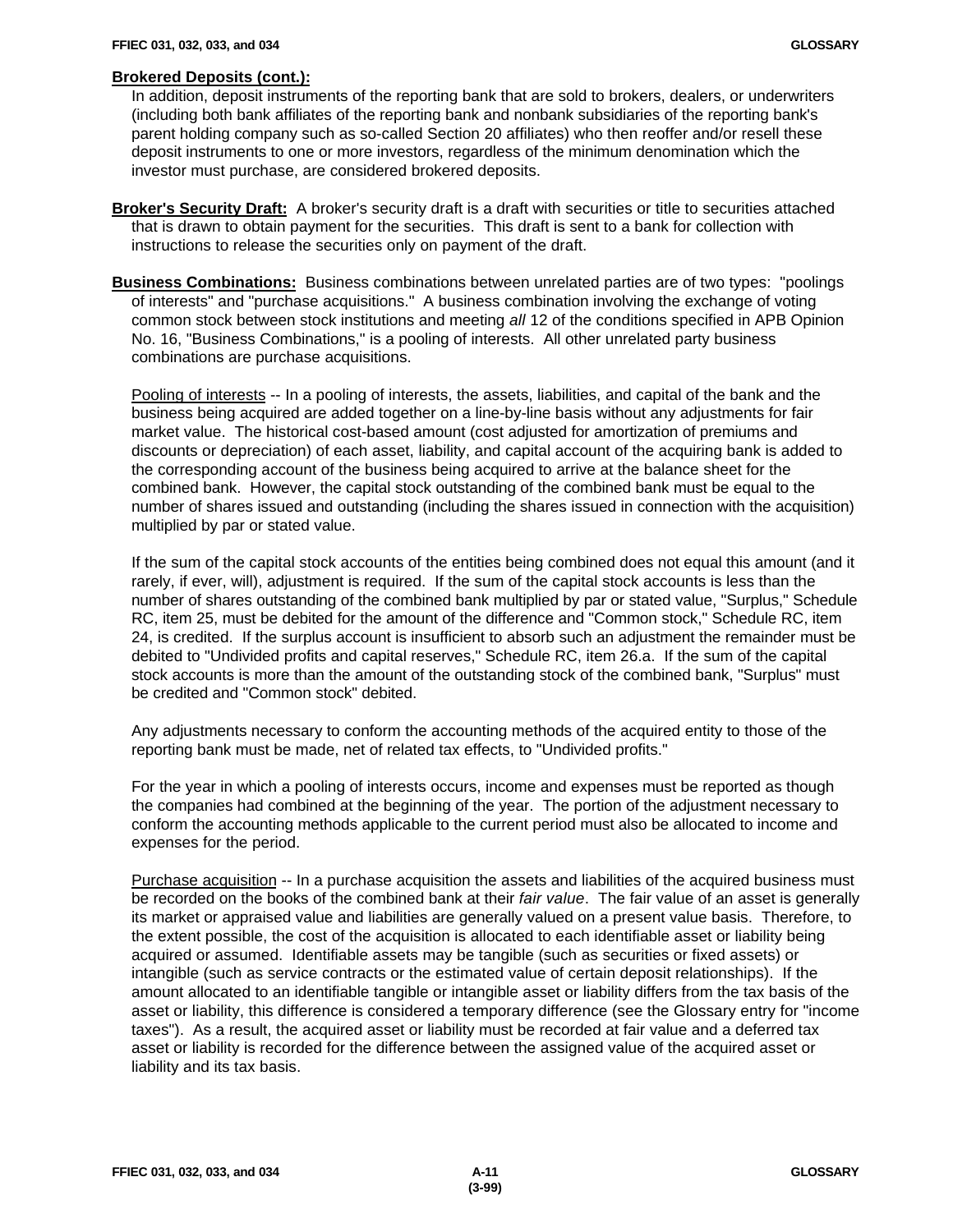# **Business Combinations (cont.):**

Any excess of the cost of the acquisition over the net fair value of the identifiable assets and liabilities acquired or assumed is purchased goodwill. Identifiable and unidentifiable intangible assets (i.e., goodwill) are reportable in Schedule RC, item 10, "Intangible assets," and in Schedule RC-M, item 6. An intangible asset such as goodwill should not be written off in the year of its acquisition. Instead, consistent with Securities and Exchange Commission guidance, all intangible assets should be amortized over their estimated useful lives, generally not to exceed 25 years. The amortization expense of purchased goodwill and any other intangible assets shall be reported in Schedule RI, item 7.c, "Other noninterest expense," and in Schedule RI-E, item 2.a.

If the net fair value of the identifiable assets and liabilities acquired or assumed exceeds the cost of the acquisition, the values otherwise assignable to the acquired fixed assets, intangible assets, and other assets of a "noncurrent" nature shall be reduced proportionately for the amount of such excess. Negative goodwill shall not be recorded unless these categories of assets acquired are reduced to a zero value. Negative goodwill should be reported in Schedule RC, item 20, "Other liabilities," and in Schedule RC-G and should be amortized systematically to income over the period estimated to be benefited. Negative goodwill should not be used to reduce the amount of goodwill reportable in Schedule RC, item 10, and in Schedule RC-M.

In a purchase acquisition, the historical equity capital balances of the acquired business are *not* to be carried forward to the balance sheet of the combined bank. If the reporting bank has issued any stock in connection with the acquisition, the fair value of the shares issued shall be used in determining the cost of the acquisition unless the net fair value of the assets acquired and liabilities assumed presents a more accurate measure of the value of the transaction. The aggregate par or stated value of perpetual preferred or common shares issued shall be credited to the acquiring bank's appropriate stock account and any excess of fair value over par or stated value of shares issued (reduced by any direct costs of issuing the shares) shall be credited to surplus. The total fair value of limited-life preferred stock issued shall be credited to Schedule RC, item 19, "Subordinated notes and debentures." The operating results of the acquired bank or business are to be included in the income and expenses of the reporting bank *only* from the date of acquisition.

Push down accounting -- Push down accounting is the establishment of a new accounting basis for a bank in its separate financial statements as a result of a substantive change in control. Under push down accounting, when a bank is acquired, yet retains its separate corporate existence, the assets and liabilities of the acquired bank are restated to their fair values as of the acquisition date. These values, including any goodwill, are reflected in the separate financial statements of the acquired bank as well as in any consolidated financial statements of the bank's parent.

Push down accounting is *required* for purposes of the Reports of Condition and Income if a direct or indirect change in control of at least 95 percent of the voting stock of the bank has occurred, and the bank does not have an outstanding issue of publicly traded debt or preferred stock. Push down accounting also is *required* if the bank's separate financial statements are presented on a push down basis in reports filed with the Securities and Exchange Commission. Push down accounting may also be used when a direct or indirect change in control of at least 80 percent, but less than 95 percent, of the voting stock of the bank has occurred.

In all cases, the bank's primary federal supervisory authority reserves the right to determine whether or not a bank must use push down accounting for purposes of the Reports of Condition and Income.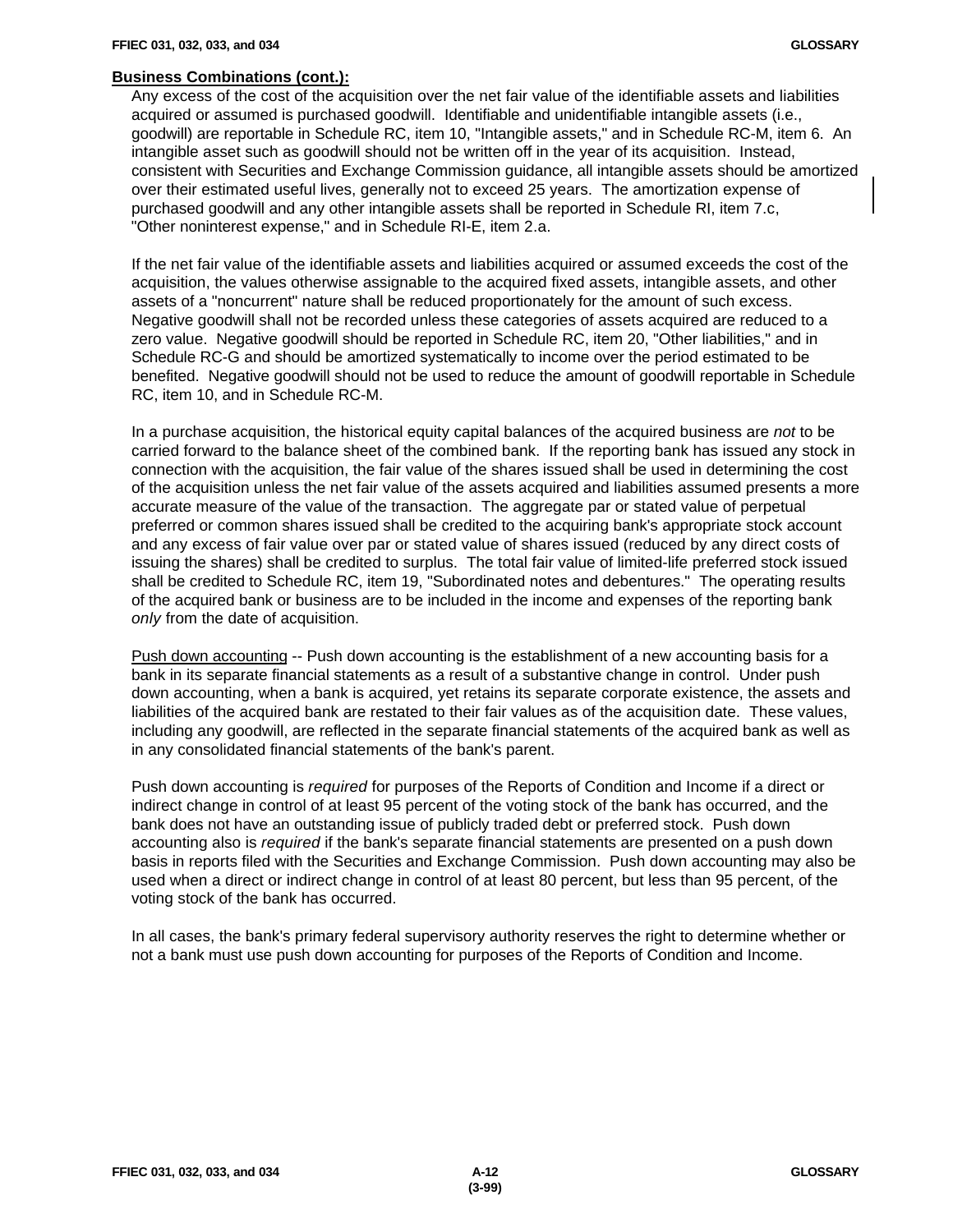(2) Deferred income tax expense or benefit measured as the change in the net deferred tax assets or liabilities for the period reported. Deferred tax liabilities and assets represent the amount by which taxes payable (or receivable) are expected to increase or decrease in the future as a result of "temporary differences" and net operating loss or tax credit carryforwards that exist at the reporting date.

The deferred portion of the total applicable income taxes for the calendar year should be reported in the December Report of Income in Schedule RI, Memorandum item 12.

The actual tax liability (or receivable) calculated on the bank's tax returns may differ from the estimate reported as currently payable or receivable on the year-end Report of Income. An amendment to the bank's year-end and subsequent Reports of Condition and Income may be appropriate if the difference is significant. Minor differences should be handled as accrual adjustments to applicable income taxes in Reports of Income during the year the differences are detected. The reporting of applicable income taxes in the Report of Income for report dates other than year-end is discussed below under "interim period applicable income taxes."

Temporary differences result when events are recognized in one period on the bank's books but are recognized in another period on the bank's tax return. These differences result in amounts of income or expense being reported in the Report of Income in one period but in another period in the tax returns. There are two types of temporary differences. Deductible temporary differences reduce taxable income in future periods. Taxable temporary differences result in additional taxable income in future periods.

For example, a bank's provision for loan and lease losses is expensed for financial reporting purposes in one period. However, for some banks, this amount may not be deducted for tax purposes until the loans are actually charged off in a subsequent period. This deductible temporary difference "originates" when the provision for loan and lease losses is recorded in the financial statements and "turns around" or "reverses" when the loans are subsequently charged off, creating tax deductions. Other deductible temporary differences include writedowns of other real estate owned, the recognition of loan origination fees, and other postemployment benefits expense.

Depreciation can result in a taxable temporary difference if a bank uses the straight-line method to determine the amount of depreciation expense to be reported in the Report of Income but uses an accelerated method for tax purposes. In the early years, tax depreciation under the accelerated method will typically be larger than book depreciation under the straight-line method. During this period, a taxable temporary difference originates. Tax depreciation will be less than book depreciation in the later years when the temporary difference reverses. Therefore, in any given year, the depreciation reported in the Report of Income will differ from that reported in the bank's tax returns. However, total depreciation taken over the useful life of the asset will be the same

under either method. Other taxable temporary differences include the undistributed earnings of unconsolidated subsidiaries and associated companies and amounts funded to pension plans which exceed the recorded expense.

Some events do not have tax consequences and therefore do not give rise to temporary differences. Certain revenues are exempt from taxation and certain expenses are not deductible. These events were previously known as "permanent differences." Examples of such events (for federal income tax purposes) are interest received on certain obligations of states and political subdivisions in the U.S., premiums paid on officers' life insurance policies where the bank is the beneficiary, and 85 percent of cash dividends received on the corporate stock of domestic U.S. corporations.

 $\mathsf{l}$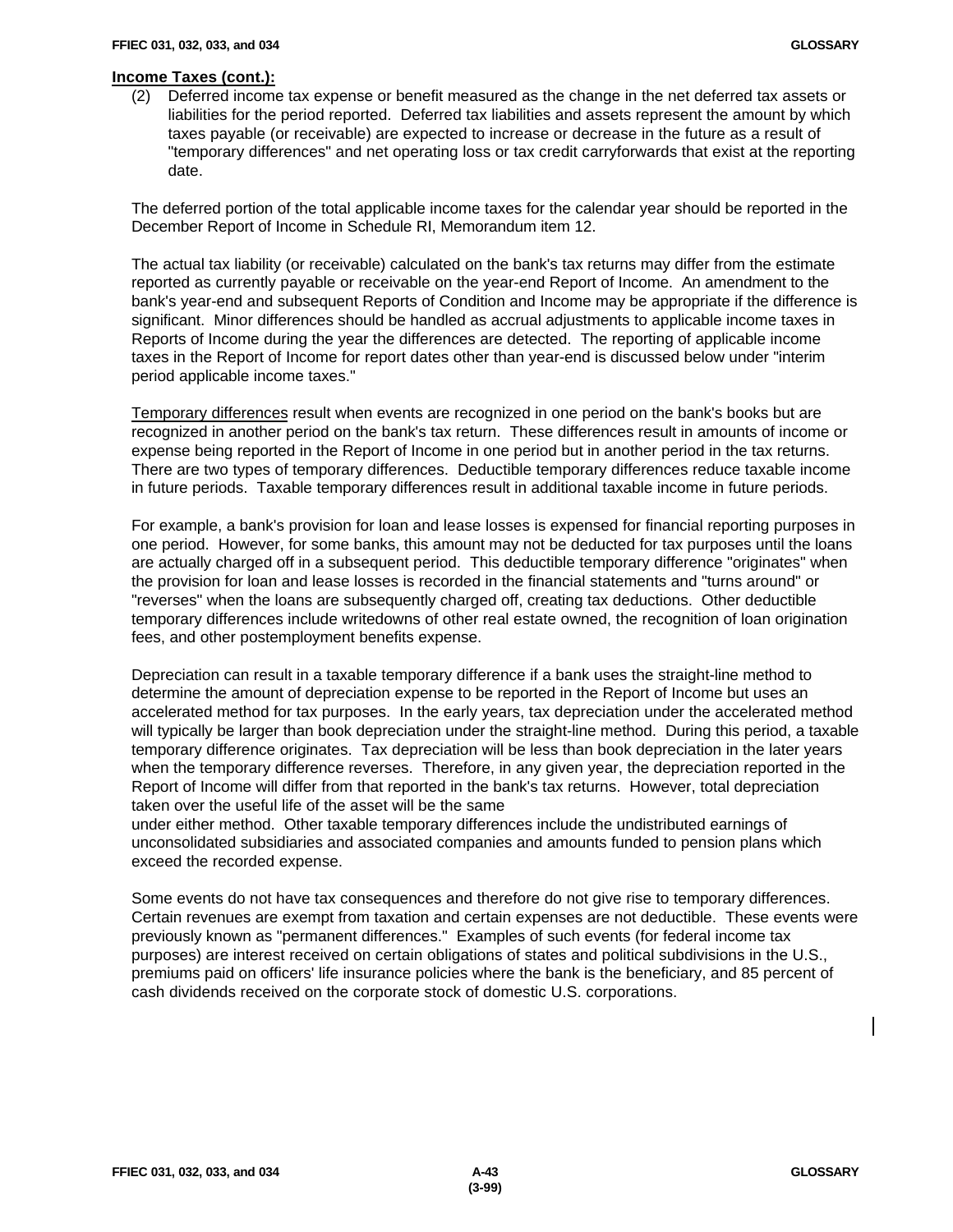Deferred tax assets shall be calculated at the report date by applying the "applicable tax rate" (defined below) to the bank's total deductible temporary differences and operating loss carryforwards. A deferred tax asset shall also be recorded for the amount of tax credit carryforwards available to the bank. Based on the estimated realizability of the deferred tax asset, a valuation allowance should be established to reduce the recorded deferred tax asset to the amount that is considered "more likely than not" (i.e., greater than 50 percent chance) to be realized.

Deferred tax liabilities should be calculated by applying the "applicable tax rate" to total taxable temporary differences at the report date.

Operating loss carrybacks and carryforwards and tax credit carryforwards -- When a bank's deductions exceed its income for federal income tax purposes, it has sustained an operating loss. An operating loss that occurs in a year following periods when the bank had taxable income may be carried back to recover income taxes previously paid. The tax effects of any loss carrybacks that are realizable through a refund of taxes previously paid is recognized in the year the loss occurs. In this situation, the applicable income taxes on the Report of Income will reflect a credit rather than an expense. Banks may carry back operating losses for two years. (For tax years beginning before 1998, banks could carry back operating losses for three years.)

Generally, an operating loss that occurs when loss carrybacks are not available (e.g., occurs in a year following periods of losses) becomes an operating loss carryforward. Banks may carry operating losses forward 20 years. (For tax years beginning before 1998, banks could carry operating losses forward 15 years.)

Tax credit carryforwards are tax credits which cannot be used for tax purposes in the current year, but which can be carried forward to reduce taxes payable in a future period.

Deferred tax assets are recognized for operating loss and tax credit carryforwards just as they are for deductible temporary differences. As a result, a bank can recognize the benefit of a net operating loss for tax purposes or a tax credit carryforward to the extent the bank determines that a valuation allowance is not considered necessary (i.e., if the realization of the benefit is more likely than not).

Applicable tax rate -- The income tax rate to be used in determining deferred tax assets and liabilities is the rate under current tax law that is expected to apply to taxable income in the periods in which the deferred tax assets or liabilities are expected to be realized or paid. If the bank's income level is such that graduated tax rates are a significant factor, then the bank shall use the average graduated tax rate applicable to the amount of estimated taxable income in the period in which the deferred tax asset or liability is expected to be realized or settled. When the tax law changes, banks shall determine the effect of the change, adjust the deferred tax asset or liability and include the effect of the change in Schedule RI, item 9, "Applicable income taxes (on item 8)."

Valuation allowance -- A valuation allowance must be recorded, if needed, to reduce the amount of deferred tax assets to an amount that is more likely than not to be realized. Changes in the valuation allowance generally shall be reported in Schedule RI, item 9, "Applicable income taxes (on item 8)." The following discussion of the valuation allowance relates to the allowance, if any, included in the amount of net deferred tax assets or liabilities to be reported on the balance sheet (Schedule RC) and in Schedule RC-F, item 2, or Schedule RC-G, item 2. This discussion does not address the determination of the amount of deferred tax assets, if any, that is disallowed for regulatory capital purposes and reported in Schedule RC-F, Memorandum item 1.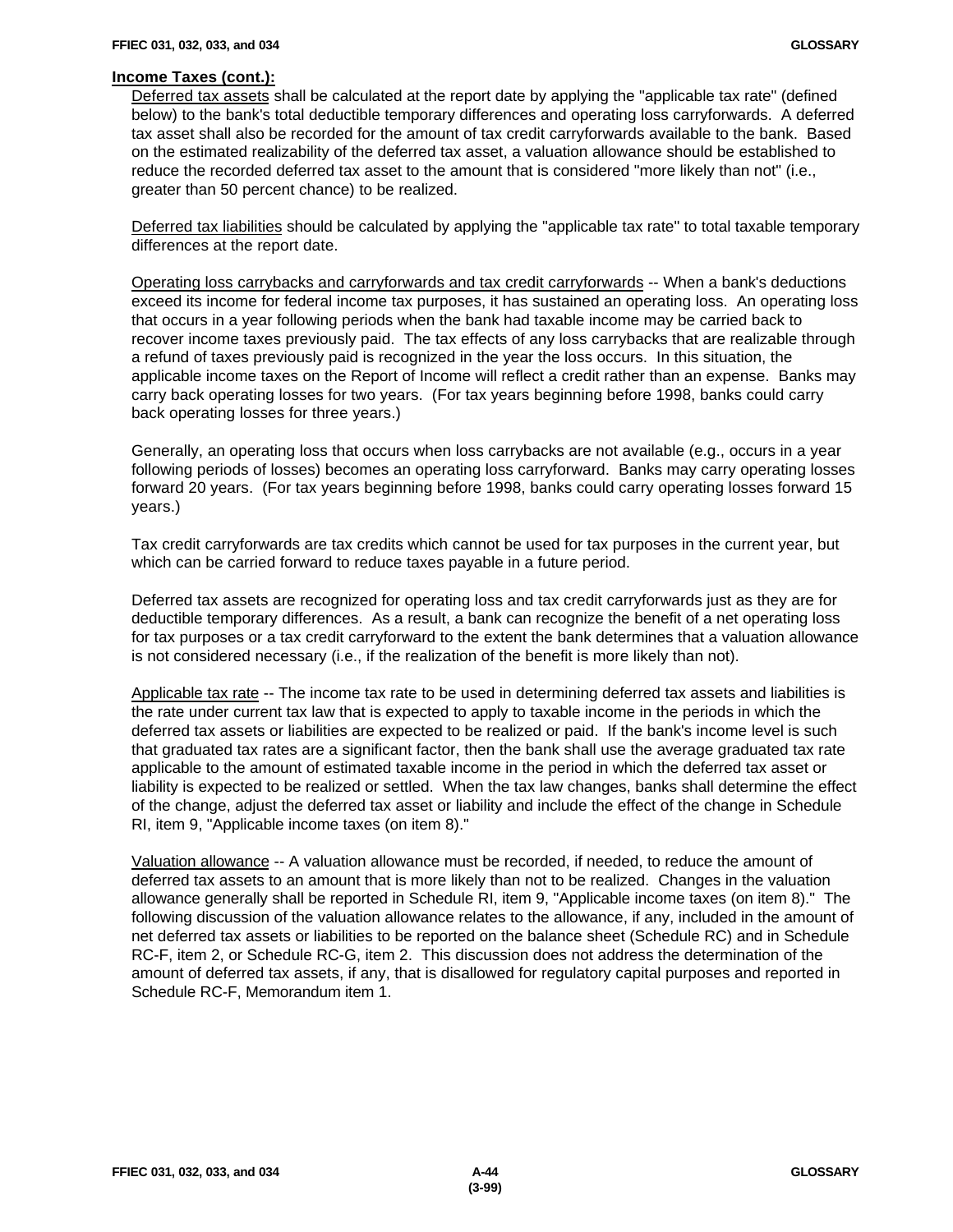The difference between item 9, "Applicable income taxes (on item 8)," and the total amount of the applicable taxes shall then be reflected in item 11 as applicable income taxes on extraordinary items and other adjustments.

Tax calculations by tax jurisdiction -- Separate calculations of income taxes, both current and deferred amounts, are required for each tax jurisdiction. However, of the tax laws of the state and local jurisdictions do not significantly differ from federal income tax laws, then the calculation of deferred income tax expense can be made in the aggregate. The bank would calculate both current and deferred tax expense considering the combination of federal, state and local income tax rates. The rate used should consider whether amounts paid in one jurisdiction are deductible in another jurisdiction. For example, since state and local taxes are deductible for federal purposes, the aggregate combined rate would generally be (1) the federal tax rate plus (2) the state and local tax rates minus (3) the federal tax effect of the deductibility of the state and local taxes at the federal tax rate.

Income taxes of a bank subsidiary of a holding company -- A bank should generally report income tax amounts in its Reports of Condition and Income as if it were a separate entity. A bank's separate entity taxes include taxes of subsidiaries *of the bank* that are included with the bank in a consolidated tax return. In other words, when a bank has subsidiaries of its own, the bank and its consolidated subsidiaries are treated as one separate taxpayer for purposes of computing the bank's applicable income taxes. This treatment is also applied in determining net deferred tax asset limitations for regulatory capital purposes.

During profitable periods, a bank subsidiary of a holding company which files a consolidated tax return should record current tax expense for the amount which would be due on a separate entity basis. Certain adjustments resulting from the consolidated status may, however, be made to the separate entity calculation as long as these adjustments are made on a consistent and equitable basis. For example, the consolidated group's single surtax exemption may be allocated among the holding company affiliates if such an allocation is equitable and applied consistently. Such allocations should be reflected in the bank's applicable income taxes, rather than as "Other transactions with parent holding company" in Schedule RI-A, Changes in Equity Capital.

In addition, bank subsidiaries should first compute their taxes on a separate entity basis without considering the alternative minimum tax (AMT). The AMT should be determined on a consolidated basis, and if it exceeds the regular tax on a consolidated basis, the holding company should allocate that excess to its affiliates on an equitable and consistent basis. The allocation method must be based upon the portion of tax preferences, adjustments, and other items causing the AMT to be applicable at the consolidated level that are generated by the parent holding company and each bank and nonbank subsidiary. In no case should amounts be allocated to bank subsidiaries that have not generated any tax preference or positive tax adjustment items. Furthermore, the AMT allocated to banks within the consolidated group should not exceed the consolidated AMT in any year.

In future years when a consolidated AMT credit carryforward is utilized, the credit must be reallocated to the subsidiary banks. The allocation should be done on an equitable and consistent basis based upon the amount of AMT giving rise to the credit that had been previously allocated. In addition, the amount of AMT credit reallocated to affiliates within the consolidated group should not exceed the consolidated AMT credit in any year. All AMT allocations should be reflected in the bank's applicable income taxes, rather than as "Other transactions with parent holding company" in Schedule RI-A, Changes in Equity Capital.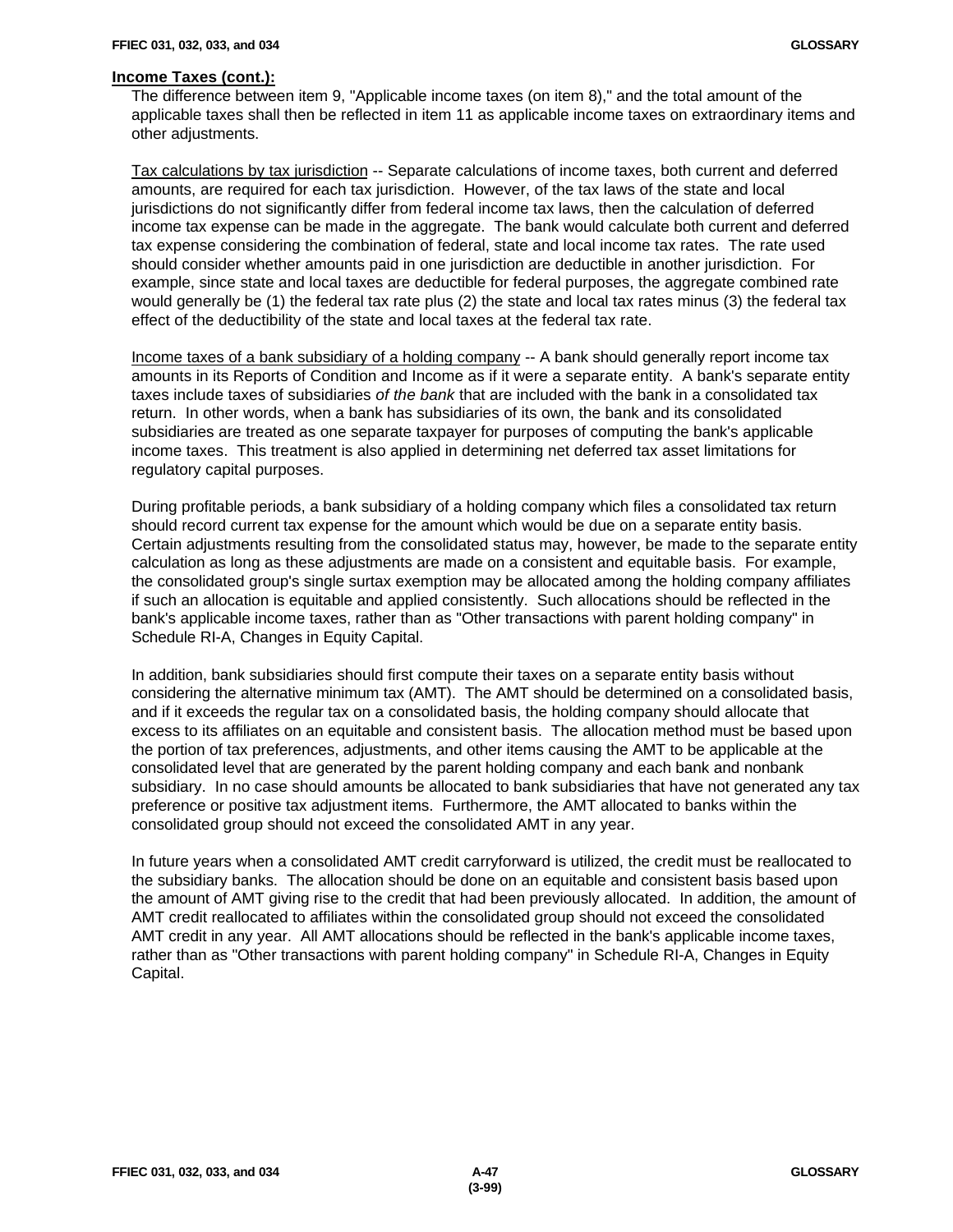Similarly, bank subsidiaries incurring a loss should record an income tax benefit and receive an equitable refund from their parent, if appropriate. The refund should be based on the amount they would have received on a separate entity basis, adjusted for statutory tax considerations, and shall be made on a timely basis.

An exception to this rule is made when the bank, on a separate entity basis, would not be entitled to a current refund because it has exhausted benefits available through carryback on a separate entity basis, yet the holding company can utilize the bank's tax loss to reduce the *consolidated* liability for the current year. In this situation, realization of the tax benefit is assured. Accordingly, the bank may recognize a current tax benefit in the year in which the operating loss occurs, *provided* the holding company reimburses the bank on a timely basis for the amount of benefit recognized. Any such tax benefits recognized in the loss year should be reflected in the bank's applicable income taxes and not as an extraordinary item. If timely reimbursement is not made, the bank cannot recognize the tax benefit in the current year. Rather, the tax loss becomes a net operating loss carryforward for the bank.

A parent holding company shall not adopt an *arbitrary* tax allocation policy within its consolidated group if it results in a significantly different amount of subsidiary bank applicable income taxes than would have been provided on a separate entity basis. If a holding company forgives payment by the subsidiary of all or a significant portion of the current portion of the applicable income taxes computed in the manner discussed above, such forgiveness should be treated as a capital contribution and reported in Schedule RI-A in "Other transactions with parent holding company" and in Schedule RI-E, item 7.

Further, if the subsidiary bank pays an amount greater than its separate entity current tax liability (calculated as previously discussed), the excess should be reported as a cash dividend to the holding company in Schedule RI-A, item 8. Payment by the bank of its deferred tax liability, in addition to its current tax liability, is considered an excessive payment of taxes. As a result, the deferred portion should likewise be reported as a cash dividend. Failure to pay the subsidiary bank an equitable refund attributable to the bank's net operating loss should also be considered a cash dividend paid by the bank to the parent holding company.

Purchase business combinations -- In purchase business combinations (as described in the Glossary entry for "business combinations"), banks shall recognize as a temporary difference the difference between the tax basis of acquired assets or liabilities and the amount of the purchase price allocated to the acquired assets and liabilities (with certain exceptions specified in FASB Statement No. 109). As a result, the acquired asset or liability shall be recorded gross and a deferred tax asset or liability shall be recorded for any resulting temporary difference.

In a purchase business combination, a deferred tax asset shall generally be recognized at the date of acquisition for deductible temporary differences and net operating loss and tax credit carryforwards of either company in the transaction, net of an appropriate valuation allowance. The determination of the valuation allowance should consider any provisions in the tax law which may restrict the use of an acquired company's carryforwards.

Subsequent recognition (i.e., by elimination of the valuation allowance) of the benefit of deductible temporary differences and net operating loss or tax credit carryforwards not recognized at the acquisition date will depend on the source of the benefit. If the valuation allowance relates to deductible temporary differences and carryforwards of the acquiring company established before the acquisition, then subsequent recognition is reported as a reduction of income tax expense. If the benefit is related to the acquired company's deductible temporary differences and carryforwards,

 $\mathbf l$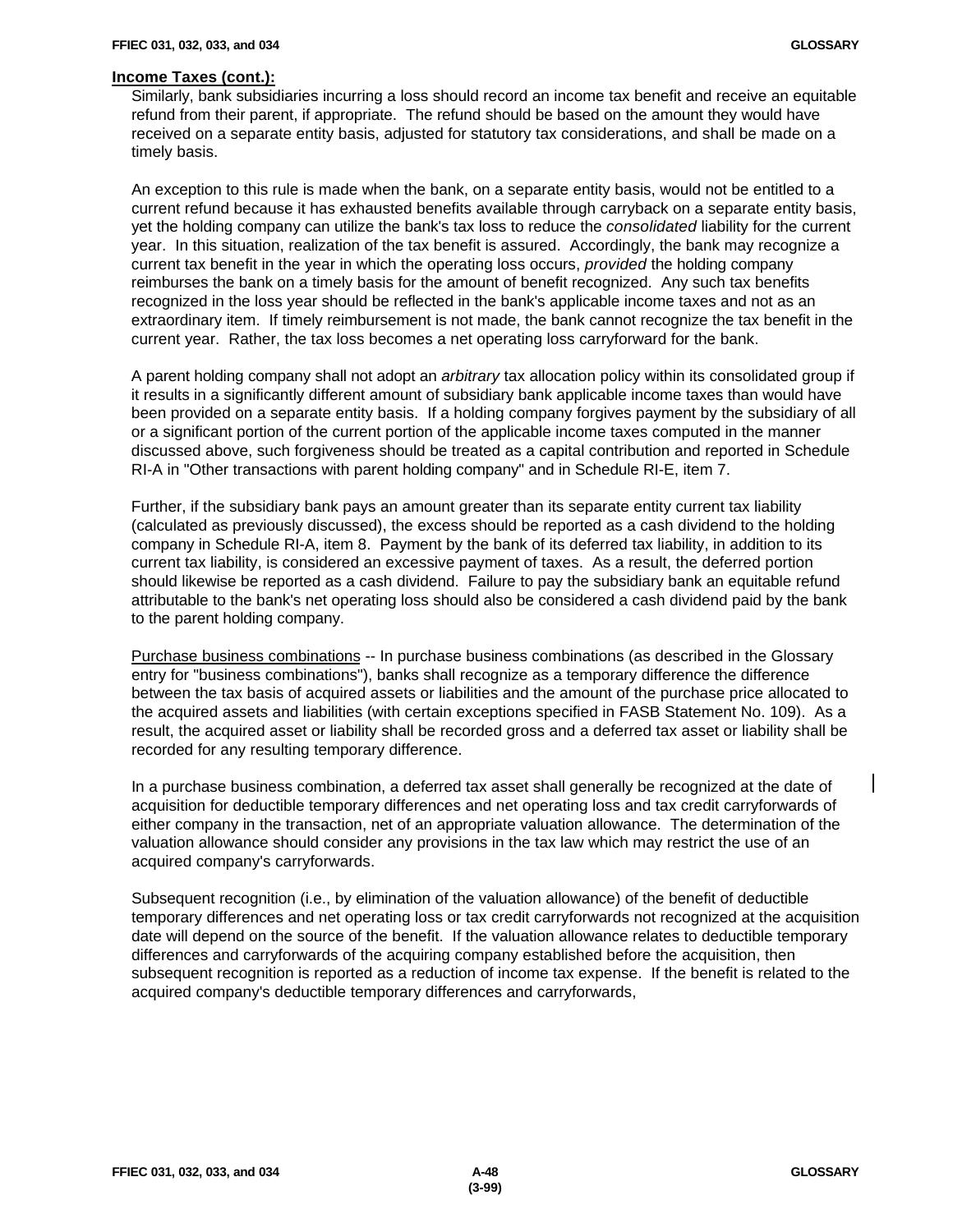then the benefit is subsequently recognized by first reducing any goodwill related to the acquisition, then by reducing all other noncurrent intangible assets related to the acquisition, and finally, by reducing income tax expense.

Alternative Minimum Tax -- Any taxes a bank must pay in accordance with the alternative minimum tax (AMT) shall be included in the bank's current tax expense. Amounts of AMT paid can be carried forward in certain instances to reduce the bank's regular tax liability in future years. The bank may record a deferred tax asset for the amount of the AMT credit carryforward, which shall then be evaluated in the same manner as other deferred tax assets to determine whether a valuation allowance is needed.

Other tax effects -- A bank may have transactions or items that are reportable in Schedule RI-A of the Report of Income such as the "Cumulative effect of changes in accounting principles from prior years," and "Corrections of material accounting errors from prior years," (and "Foreign currency translation adjustments" on FFIEC 031 only). These transactions or other items will enter into the determination of taxable income in some year (not necessarily the current year), but are not included in the pretax income reflected in Schedule RI of the Report of Income. They shall be reported in Schedule RI-A net of related income tax effects. These effects may increase or decrease the bank's total tax liability calculated on its tax returns for the current year or may be deferred to one or more future periods.

For further information, see FASB Statement No. 109, "Accounting for Income Taxes."

The following table has been included to aid respondent banks in calculating their "applicable income taxes" for purposes of the Reports of Condition and Income. The table includes the tax rates in effect for the years presented.

| Year      | First<br>\$25,000 | Second<br>\$25,000 | Third<br>\$25,000 | Fourth Over<br>\$25,000 | \$100,000 | Capital Alternative<br>Gains | Minimum Tax |
|-----------|-------------------|--------------------|-------------------|-------------------------|-----------|------------------------------|-------------|
| 1988-1992 | 15%               | 15%                | 25%               | 34%                     | 5         | Regular<br>tax rates         | 20%         |
| 1993-1999 | 15%               | 15%                | 25%               | 34%                     | 6         | Regular<br>tax rates         | 20%         |

# FEDERAL INCOME TAX RATES APPLICABLE TO BANKS

 $\overline{a}$ 

 $\mathbf l$ 

 $^5$  A 39% tax rate applies to taxable income from \$100,001 to \$335,000 and a 34% tax rate applies to taxable income over \$335,000.

 $^6$  A 39% tax rate applies to taxable income from \$100,001 to \$335,000; a 34% tax rate applies to taxable income from \$335,001 to \$10,000,000; a tax rate of 35% applies to taxable income from \$10,000,001 to \$15,000,000; a tax rate of 38% applies to taxable income from \$15,000,001 to \$18,333,333; and a 35% tax rate applies to taxable income over \$18,333,333.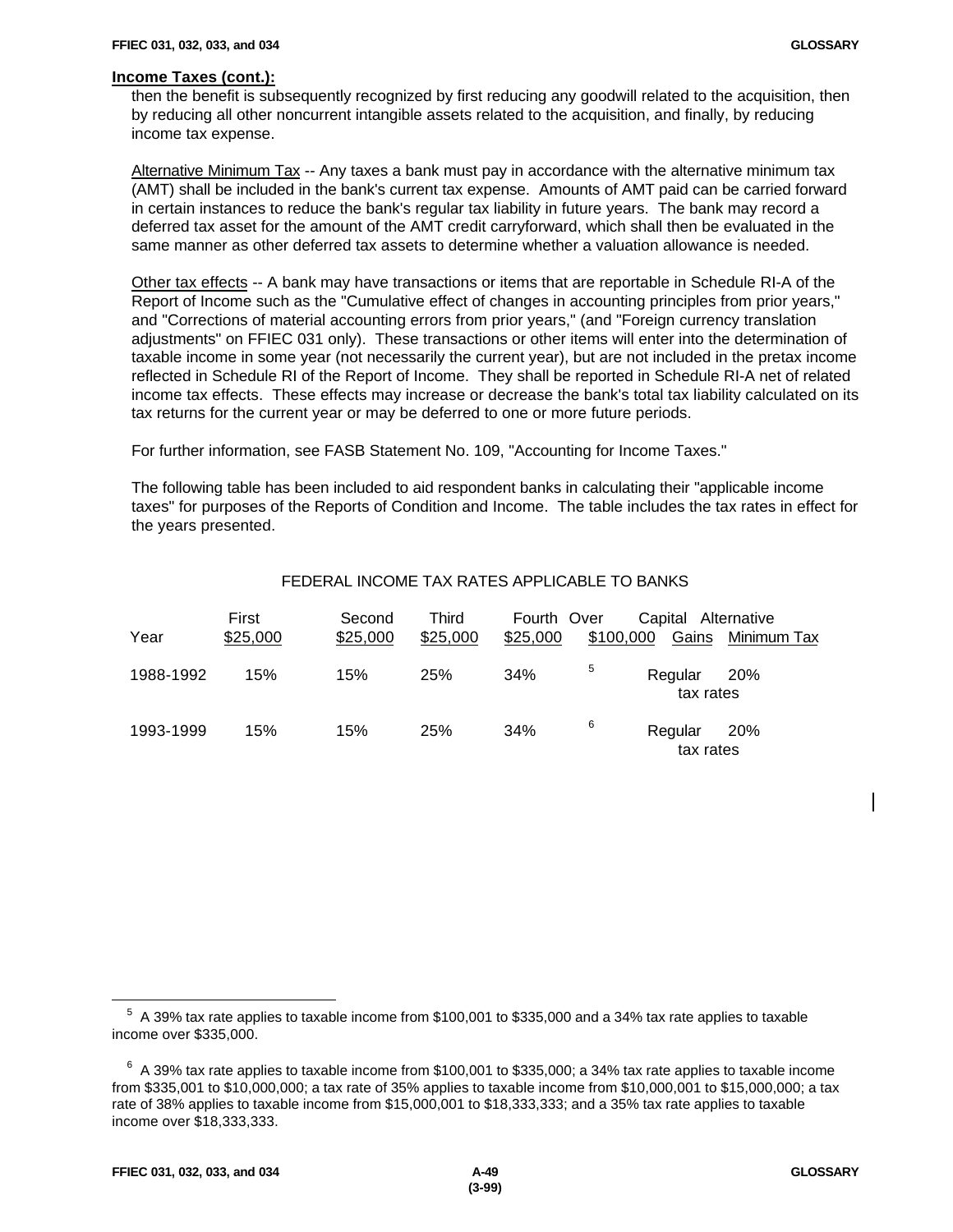**Intangible Assets:** *See* "business combinations" and the instruction to Report of Condition Schedule RC-M, item 6.

**Interest-Bearing Account:** *See* "deposits."

**Interest Capitalization:** *See* "capitalization of interest costs."

**Interest Rate Swaps:** *See* "derivative contracts."

**Internal-Use Computer Software:** Guidance on the accounting and reporting for the costs of internal-use computer software is set forth in AICPA Statement of Position 98-1, "Accounting for the Costs of Computer Software Developed or Obtained for Internal Use." A summary of this accounting guidance follows. For further information, see AICPA Statement of Position 98-1.

Internal-use computer software is software that meets both of the following characteristics:

- (1) The software is acquired, internally developed, or modified solely to meet the bank's internal needs; and
- (2) During the software's development or modification, no substantive plan exists or is being developed to market the software externally.

Statement of Position 98-1 identifies three stages of development for internal-use software: the preliminary project stage, the application development stage, and the post-implementation/operation stage. The processes that occur during the preliminary project stage of software development are the conceptual formulation of alternatives, the evaluation of alternatives, the determination of the existence of needed technology, and the final selection of alternatives. The application development stage involves the design of the chosen path (including software configuration and software interfaces), coding, installation of software to hardware, and testing (including the parallel processing phase). Generally, training and application maintenance occur during the post-implementation/ operation stage. Upgrades of and enhancements to existing internal-use software, i.e., modifications to software that result in additional functionality, also go through the three aforementioned stages of development.

Computer software costs that are incurred in the preliminary project stage should be expensed as incurred.

Internal and external costs incurred to develop internal-use software during the application development stage should be capitalized. Capitalization of these costs should begin once (a) the preliminary project stage is completed *and* (b) management, with the relevant authority, implicitly or explicitly authorizes and commits to funding a computer software project and it is probable that the project will be completed and the software will be used to perform the function intended. Capitalization should cease no later than when a computer software project is substantially complete and ready for its intended use, i.e., after all substantial testing is completed. Capitalized internal-use software costs generally should be amortized on a straight-line basis over the estimated useful life of the software.

Only the following application development stage costs should be capitalized:

(1) External direct costs of materials and services consumed in developing or obtaining internal-use software;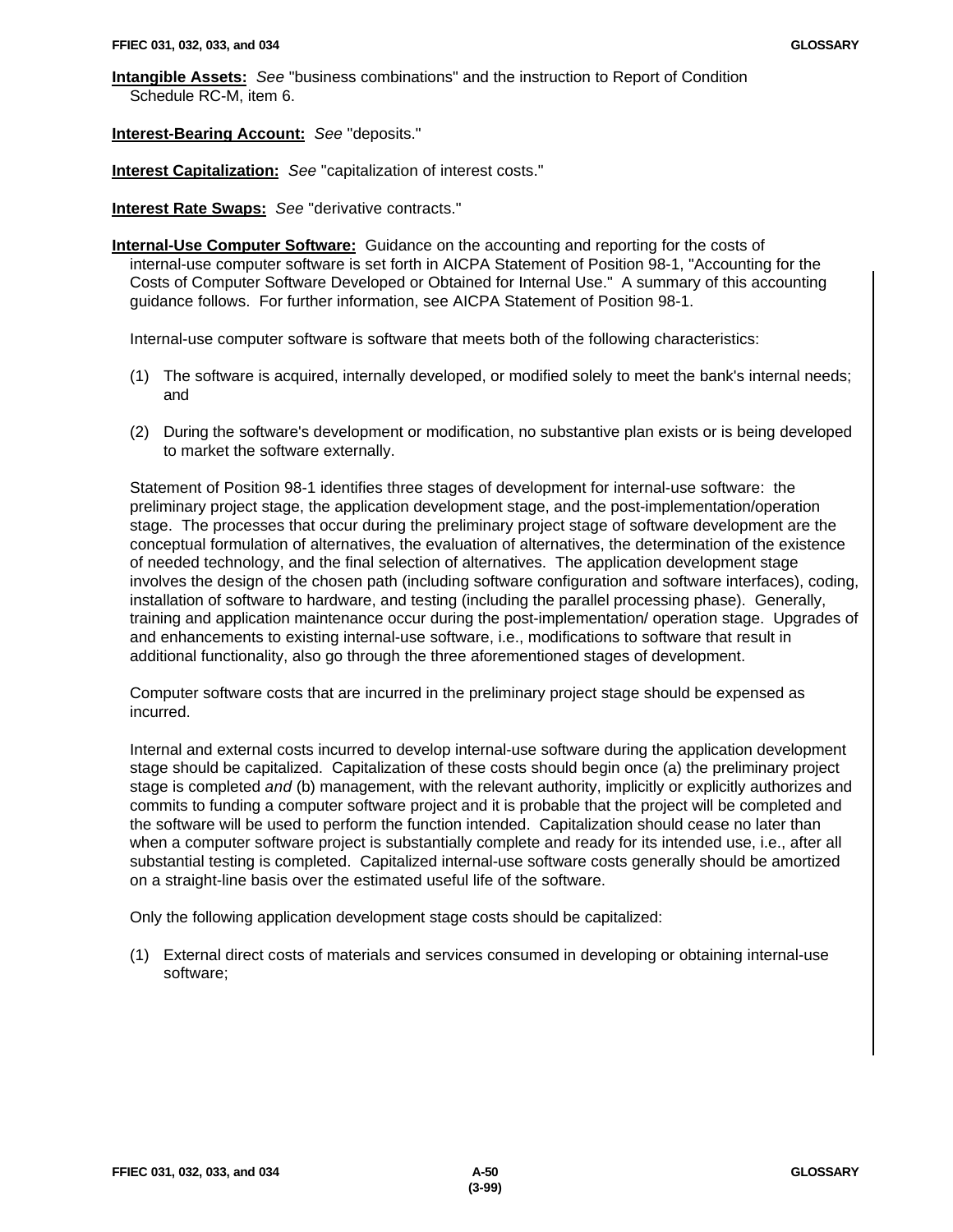#### **Internal-Use Computer Software (cont.):**

- (2) Payroll and payroll-related costs for employees who are directly associated with and who devote time to the internal-use computer software project (to the extent of the time spent directly on the project); and
- (3) Interest costs incurred when developing internal-use software.

Costs to develop or obtain software that allows for access or conversion of old data by new systems also should be capitalized. Otherwise, data conversion costs should be expensed as incurred. General and administrative costs and overhead costs should not be capitalized as internal-use software costs.

During the post-implementation/operation stage, internal and external training costs and maintenance costs should be expensed as incurred.

Impairment of capitalized internal-use computer software costs should be recognized and measured in accordance with FASB Statement No. 121, "Accounting for the Impairment of Long-Lived Assets and for Long-Lived Assets to Be Disposed Of."

The costs of internally developed computer software to be sold, leased, or otherwise marketed as a separate product or process should be reported in accordance with FASB Statement No. 86, "Accounting for the Costs of Computer Software to Be Sold, Leased, or Otherwise Marketed." If, after the development of internal-use software is completed, a bank decides to market the software, proceeds received from the license of the software, net of direct incremental marketing costs, should be applied against the carrying amount of the software.

**International Banking Facility (IBF):** General definition -- An International Banking Facility (IBF) is a set of asset and liability accounts, segregated on the books and records of the establishing entity, which reflect international transactions. An IBF is established in accordance with the terms of Federal Reserve Regulation D and after appropriate notification to the Federal Reserve. The establishing entity may be a U.S. depository institution, a U.S. office of an Edge or Agreement corporation, or a U.S. branch or agency of a foreign bank pursuant to Federal Reserve Regulations D and Q. An IBF is permitted to hold only certain assets and liabilities. In general, IBF accounts are limited, as specified in the paragraphs below, to non-U.S. residents of foreign countries, residents of Puerto Rico and U.S. territories and possessions, other IBFs, and U.S. and non-U.S. offices of the establishing entity.

Permissible IBF assets include extensions of credit to the following:

- (1) non-U.S. residents (including foreign branches of other U.S. banks);
- (2) other IBFs; and
- (3) U.S. and non-U.S. offices of the establishing entity.

Credit may be extended to non-U.S. *nonbank* residents only if the funds are used in their operations outside the United States. IBFs may extend credit in the form of a loan, deposit, placement, advance, security, or other similar asset.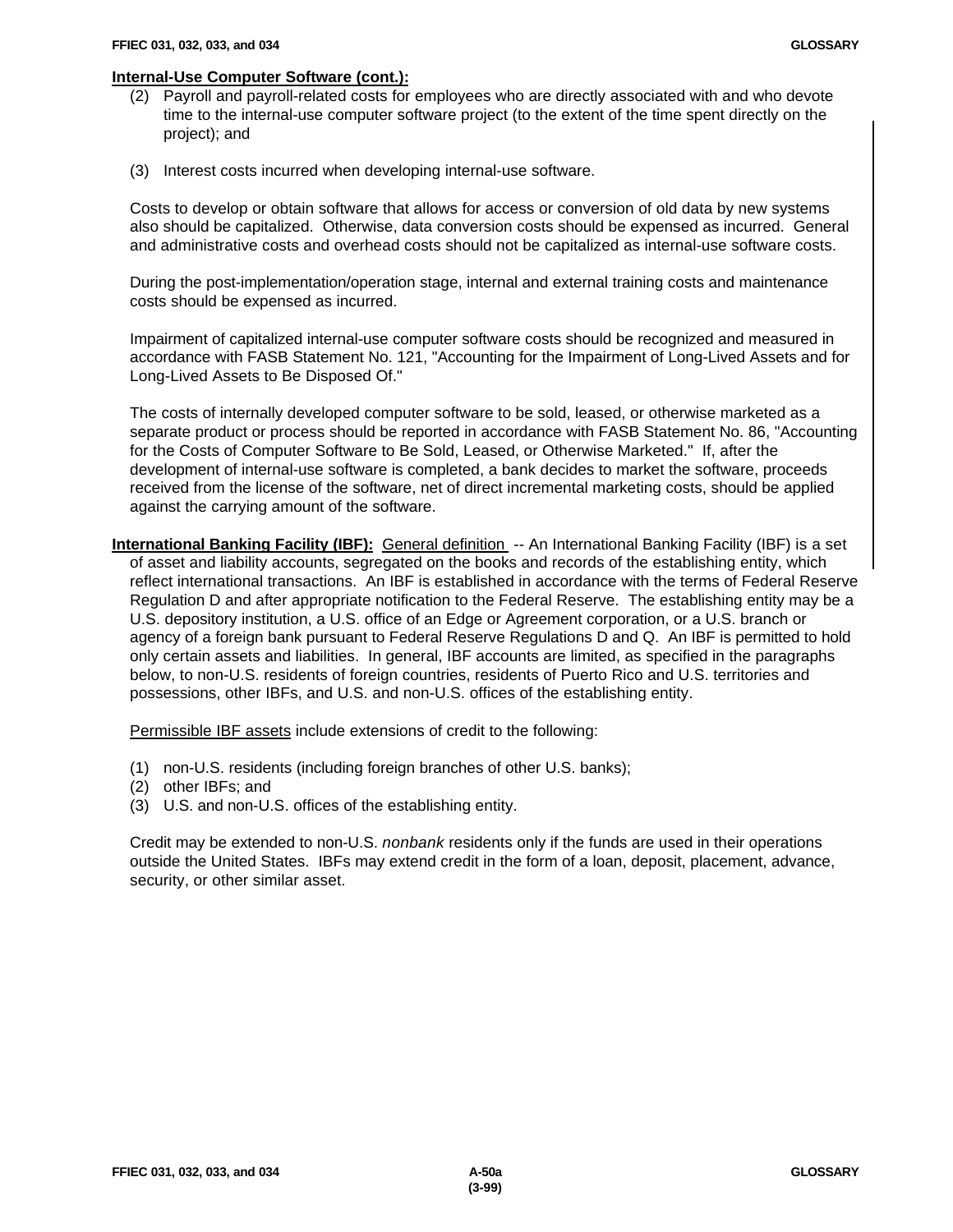#### **Nonaccrual Status (cont.):**

time prior to the restructuring may be taken into account.) Such a restructuring must improve the collectability of the loan or other debt instrument in accordance with a reasonable repayment schedule and does not relieve the bank from the responsibility to promptly charge off all identified losses.

A formal restructuring may involve a multiple note structure in which, for example, a troubled loan is restructured into two notes. The first or "A" note represents the portion of the original loan principal amount which is expected to be fully collected along with contractual interest. The second or "B" note represents the portion of the original loan that has been charged off and, because it is not reflected as an asset and is unlikely to be collected, could be viewed as a contingent receivable. The "A" note may be returned to accrual status provided the conditions in the preceding paragraph are met and: (1) there is economic substance to the restructuring and it qualifies as a troubled debt restructuring under generally accepted accounting principles, (2) the portion of the original loan represented by the "B" note has been charged off before or at the time of the restructuring, and (3) the "A" note is reasonably assured of repayment and of performance in accordance with the modified terms.

Until the restructured asset is restored to accrual status, if ever, cash payments received must be treated in accordance with the criteria stated above in the preceding section of this entry. In addition, after a formal restructuring, if a restructured asset that has been returned to accrual status later meets the criteria for placement in nonaccrual status as a result of past due status based on its modified terms or for any other reasons, the asset must be placed in nonaccrual status.

For further information on formally restructured assets, see the Glossary entry for "troubled debt restructurings."

Treatment of multiple extensions of credit to one borrower -- As a general principle, nonaccrual status for an asset should be determined based on an assessment of the individual asset's collectability and payment ability and performance. Thus, when one loan to a borrower is placed in nonaccrual status, a bank does not automatically have to place all other extensions of credit to that borrower in nonaccrual status. When a bank has multiple loans or other extensions of credit outstanding to a single borrower, and one loan meets the criteria for nonaccrual status, the bank should evaluate its other extensions of credit to that borrower to determine whether one or more of these other assets should also be placed in nonaccrual status.

**Noninterest-Bearing Account:** *See* "deposits."

**Nontransaction Account:** *See* "deposits."

**NOW Account:** *See* "deposits."

**Offsetting:** Offsetting is the reporting of assets and liabilities on a net basis in the balance sheet. Banks are permitted to offset assets and liabilities recognized in the Report of Condition when a "right of setoff" exists. Under FASB Interpretation No. 39, "Offsetting of Amounts Related to Certain Contracts," a right of setoff exists when *all* of the following conditions are met:

- (1) Each of two parties owes the other determinable amounts. Thus, only bilateral netting is permitted.
- (2) The reporting party has the right to set off the amount owed with the amount owed by the other party.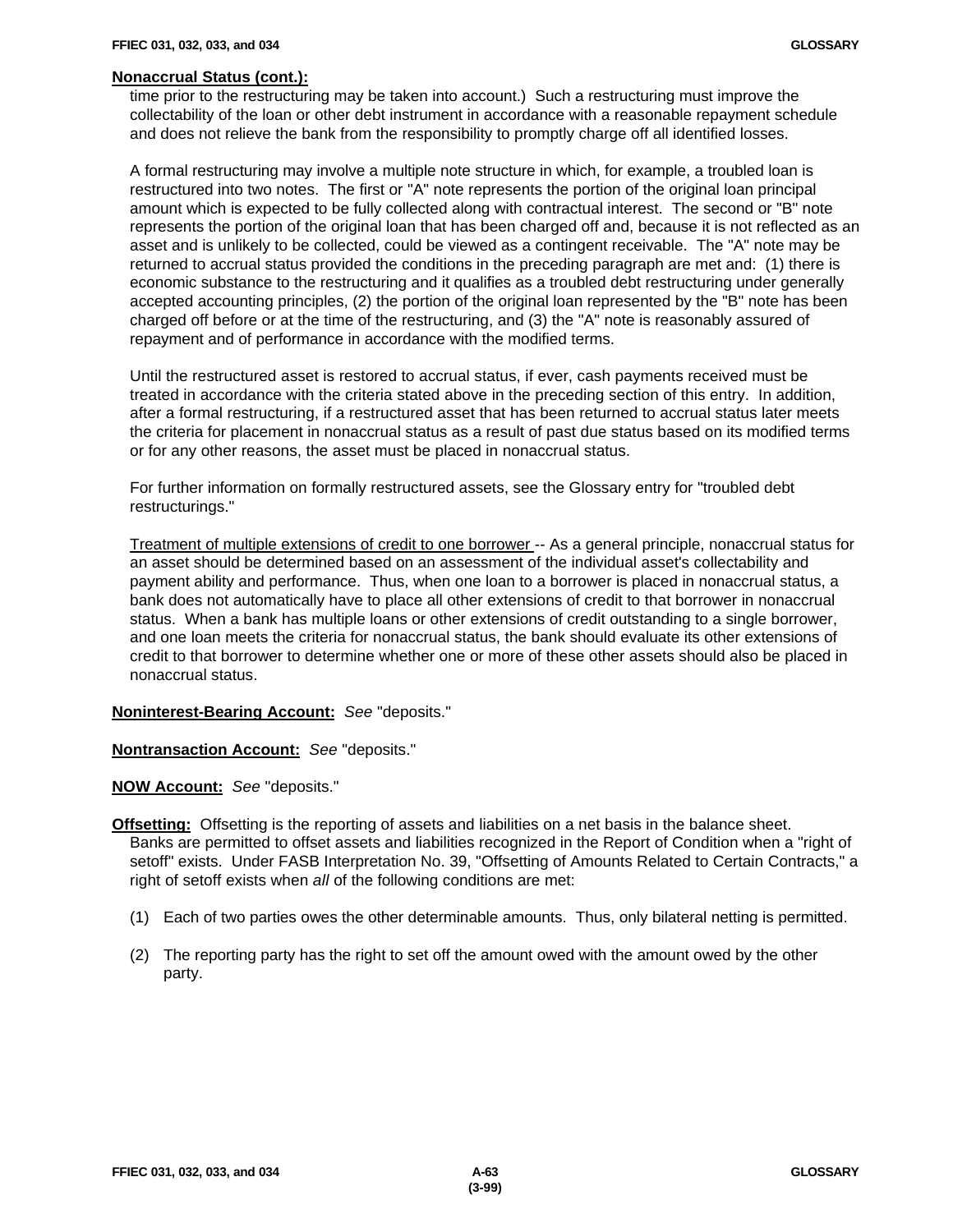# **Offsetting (cont.):**

- (3) The reporting party intends to set off. This condition does not have to be met for fair value amounts recognized for conditional or exchange contracts that have been executed with the same counterparty under a master netting arrangement.
- (4) The right of setoff is enforceable at law. Legal constraints should be considered to determine whether the right of setoff is enforceable. Accordingly, the right of setoff should be upheld in bankruptcy (or receivership). Offsetting is appropriate only if the available evidence, both positive and negative, indicates that there is reasonable assurance that the right of setoff would be upheld in bankruptcy (or receivership).

According to Interpretation No. 39, for forward, interest rate swap, currency swap, option, and other conditional and exchange contracts, a master netting arrangement exists if the reporting bank has multiple contracts, whether for the same type of conditional or exchange contract or for different types of contracts, with a single counterparty that are subject to a contractual agreement that provides for the net settlement of all contracts through a single payment in a single currency in the event of default or termination of any one contract.

Offsetting the assets and liabilities recognized for conditional or exchange contracts outstanding with a single counterparty results in the net position between the two counterparties being reported as an asset or a liability in the Report of Condition. The reporting entity's choice to offset or not to offset assets and liabilities recognized for conditional or exchange contracts must be applied consistently.

Offsetting of assets and liabilities is also permitted by other accounting pronouncements identified in Interpretation No. 39. These pronouncements apply to such items as leveraged leases, pension plan and other postretirement benefit plan assets and liabilities, and deferred tax assets and liabilities. In addition, FASB Interpretation No. 41, "Offsetting of Amounts Related to Certain Repurchase and Reverse Repurchase Agreements," describes the circumstances in which amounts recognized as payables under repurchase agreements may be offset against amounts recognized as receivables under reverse repurchase agreements and reported as a net amount in the balance sheet. The reporting entity's choice to offset or not to offset payables and receivables under Interpretation No. 41 must be applied consistently.

*See also* "reciprocal balances."

**One-Day Transaction:** *See* "federal funds transactions."

**Option:** *See* "derivative contracts."

**Organization Costs:** *See* "start-up activities."

 $\mathsf{l}$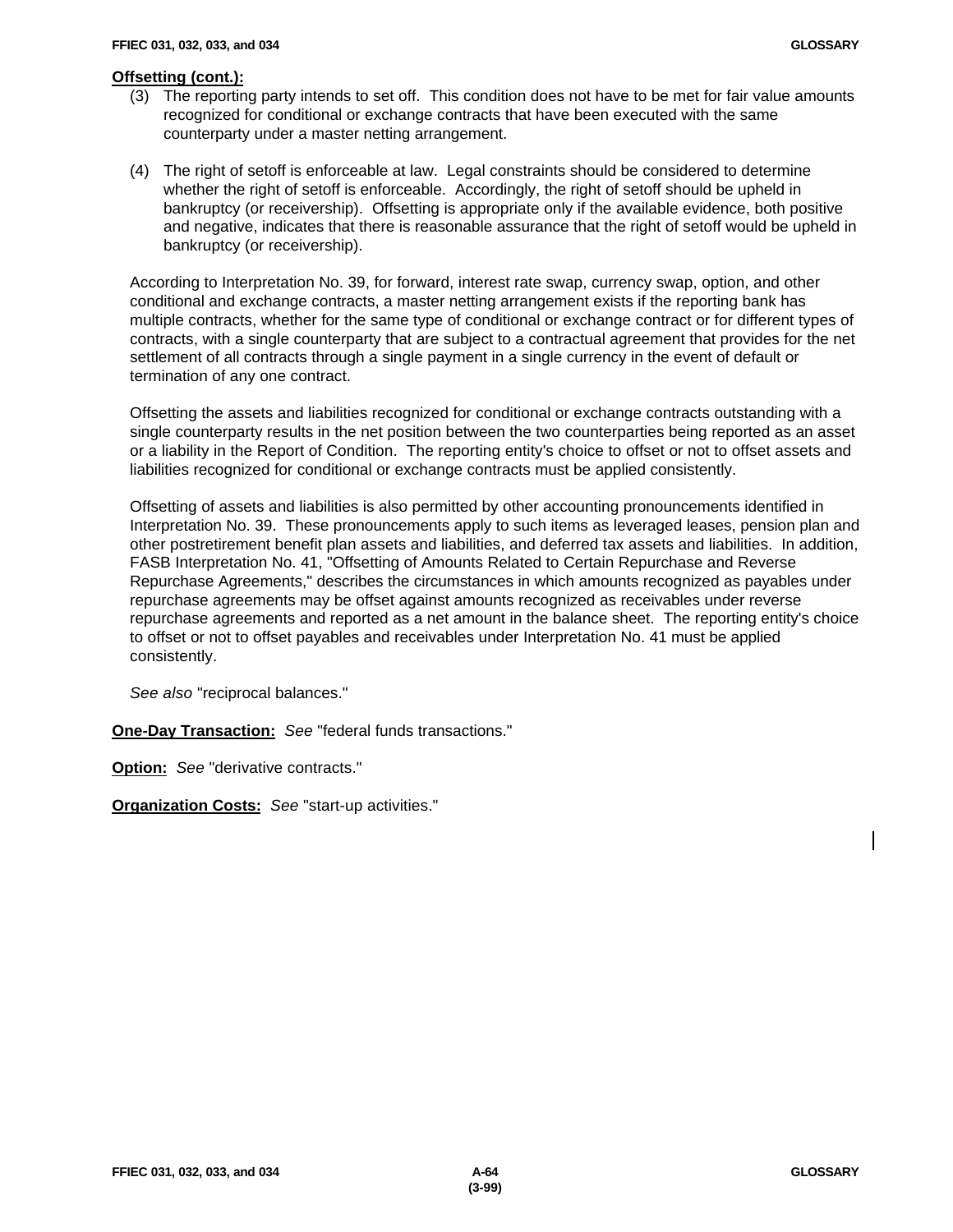### **Other Depository Institutions in the U.S.:** *See* "depository institutions in the U.S."

**Other Real Estate Owned:** *See* "foreclosed assets" and the instruction to Schedule RC-M, item 8.a.

**Overdraft:** An overdraft can be either planned or unplanned. An unplanned overdraft occurs when a depository institution honors a check or draft drawn against a deposit account when insufficient funds are on deposit and there is no advance contractual agreement to honor the check or draft. When a contractual agreement has been made in advance to allow such credit extensions, overdrafts are referred to as planned or prearranged. Any overdraft, whether planned or unplanned, is an extension of credit and is to be treated and reported as a "loan" rather than being treated as a negative deposit balance.

Planned overdrafts in depositors' accounts are to be classified in Schedule RC-C, part I, by type of loan according to the nature of the overdrawn depositor. For example, a planned overdraft by a commercial customer is to be classified as a "commercial and industrial loan."

Unplanned overdrafts in depositors' accounts are to be classified in Schedule RC-C, part I, as "All other loans," *unless* the depositor is a depository institution or a state or political subdivision in the U.S. Such unplanned overdrafts would be reported in Schedule RC-C, part I, as "Loans to depository institutions" and "Obligations (other than securities and leases) of states and political subdivisions in the U.S.," respectively. In addition, for banks filing the FFIEC 031, 032, or 033, an unplanned overdraft in the deposit account of a foreign government or official institution would *not* be reported in "All other loans," but would be reported in "Loans to foreign governments and official institutions."

For purposes of treatment of overdrafts in depositors' accounts, a group of related transaction accounts of a single type (i.e., demand deposit accounts or NOW accounts, but *not* a combination thereof) maintained in the same right and capacity by a customer (a single legal entity) that is established under a *bona fide* cash management arrangement by this customer function as, and are regarded as, one account rather than as multiple separate accounts. In such a situation, overdrafts in one or more of the transaction accounts within the group are not to be classified as loans unless there is a net overdraft position in the group of related transaction accounts taken as a whole. (NOTE: Affiliates and subsidiaries are considered separate legal entities.) For further information, *see* "cash management arrangements."

The reporting bank's overdrafts on deposit accounts it holds with other banks (i.e., its "due from" accounts) are to be reported as borrowings in Schedule RC, item 16, except overdrafts arising in connection with checks or drafts drawn by the reporting bank and drawn on, or payable at or through, another depository institution either on a zero-balance account or on an account that is *not* routinely maintained with sufficient balances to cover checks or drafts drawn in the normal course of business during the period until the amount of the checks or drafts is remitted to the other depository institution (in which case, report the funds received or held in connection with such checks or drafts as deposits in Schedule RC-E until the funds are remitted).

**Participations:** *See* "transfers of financial assets."

**Participations in Acceptances:** *See* "bankers acceptances."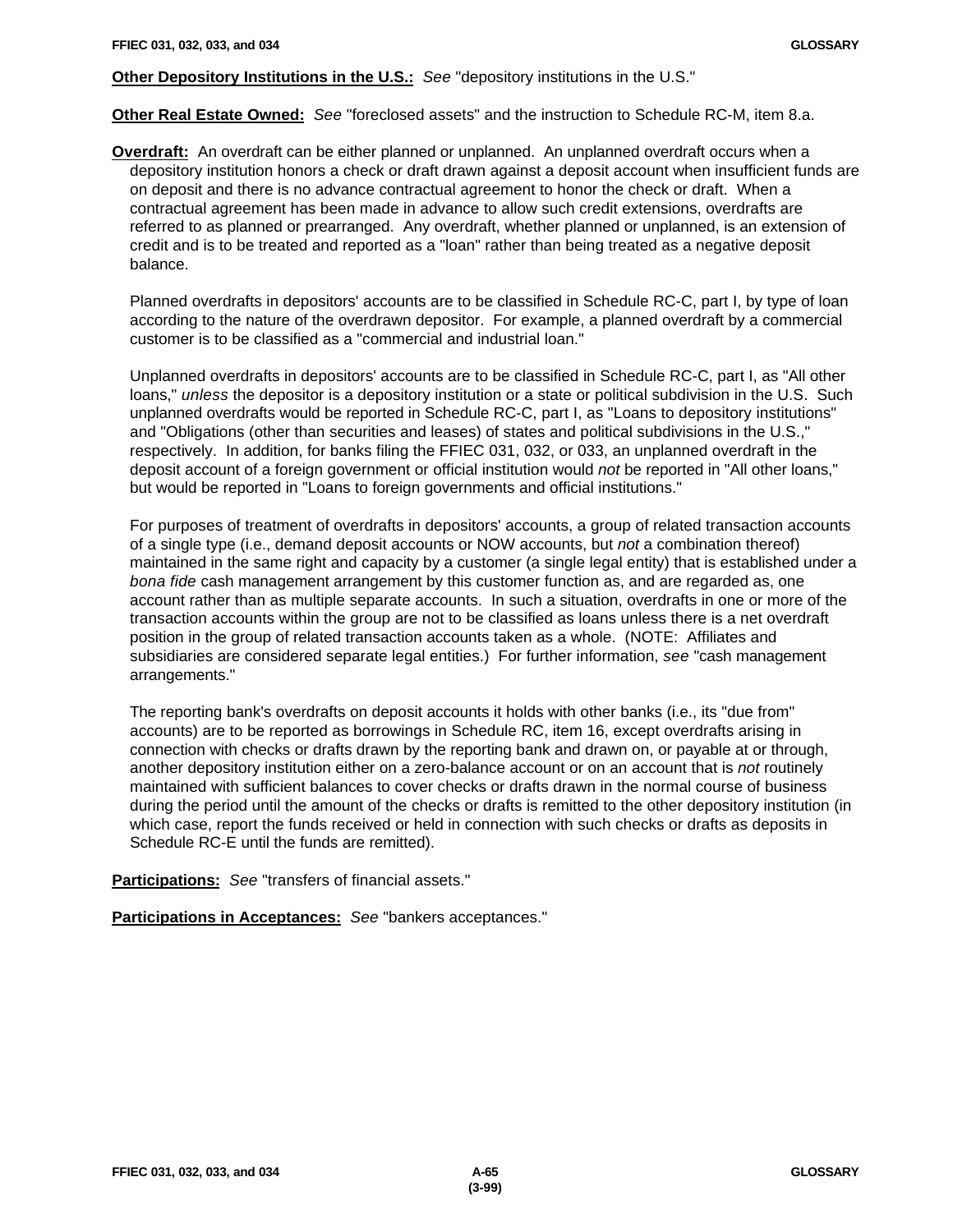# **Participations in Pools of Securities:** *See* "repurchase/resale agreements."

**Pass-through Reserve Balances:** Under the Monetary Control Act of 1980, and as reflected in Federal Reserve Regulation D, depository institutions that are *members* of the Federal Reserve System *must* maintain their required reserves (in excess of vault cash) directly with a Federal Reserve Bank. However, *nonmember* depository institutions may maintain their required reserves (in excess of vault cash) in one of two ways: either (1) directly with a Federal Reserve Bank or (2) indirectly in an account with another institution (referred to here as a "correspondent"), which, in turn, is required to pass the reserves through to a Federal Reserve Bank. This second type of account is called a "pass-through account," and a depository institution passing its reserves to the Federal Reserve through a correspondent is referred to here as a "respondent." This pass-through reserve relationship is legally and for supervisory purposes considered to constitute an asset/debt relationship between the respondent and the correspondent, and an asset/debt relationship between the correspondent and the Federal Reserve. The required reporting of the "pass-through reserve balances" reflects this structure of asset/debt relationships.

In the balance sheet of the respondent bank, the pass-through reserve balances are to be treated as a claim on the correspondent (not as a claim on the Federal Reserve) and, as such, are to be reflected in the balance sheet of the Report of Condition, Schedule RC, item 1.a, "Noninterest-bearing balances and currency and coin," or item 1.b, "Interest-bearing balances," as appropriate. (The footings for the respondent are not affected by this required classification of the claim.) For respondent banks with more than \$100 million in assets, the pass-through reserve balances would also be reflected in Schedule RC-A, item 2, "Balances due from depository institutions in the U.S."

In the balance sheet of the correspondent bank, the pass-through reserve balances are to be treated as *balances due to respondents* and, to the extent that the balances have actually been passed through to the Federal Reserve, as *balances due from the Federal Reserve*. The balances due to respondents are to be reflected in the balance sheet of the Report of Condition, Schedule RC, item 13.a, "Deposits in domestic offices," and on in Schedule RC-E, Deposit Liabilities, (part I), items 4 or 5, as appropriate.<sup>7</sup> The balances due from the Federal Reserve are to be reflected on the balance sheet in Schedule RC, item 1.a, "Noninterest-bearing balances and currency and coin," and, for correspondent banks with more than \$100 million in assets, in Schedule RC-A, item 4. (Under this required treatment, the footings for the correspondent are higher, by the amount of reserves actually passed through to the Federal Reserve, than they would be under treatment as an agent relationship.)

**Perpetual Preferred Stock:** *See* "preferred stock."

**Placements and Takings:** Placements and takings are deposits between a foreign office of the reporting bank and a foreign office of another bank and are to be treated as due from or due to depository institutions. Such transactions are always to be reported gross and are not to be netted as reciprocal balances.

**Pooling of Interests:** *See* "business combinations."

**Preauthorized Transfer Account:** *See* "deposits."

 $\overline{a}$ 

 $^7$  When an Edge or Agreement Corporation acts as a correspondent, its balances due to respondents are to be reflected in Schedule RC, item 13.b, "Deposits in foreign offices," and, on FFIEC 031 only, in Schedule RC-E, part II, item 1, 2, or 3, as appropriate.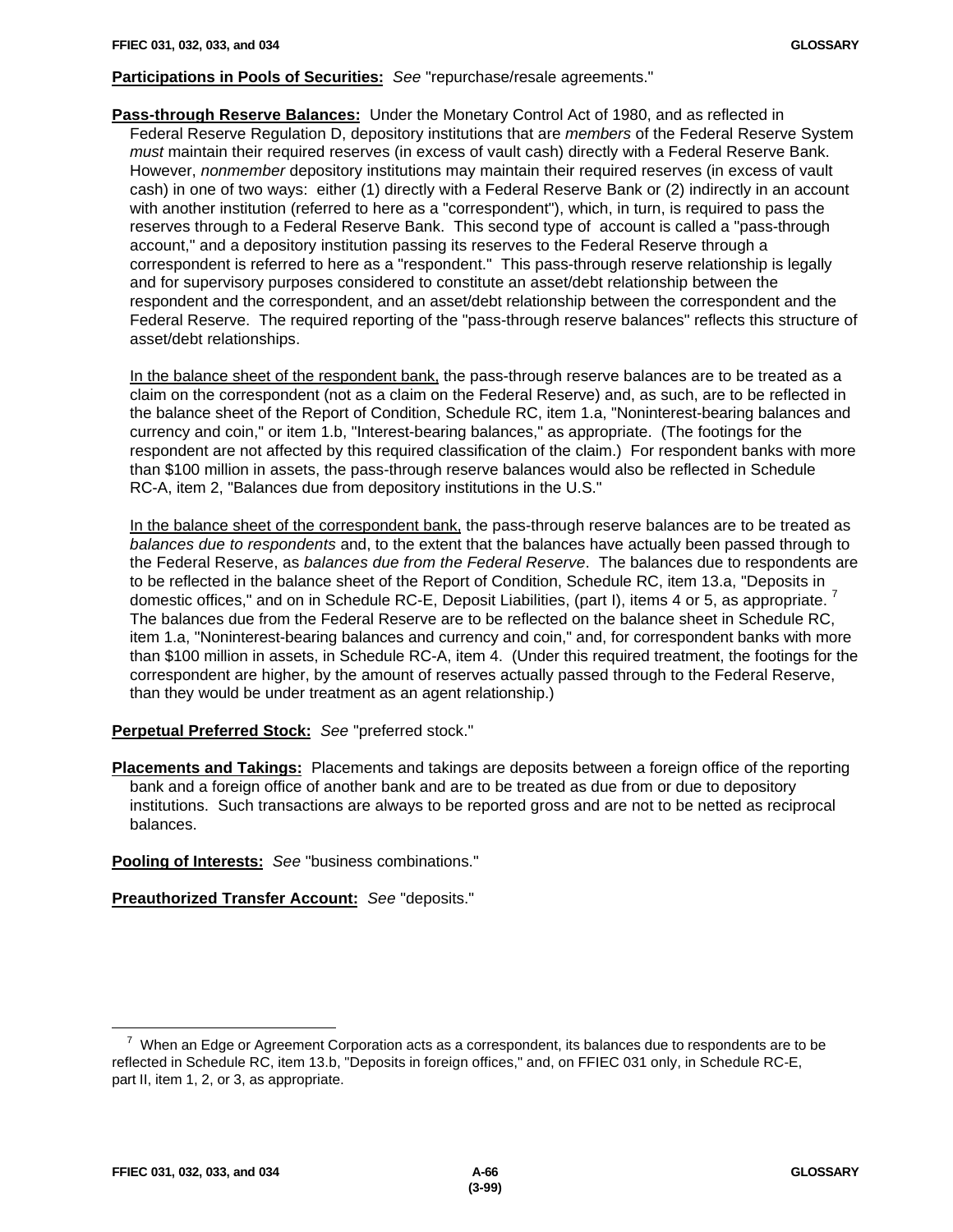# **Sales of Assets for Risk-Based Capital Purposes (cont.):**

- (f) sales and securitizations of assets which use contractual cash flows (e.g., interest-only strips receivable and so-called "spread accounts"), retained subordinated interests, or retained securities (e.g., collateral invested amounts and cash collateral accounts) as credit enhancements. If the low-level recourse rule applies to these credit enhancements, the maximum contractual dollar amount of the bank's recourse exposure is generally limited to the amount carried as an asset on the balance sheet in accordance with generally accepted accounting principles.
- (4) A transfer where the seller retains risk as a result of a difference in terms between the instrument of transfer and the asset transferred, regardless of the other characteristics of the sale or participation, should be treated by the seller as an asset sale with recourse for purposes of Schedule RC-R. For example, *any* transfer in which there is a difference in maturity between the underlying asset and the instrument of transfer should be treated as an asset sale with recourse.

However, the sale of a loan or other asset subject to an agreement under which the seller will pass through to the purchaser a rate of interest that differs from the stated rate of interest on the transferred asset would not, for this reason alone, require the transaction to be treated as an asset sale with recourse for risk-based capital purposes provided (1) the seller's obligation to pass interest through to the purchaser is contingent upon the continued interest payment performance of the underlying obligor of the transferred asset (i.e., the seller has no obligation to pass interest through if the obligor defaults in whole or in part on interest or principal) and (2) none of the other characteristics of the sale or participation results in risk to the seller.

- (5) The general rule applies to all transfers of assets (other than those specifically covered in the exception), including sales of a single asset or of a pool of assets and sales of participations in a single asset or in a pool of assets (whether of similar or dissimilar instruments). In participations that are not "syndications" (as described in the Glossary item for that term), the seller of the participations should handle the transfer of shares to participants in accordance with the general rule on sales of assets for risk-based capital purposes, even though the assets being participated were acquired or accumulated for the express purpose of issuing participations and even though the participation was prearranged with the purchasers of the participations. However, the rule does not apply to the *initial* operation and distribution of participations in the form of syndications, since in a syndication there is no transfer of assets involved of the type to which the general rule on sales of assets for risk-based capital purposes is addressed. Any *subsequent* transfers of shares, or parts of shares, in a syndicated loan would be subject to the general rule.
- (6) The general rule (and interpretations and exception) is also applicable to asset transfers that are made to special or limited purpose entities that are not technically affiliated with the seller. Regardless of the legal structure of the transaction, if risk of loss is retained by the seller, either contractually or otherwise, either directly or indirectly, the seller should treat the transaction as an asset sale with recourse for purposes of risk-based capital and Schedule RC-R even if the sale to the special purpose entity is stated as being without recourse.

# **Savings Deposits:** *See* "deposits."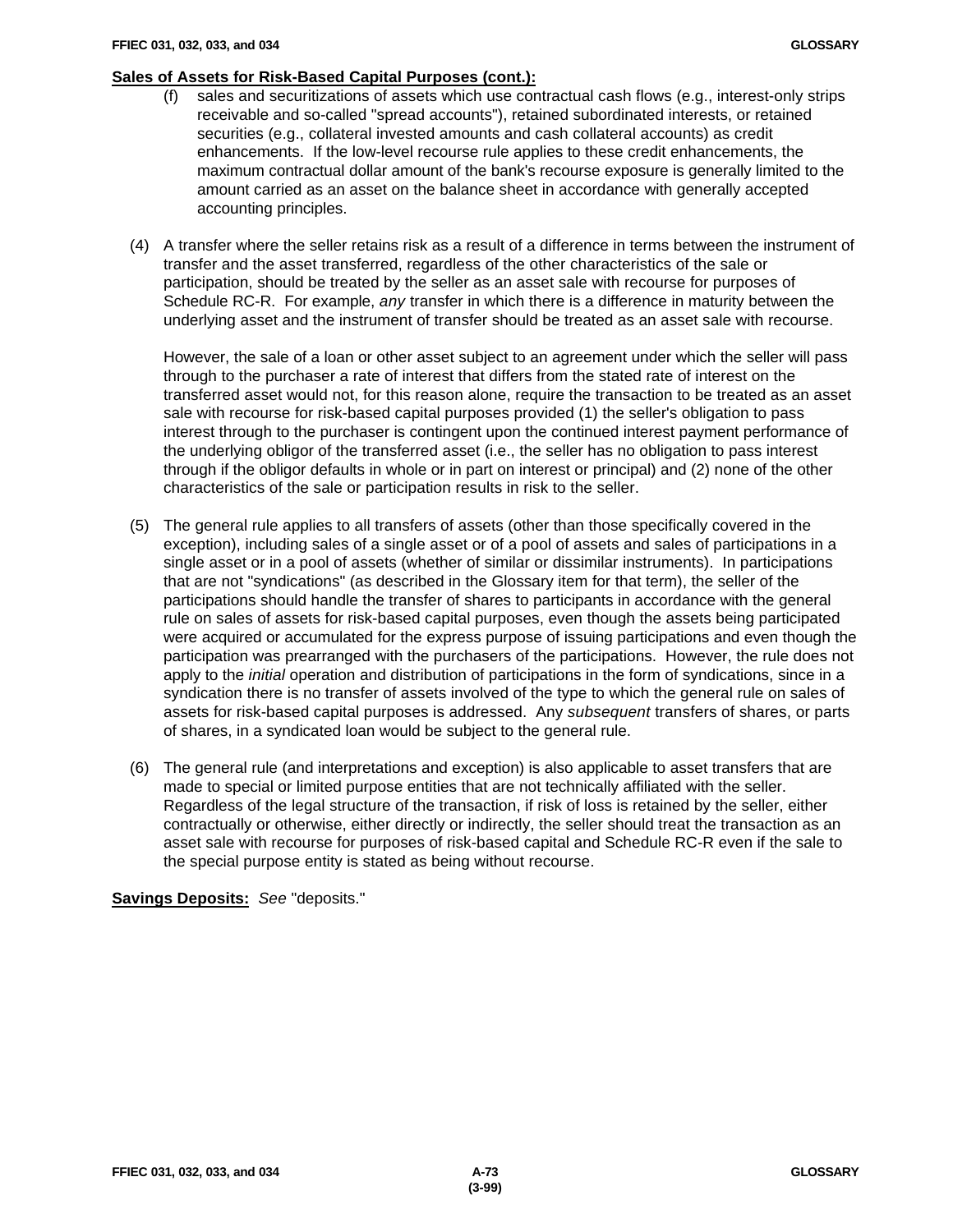**Securities Activities:** Institutions should categorize each security as trading, available-for-sale, or held-to-maturity consistent with FASB Statement No. 115, "Accounting for Certain Investments in Debt and Equity Securities," as amended. Management should periodically reassess its security categorization decisions to ensure that they remain appropriate.

Securities that are intended to be held principally for the purpose of selling them in the near term should be classified as trading assets. Trading activity includes active and frequent buying and selling of securities for the purpose of generating profits on short-term fluctuations in price. Securities held for trading purposes must be reported at fair value, with unrealized gains and losses recognized in current earnings and regulatory capital.

Held-to-maturity securities are debt securities that an institution has the positive intent and ability to hold to maturity. Held-to-maturity securities are generally reported at amortized cost. Securities not categorized as trading or held-to-maturity must be reported as available-for-sale. An institution must report its available-for-sale securities at fair value on the balance sheet, but unrealized gains and losses are excluded from earnings and reported in a separate component of equity capital.

If a decline in fair value of a held-to-maturity or available-for-sale security is judged to be other than temporary, the cost basis of the individual security shall be written down to fair value as a new cost basis and the amount of the write-down shall be included in earnings. For example, if it is probable that an institution will be unable to collect all amounts due according to the contractual terms of a debt security not impaired at acquisition, an other-than-temporary impairment has occurred.

The proper categorization of securities is important to ensure that trading gains and losses are promptly recognized in earnings and regulatory capital. This will not occur when securities intended to be held for trading purposes are categorized as held-to-maturity or available-for-sale. The following practices are considered trading activities:

- (1) Gains Trading -- Gains trading is characterized by the purchase of a security and the subsequent sale of the same security at a profit after a short holding period, while securities acquired for this purpose that cannot be sold at a profit are typically retained in the available-for-sale or held-tomaturity portfolio. Gains trading may be intended to defer recognition of losses, as unrealized losses on available-for-sale and held-to-maturity debt securities do not directly affect regulatory capital and generally are not reported in income until the security is sold.
- (2) When-Issued Securities Trading -- When-issued securities trading is the buying and selling of securities in the period between the announcement of an offering and the issuance and payment date of the securities. A purchase of a "when-issued" security acquires the risks and rewards of owning a security and may sell the when-issued security at a profit before having to take delivery and pay for it. Because such transactions are intended to generate profits from short-term price movements, they should be categorized as trading.
- (3) Pair-offs -- Pair-offs are security purchase transactions that are closed-out or sold at, or prior to, settlement date. In a pair-off, an institution commits to purchase a security. Then, prior to the predetermined settlement date, the institution will pair-off the purchase with a sale of the same security. Pair-offs are settled net when one party to the transaction remits the difference between the purchase and the sale price to the counterparty. Pair-offs may also involve the same sequence of events using swaps, options on swaps, forward commitments, options on forward commitments, or other off-balance sheet derivative contracts.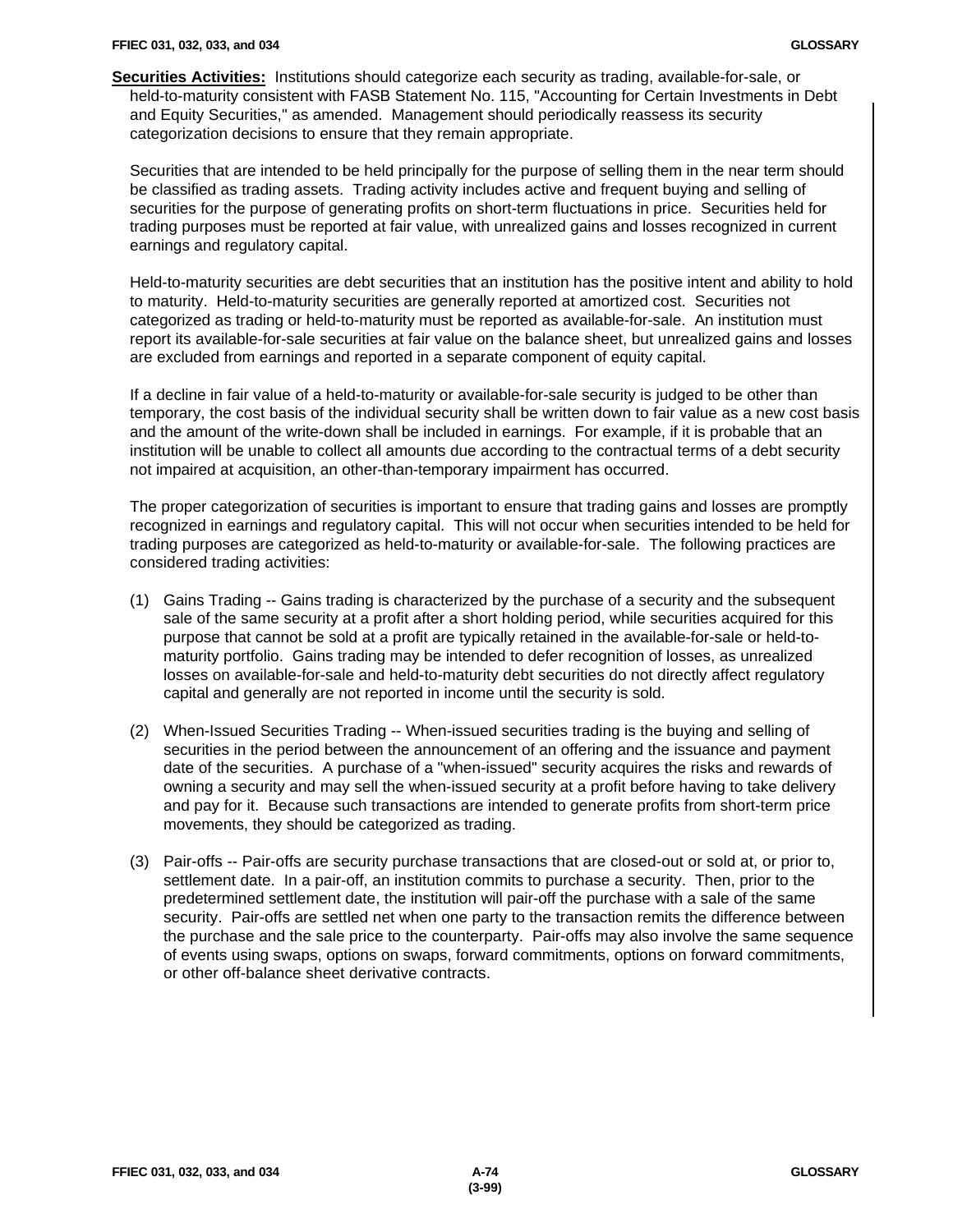#### **Securities Activities (cont.):**

- (4) Extended Settlements -- In the U.S., regular-way settlement for federal government and federal agency securities (except mortgage-backed securities and derivative contracts) is one business day after the trade date. Regular-way settlement for corporate and municipal securities is three business days after the trade date. For mortgage-backed securities, it can be up to 60 days or more after the trade date. The use of extended settlements may be offered by securities dealers in order to facilitate speculation on the part of the purchaser, often in connection with pair-off transactions. Securities acquired through the use of a settlement period in excess of the regularway settlement periods in order to facilitate speculation should be reported as trading assets.
- (5) Repositioning Repurchase Agreements -- A repositioning repurchase agreement is a funding technique offered by a dealer in an attempt to enable an institution to avoid recognition of a loss. Specifically, an institution that enters into a "when-issued" trade or a "pair-off" (which may include an extended settlement) that cannot be closed out at a profit on the payment or settlement date will be provided dealer financing in an effort to fund its speculative position until the security can be sold at a gain. The institution purchasing the security typically pays the dealer a small margin that approximates the actual loss in the security. The dealer then agrees to fund the purchase of the security, typically buying it back from the purchaser under a resale agreement. Any securities acquired through a dealer financing technique such as a repositioning repurchase agreement that is used to fund the speculative purchase of securities should be reported as trading assets.
- (6) Short Sales -- A short sale is the sale of a security that is not owned. The purpose of a short sale generally is to speculate on a fall in the price of the security. (For further information, *see* the Glossary entry for "short position.")

One other practice, referred to as "adjusted trading," is not acceptable under any circumstances. Adjusted trading involves the sale of a security to a broker or dealer at a price above the prevailing market value and the contemporaneous purchase and booking of a different security, frequently a lowerrated or lower quality issue or one with a longer maturity, at a price above its market value. Thus, the dealer is reimbursed for losses on the purchase from the institution and ensured a profit. Such transactions inappropriately defer the recognition of losses on the security sold and establish an excessive cost basis for the newly acquired security. Consequently, such transactions are prohibited and may be in violation of 18 U.S.C. Sections 1001--False Statements or Entries and 1005--False Entries.

*See also* "trading account."

**Securities Borrowing/Lending Transactions:** Securities borrowing/lending transactions are typically initiated by broker-dealers and other financial institutions that need specific securities to cover a short sale or a customer's failure to deliver securities sold. A transferee ("borrower") of securities generally is required to provide "collateral" to the transferor ("lender") of securities, commonly cash but sometimes other securities or standby letters of credit, with a value slightly higher than that of the securities "borrowed."

Most securities borrowing/lending transactions do not qualify as sales under FASB Statement No. 125 because the agreement entitles and obligates the securities lender to repurchase or redeem the transferred assets before their maturity. (See the Glossary entry for "transfers of financial assets" for further discussion of sale criteria.) When such transactions do not qualify as sales, securities lenders and borrowers should account for the transactions as secured borrowings in which cash (or securities that the holder is permitted by contract or custom to sell or repledge) received as "collateral" by the securities lender is considered the amount borrowed and the securities "loaned"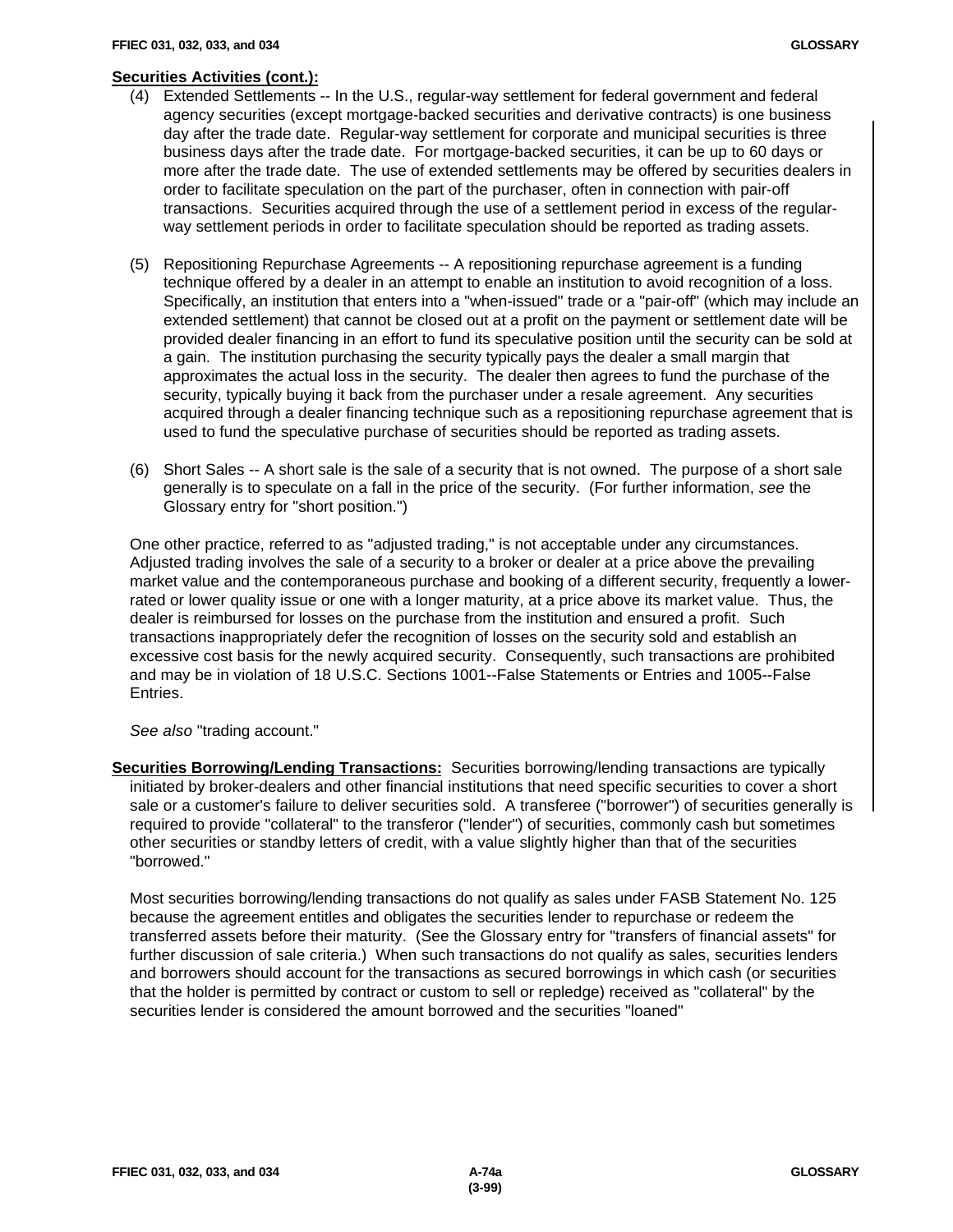# **Securities Borrowing/Lending Transactions (cont.):**

are considered pledged against the amount borrowed. Securities "loaned" in securities lending transactions that are accounted for as secured borrowings should be reported in the Report of Condition like other pledged assets, as set forth in FASB Statement No. 125.

If the securities borrowing/lending transaction meets the criteria for a sale under FASB Statement No. 125, the lender of the securities should remove the securities from its balance sheet, record the proceeds from the sale of the securities (including the forward repurchase commitment), and recognize any gain or loss on the transaction. The borrower of the securities should record the securities on its balance sheet at fair value and record the payment for the purchased assets (including the forward resale commitment).

## **Securities, Participations in Pools of:** *See* "repurchase/resale agreements."

**Servicing Assets and Liabilities:** The accounting and reporting standards for servicing assets and liabilities are set forth in FASB Statement No. 125, "Accounting for Transfers and Servicing of Financial Assets and Extinguishments of Liabilities" and FASB Statement No. 65, "Accounting for Certain Mortgage Banking Activities" as amended by Statement No. 125. A summary of the relevant sections of these accounting standard follows. For further information, see FASB Statements No. 125 and No. 65 and the Glossary entry for "transfers of financial assets."

Servicing of mortgage loans, credit card receivables, or other financial assets includes, but is not limited to, collecting principal, interest, and escrow payments from borrowers; paying taxes and insurance from escrowed funds; monitoring delinquencies; executing foreclosure if necessary; temporarily investing funds pending distribution; remitting fees to guarantors, trustees, and others providing services; and accounting for and remitting principal and interest payments to the holders of beneficial interests in the financial assets. Servicers typically receive certain benefits from the servicing contract and incur the costs of servicing the assets.

Servicing is inherent in all financial assets; it becomes a distinct asset or liability only when contractually separated from the underlying financial assets by sale or securitization of the assets with servicing retained or by a separate purchase or assumption of the servicing. When a bank undertakes an obligation to service financial assets, it must recognize a servicing asset or liability for that servicing contract unless it securitizes the assets, retains all of the resulting securities, and classifies the securities as held-to-maturity debt securities. Servicing assets result from contracts to service financial assets for which the benefits of servicing (revenues from *contractually specified servicing fees*, late charges, and other ancillary sources) are expected to more than *adequately compensate* the servicer for performing the servicing. Servicing liabilities result from contracts to service financial assets for which the benefits of servicing are not expected to adequately compensate the servicer for performing the servicing. *Contractually specified servicing fees* are all amounts that, per contract, are due to the servicer in exchange for servicing the financial asset and would no longer be received by a servicer if the beneficial owners of the serviced assets or their trustees or agents were to exercise their actual or potential authority under the contract to shift the servicing to another servicer. *Adequate compensation* is the amount of benefits of servicing that would fairly compensate a substitute servicer should one be required including the profit that would be demanded by a substitute servicer in the marketplace.

When a bank sells or securitizes financial assets and retains the servicing asset, the bank shall allocate the cost of the financial assets to the servicing assets and the financial assets (without the servicing) based on their relative fair values. If it is not practicable to estimate the fair values of the servicing assets and the financial assets (without the servicing), the entire cost shall be allocated to the financial assets (without the servicing) and no cost shall be allocated to the servicing assets. If a bank incurs a servicing liability in a sale or securitization, the servicing liability should initially be measured at fair value. If a bank securitizes assets, retains all of the resulting securities, and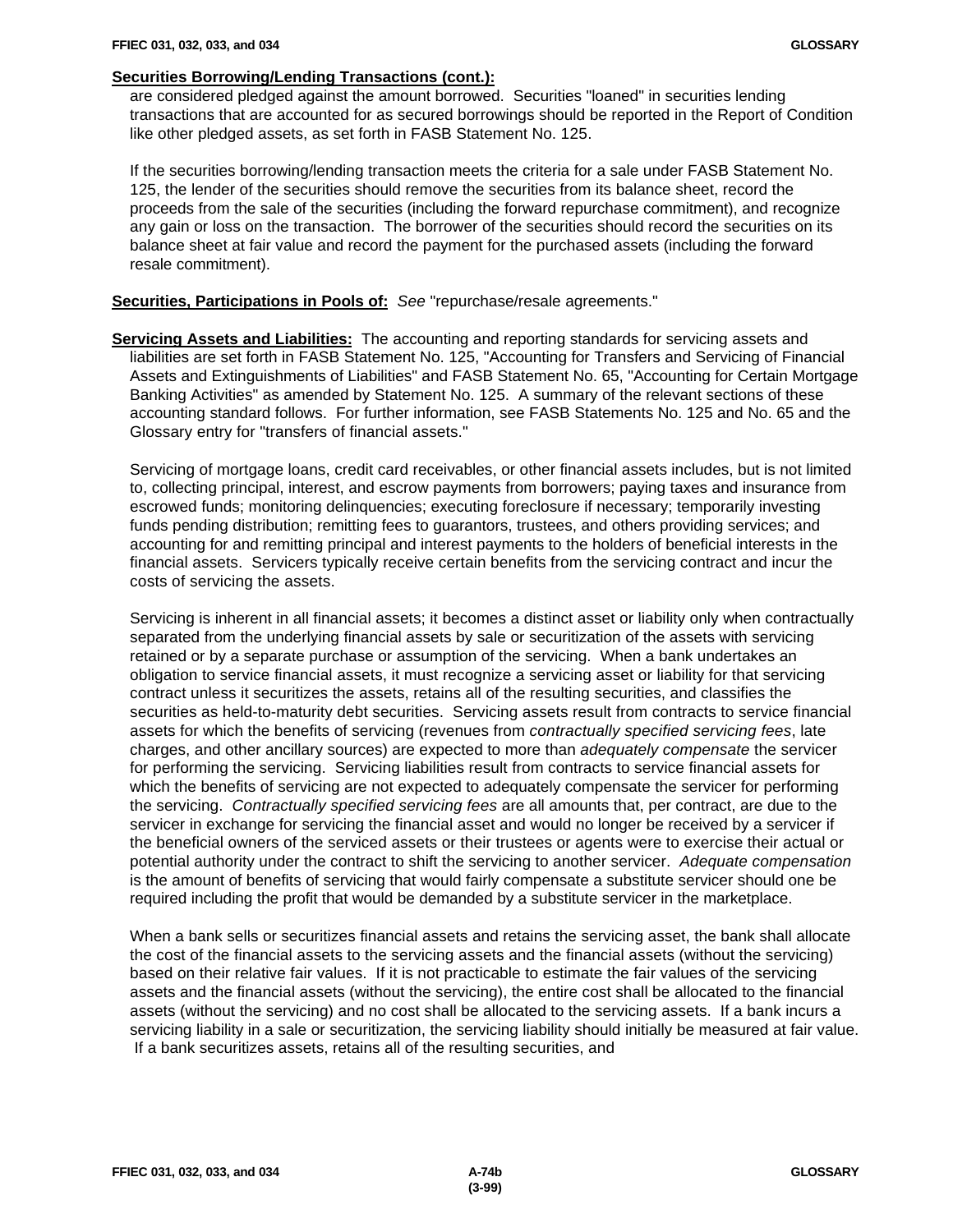#### **Servicing Assets and Liabilities (cont.):**

classifies the securities as held-to-maturity debt securities, no separate servicing asset or liability shall be recorded. If a bank purchases servicing assets or assumes servicing liabilities in a transaction other than a sale or securitization of the financial assets being serviced, the asset or liability shall be recorded at fair value. For purchased servicing assets, the fair value is presumptively the price paid to acquire the servicing.

All servicing assets and liabilities carried on the books of reporting banks shall be amortized in proportion to, and over the period of, estimated net servicing income (servicing revenue in excess of servicing costs) or net servicing loss (servicing costs in excess of servicing revenue). The book value of servicing assets and liabilities should be reviewed at least quarterly. If the book value of a stratum of a servicing asset exceeds its fair value, the servicing asset is considered to be impaired and the book value shall be reduced to fair value through a valuation allowance for that stratum. The servicing assets shall be stratified into groups based on one or more of the predominant risk characteristics of the underlying financial assets for purposes of determining fair value. If the fair value of a servicing liability increases above the book value, the increased obligation shall be recognized as a loss in current earnings. The fair value of servicing assets (liabilities) is the amount at which the assets (liabilities) could be bought (incurred) or sold (settled) in a bona fide transaction between willing parties.

For each servicing contract in existence before January 1, 1997, previously recognized servicing rights and "excess servicing" receivables that do not exceed contractually specified servicing fees shall be combined, net of any previously recognized servicing obligations under that contract, as a servicing asset or liability as of January 1, 1997. The servicing asset or liability should subsequently be accounted for as described above. Previously recognized servicing receivables that exceed contractually specified servicing fees shall be reclassified as interest-only strips receivable.

For purposes of these reports, servicing assets resulting from contracts to service loans secured by real estate (as defined for Schedule RC-C, Part I, item 1, in the Glossary entry for "Loans secured by real estate") should be reported in Schedule RC-M, item 6.a, "Mortgage servicing assets." Servicing assets resulting from contracts to service all other financial assets should be reported in Schedule RC-M, item 6.b.(1), "Purchased credit card relationships and nonmortgage servicing assets."

**Settlement Date Accounting:** *See* "trade date and settlement date accounting."

- **Shell Branches:** Shell branches are limited service branches that do not conduct transactions with residents, other than with other shell branches, in the country in which they are located. Transactions at shell branches are usually initiated and effected by their head office or by other related branches outside the country in which the shell branches are located, with records and supporting documents maintained at the initiating offices. Examples of such locations are the Bahamas and the Cayman Islands.
- **Short Position:** When a bank sells an asset that it does *not* own, it has established a short position. If on the report date a bank is in a short position, it shall report its liability to purchase the asset in Schedule RC, item 15.b, "Trading liabilities." In this situation, the right to receive payment shall be reported in Schedule RC-F, item 4, "Other" assets. Short positions shall be reported gross. Short trading positions shall be revalued consistent with the method used by the reporting bank for the valuation of its trading assets.

**Significant Subsidiary:** *See* "subsidiaries."

**Standby Contract:** *See* "derivative contracts."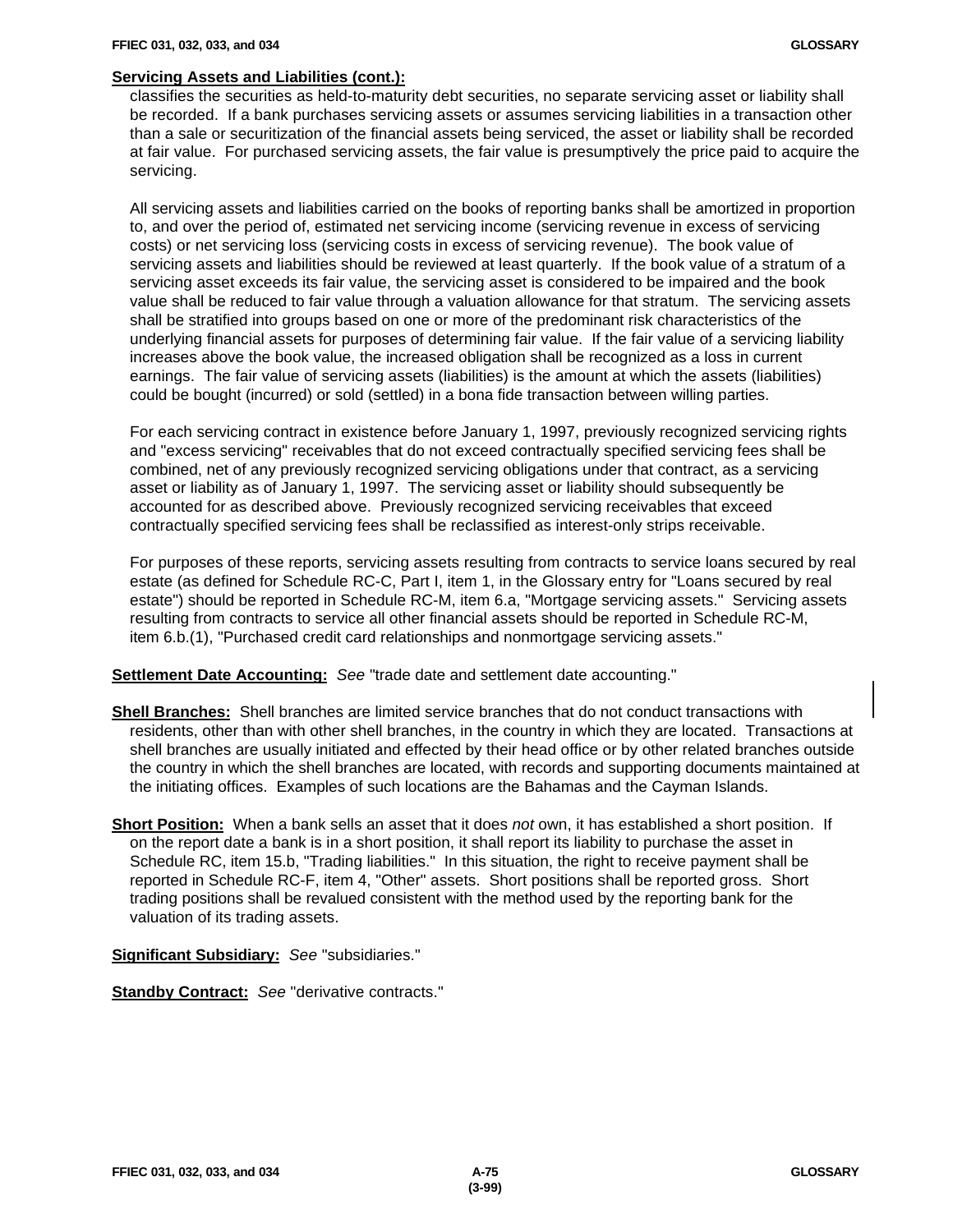# **Standby Letter of Credit:** *See* "letter of credit."

**Start-Up Activities:** Guidance on the accounting and reporting for the costs of start-up activities, including organization costs, is set forth in AICPA Statement of Position 98-5, "Reporting on the Costs of Start-Up Activities." A summary of this accounting guidance follows. For further information, see AICPA Statement of Position 98-5.

Start-up activities are defined broadly as those one-time activities related to opening a new facility, introducing a new product or service, conducting business in a new territory, conducting business with a new class of customer, or commencing some new operation. Start-up activities include activities related to organizing a new entity, such as a new bank, the costs of which are commonly referred to as organization costs.<sup>8</sup>

Costs of start-up activities, including organization costs, should be expensed as incurred. Costs of acquiring or constructing premises and fixed assets and getting them ready for their intended use are not start-up costs, but the costs of using such assets that are allocated to start-up activities (e.g., depreciation of computers) are considered start-up costs.

For a new bank, pre-opening expenses such as salaries and employee benefits, rent, depreciation, supplies, directors' fees, training, travel, postage, and telephone are considered start-up costs. Pre-opening income earned and expenses incurred from the bank's inception until the date the bank commences operations should be reported in the Report of Income using one of the two following methods, consistent with the manner in which the bank reports pre-opening income and expenses for other financial reporting purposes:

- (1) Pre-opening income and expenses for the entire period from the bank's inception until the date the bank commences operations should be reported in the appropriate items of Schedule RI, Income Statement, each quarter during the calendar year in which operations commence; or
- (2) Pre-opening income and expenses for the period from the bank's inception until the beginning of the calendar year in which the bank commences operations should be included, along with the bank's opening (original) equity capital, in Schedule RI-A, item 5, "Sale, conversion, acquisition, or retirement of capital stock, net." The net amount of these pre-opening income and expenses should be identified and described in Schedule RI-E, item 9. Pre-opening income earned and expenses incurred during the calendar year in which the bank commences operations should be reported in the appropriate items of Schedule RI, Income Statement, each quarter during the calendar year in which operations commence.

**STRIPS:** *See* "coupon stripping, Treasury receipts, and STRIPS."

**Subordinated Notes and Debentures:** A subordinated note or debenture is a form of debt issued by a bank or a consolidated subsidiary. When issued by a bank, a subordinated note or debenture is not insured by a federal agency, is subordinated to the claims of depositors, and has an original weighted average maturity of five years or more. Such debt shall be issued by a bank with the approval of, or under the rules and regulations of, the appropriate federal bank supervisory agency and is to be reported in Schedule RC, item 19, "Subordinated notes and debentures."

 $\overline{a}$ 

<sup>8</sup> Organization costs for a bank are the *direct* costs incurred to incorporate and charter the bank. Such costs include, but are not limited to, professional (e.g., legal, accounting, and consulting) fees and printing costs directly related to the chartering or incorporation process, filing fees paid to chartering authorities, and the cost of economic impact studies.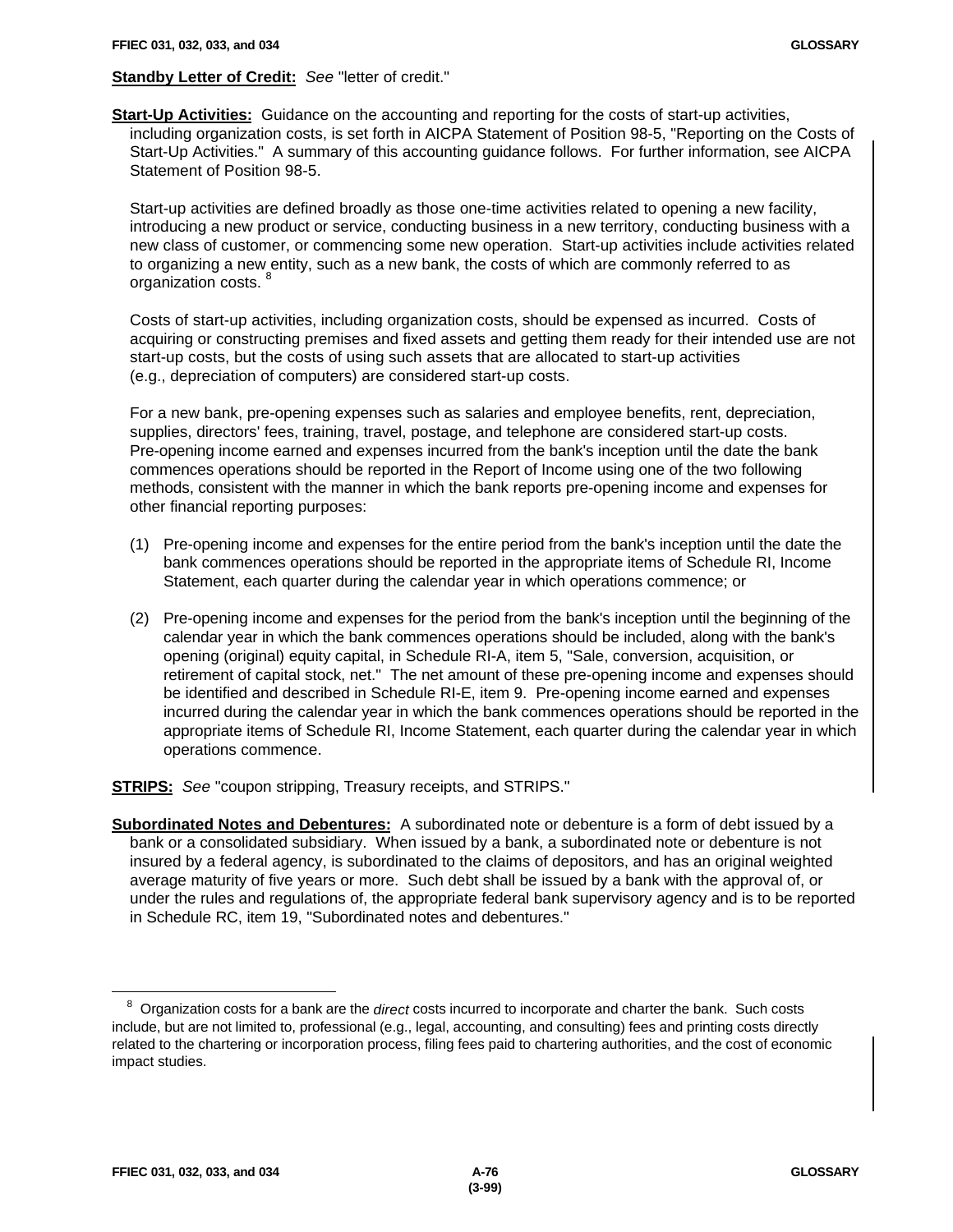#### **Subordinated Notes and Debentures (cont.):**

When issued by a subsidiary, a note or debenture may or may not be explicitly subordinated to the deposits of the parent bank and is to be reported in Schedule RC, item 16, "Other borrowed money," or item 19, "Subordinated notes and debentures," as appropriate.

Those subordinated notes and debentures that are to be reported in Schedule RC, item 19, include mandatory convertible debt.

**Subsidiaries:** The treatment of subsidiaries in the Reports of Condition and Income depends upon the degree of ownership held by the reporting bank.

A majority-owned subsidiary of the reporting bank is a subsidiary in which the parent bank directly or indirectly owns more than 50 percent of the outstanding voting stock.

A significant subsidiary of the reporting bank is a majority-owned subsidiary that meets any one or more of the following tests:

(1) The bank's direct and indirect investment in and advances to the subsidiary equals five percent or more of the total equity capital of the parent bank.

NOTE: For the purposes of this test, the amount of direct and indirect investments and advances is either (a) the amount carried on the books of the parent bank or (b) the parent's proportionate share in the total equity capital of the subsidiary, whichever is greater.

- (2) The parent bank's proportional share (based on equity ownership) of the subsidiary's gross operating income or revenue amounts to five percent or more of the gross operating income or revenue of the consolidated parent bank.
- (3) The subsidiary's income or loss before income taxes amounts to five percent or more of the parent bank's income or loss before income taxes.
- (4) The subsidiary is, in turn, the parent of one or more subsidiaries which, when consolidated with the subsidiary, constitute a significant subsidiary as defined in one or more of the above tests.

An associated company is a corporation in which the bank, directly or indirectly, owns 20 to 50 percent of the outstanding voting stock *and* over which the bank exercises significant influence. This 20 to 50 percent ownership is presumed to carry "significant" influence unless the bank can demonstrate the contrary to the satisfaction of the appropriate federal supervisory authority.

A corporate joint venture is a corporation owned and operated by a group of banks or other businesses ("joint venturers"), no one of which has a majority interest, as a separate and specific business or project for the mutual benefit of the joint venturers. Each joint venturer may participate, directly or indirectly, in the management of the joint venture. An entity that is a majority-owned subsidiary of one of the joint venturers is not a corporate joint venture.

The equity ownership in majority-owned subsidiaries that are not consolidated on the Reports of Condition and Income (e.g., subsidiaries held on a temporary basis) and in associated companies is accounted for using the equity method of accounting and is reported in Report of Condition Schedule RC-M, item 8.b, and in Schedule RC, item 8, "Investments in unconsolidated subsidiaries and associated companies."